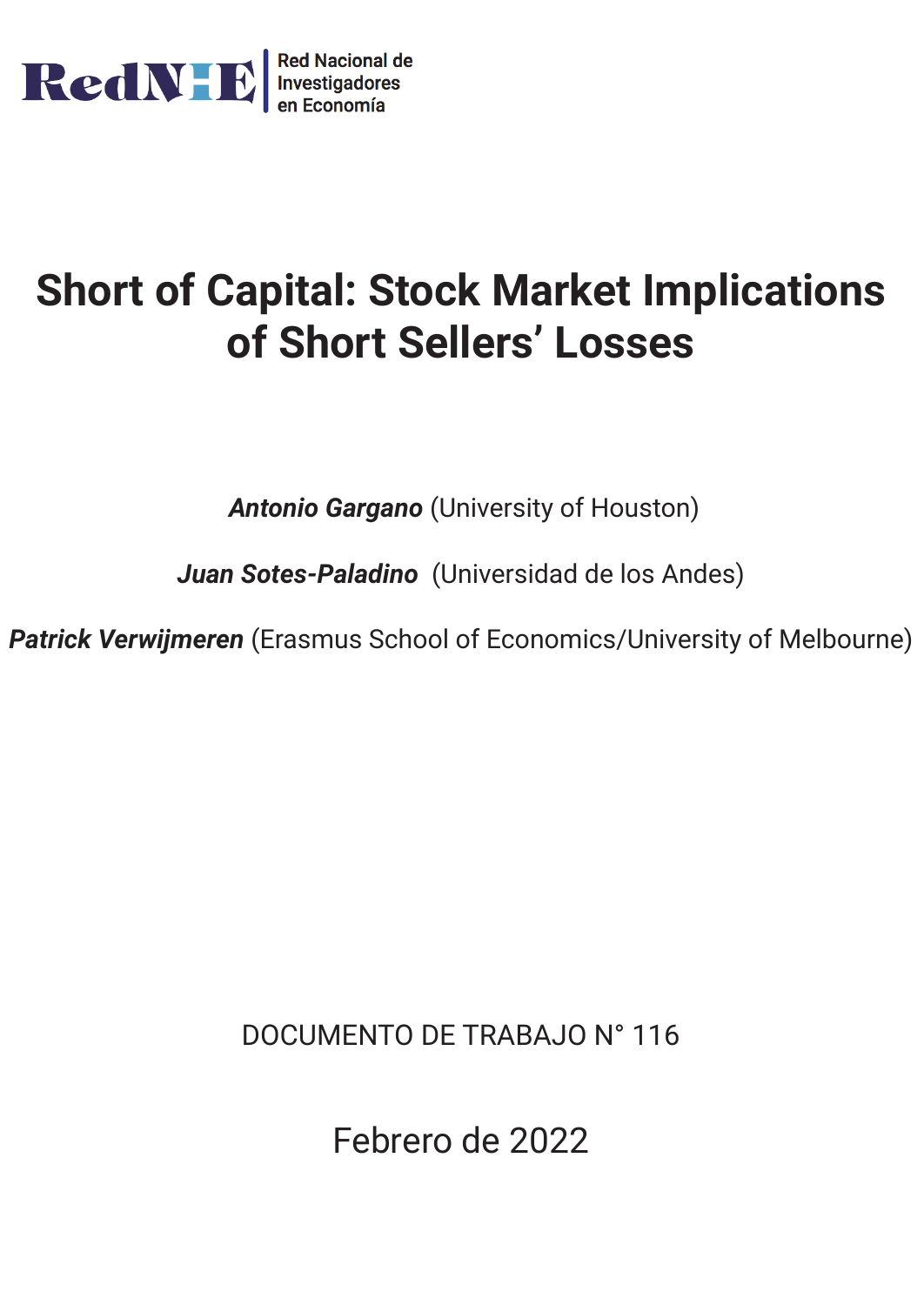Los documentos de trabajo de la RedNIE se difunden con el propósito de generar comentarios y debate, no habiendo estado sujetos a revisión de pares. Las opiniones expresadas en este trabajo son de los autores y no necesariamente representan las opiniones de la RedNIE o su Comisión **Directiva** 

The RedNIE working papers are disseminated for the purpose of generating comments and debate, and have not been subjected to peer review. The opinions expressed in this paper are exclusively those of the authors and do not necessarily represent the opinions of the RedNIE or its Board of Directors.

# Citar como:

Gargano, Antonio, Juan Sotes-Paladino y Patrick Verwijmeren (2022). Short of Capital: Stock Market Implications of Short Sellers' Losses. *Documento de trabajo RedNIE N°116*.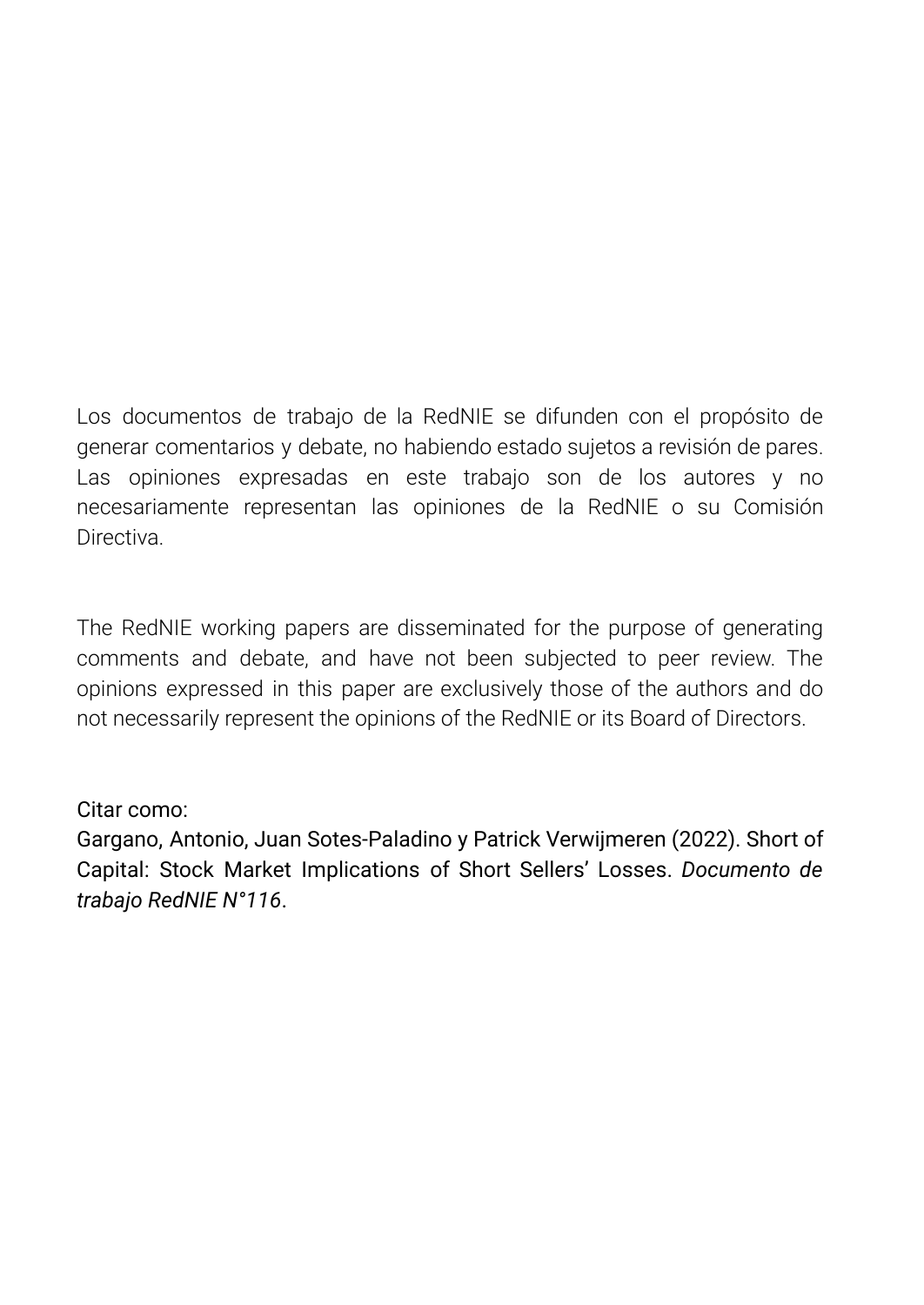# <span id="page-2-0"></span>Short of capital: Stock Market Implications of Short Sellers' Losses<sup>∗</sup>

| Antonio Gargano <sup>†</sup> |
|------------------------------|
| University of Houston        |

Juan Sotes-Paladino‡ Universidad de los Andes

Patrick Verwijmeren§ Erasmus School of Economics and University of Melbourne

January, 2021

We provide evidence that losses constrain short sellers but not the transmission of information to prices. Using unique data on U.S. equity lending, we document a negative impact of the mark-tomarket losses of a stock's short sellers, but no impact of their gains, on the future shorting of the stock. Consistent with funding and institutional constraints limiting short selling, we further show that the effect is highly asymmetric across different loss levels and stronger among stocks facing higher margin requirements. However, loss-making short selling has no predictive power for returns, suggesting a low impact of these constraints on the transmission of short sellers information to prices.

Keywords: Short Selling, Margin Constraints, Limits to Arbitrage, Informed Trading.

JEL Classification: G12, G14

<sup>∗</sup>We are grateful to Laura Andreu (discussant), Peter Brooke, James Brugler, Si Cheng (discussant), Darwin Choi (discussant), Carole Comerton-Forde, Zhi Da, Ross Garon, Luis Goncalves-Pinto, Choi Jaewon (discussant), Griffin Wenxi Jiang, Yoon Kang Lee, Junye Li, Bryan Lim, Dmitriy Muravyev, Melissa Porras Prado, Alberto Rossi, Ronnie Sadka, Pedro Saffi, Andriy Shkilko (discussant), Esad Smajlbegovic, Kumar Venkataraman, Ingrid Werner, Jianfeng Yu and Zhuo Zhong for comments and suggestions. The paper has also benefited from comments made at presentations at the the 2019 SFS Cavalcade Asia-Pacific, 2019 ABFER, CEPR and CUHK First Annual Symposium in Financial Economics, the 2019 Chinese International Conference in Finance, the 2019 FMA Europe Annual Meeting, the 27th Finance Forum, the 2019 SECHI Annual Meeting, and seminars at Point72 Asset Management, ESSEC Business School in Singapore, the University of Chile, the University of New South Wales, University of Sydney and University of Technology Sydney. We acknowledge support from the Faculty Research Grant funded by the University of Melbourne. All errors are our own. This paper was previously titled "The Profits and Losses of Short Sellers."

<sup>†</sup>Email: agargano@bauer.uh.edu.

<sup>‡</sup>Email: jsotes@uandes.cl.

<sup>§</sup>Email: verwijmeren@ese.eur.nl.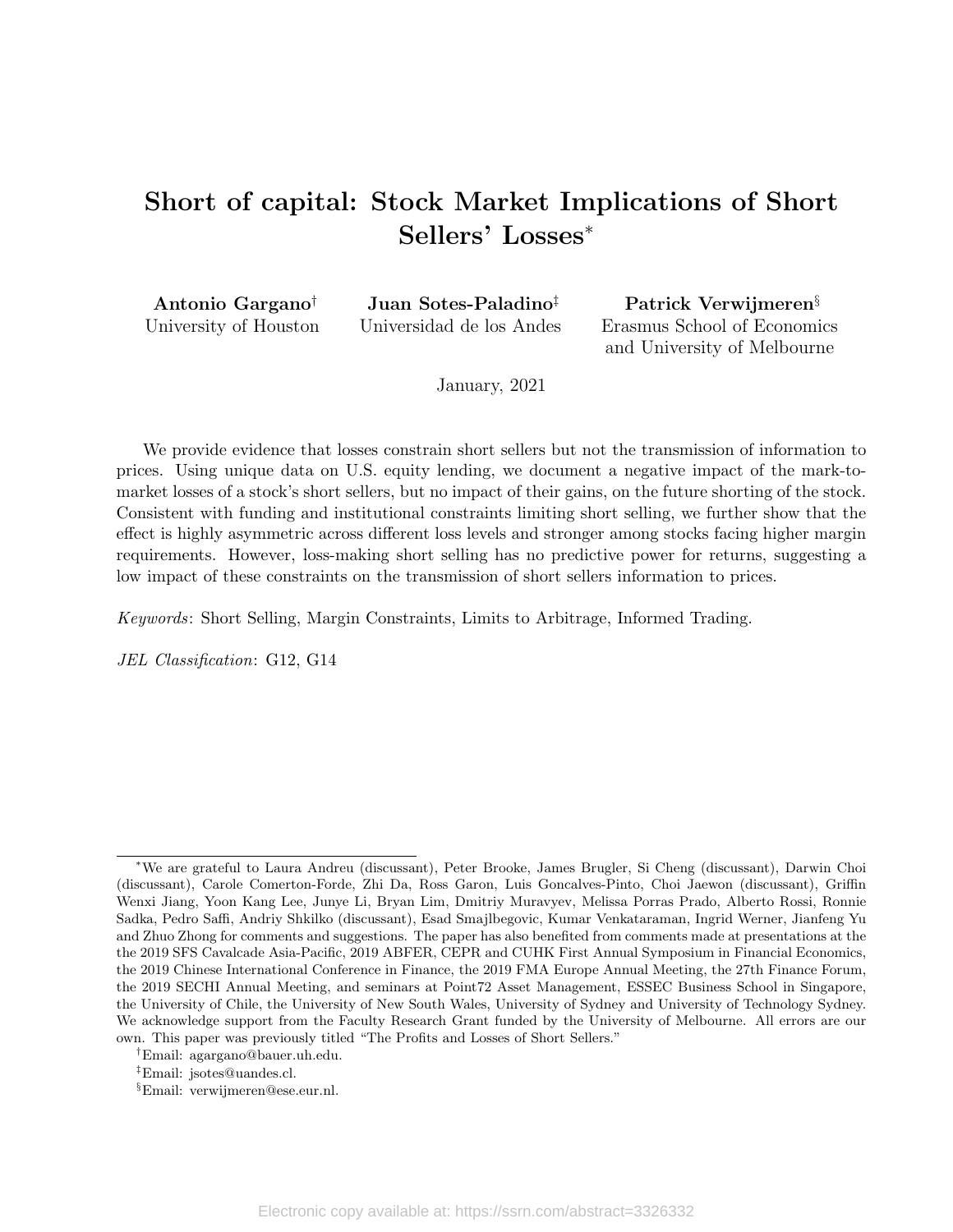# 1 Introduction

Short sellers are widely regarded as informed traders in the academic literature. However, an ex-ante information advantage need not always translate into ex-post outperformance. Indeed, dedicated-short bias funds suffered hefty losses during recent bull markets according to press reports.<sup>[1](#page-2-0)</sup> This observation raises the question of whether and how mark-to-market losses impair the ability of short sellers to trade and transmit their information to prices. In this paper, we take this question to the data by building on recent theory of the potential links between trading losses and the activity and pricing implications of sophisticated investors.

As long as a trading opportunity is profitable enough, a textbook short seller has access to sufficient capital to exploit it. In practice, however, short sellers face several funding and institutional constraints that could render profits relevant for their activity. First, they must post the proceeds from their sales along with additional cash in margin accounts that are marked to market. Second, institutional short sellers are usually bound by risk management practices and portfolio constraints that effectively limit the maximum allowable losses on their positions. Third, institutional short sellers can also experience capital withdrawals by their investors following poor performance on their trades. With limited access to capital, these constraints could lead mark-to-market losses to limit short selling and the transmission of relevant information to prices.

Lack of detailed data on short-selling losses has prevented an in-depth examination of these implications. We overcome this limitation by using a novel dataset on the mark-to-market profits that equity short sellers experience on their positions. For approximately 4,000 U.S. stocks between 2011 and 2017, our dataset contains *direct* information on the *distribution* of cumulative returns on the short positions in each stock at daily frequency. These data allow us to have a disaggregated view on the different levels of gains and losses that short sellers experience on approximately 98% of the U.S. stock market.

We start our analysis by characterizing short-selling profits in both the overall stock market and the cross section of stocks. Aggregating across stocks, the mark-to-market net-of-fees performance of short selling in our sample amounts to a loss of 5.1% of the value of all short positions. Although

<sup>&</sup>lt;sup>1</sup> "How to lose 93% of your money... and be happy about it." The Wall Street Journal, January 12 of 2018.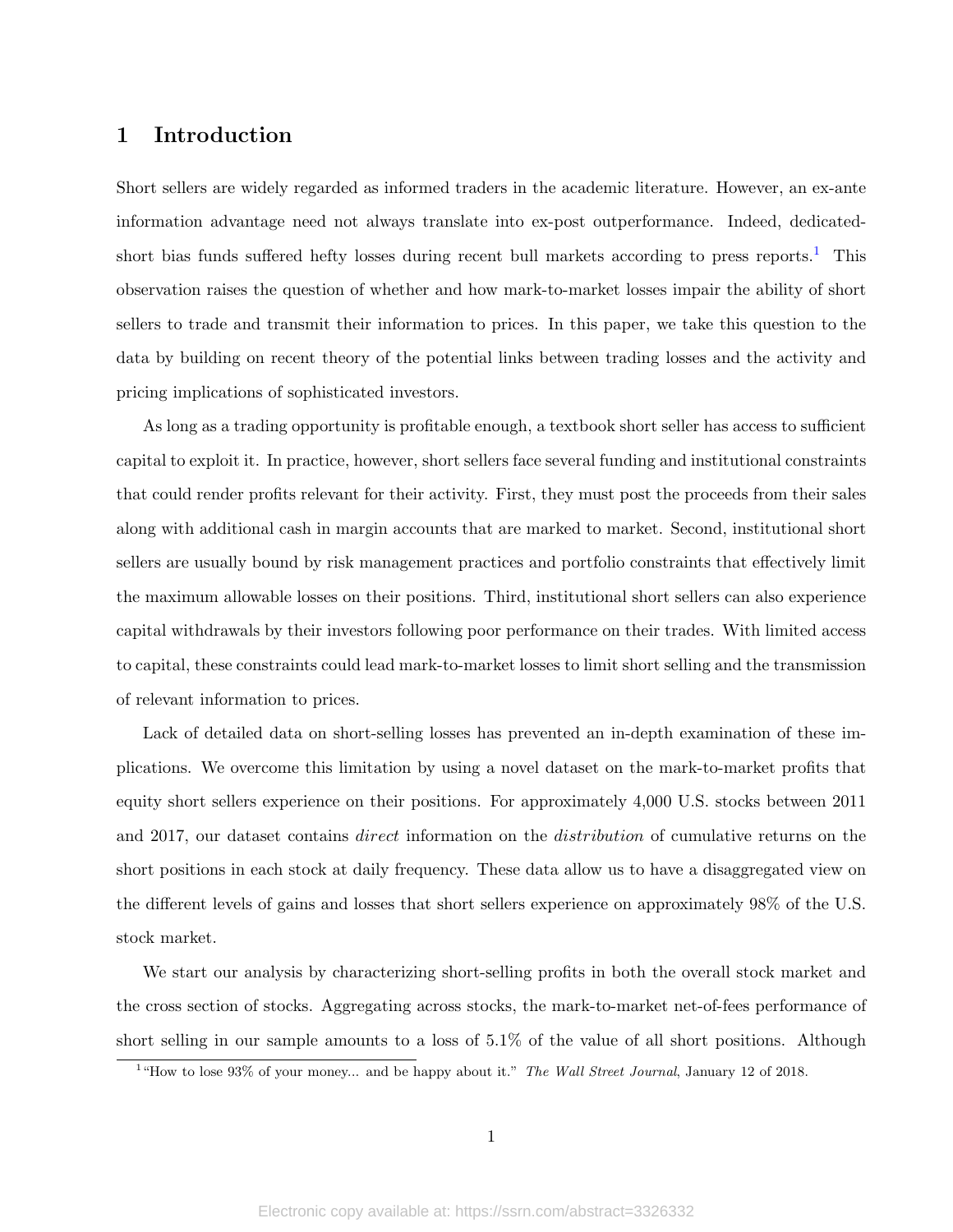economically significant, these aggregate losses are not inconsistent with short sellers being informed. In fact, when we disaggregate our analysis by firm and stock characteristics, we find that short sellers experience positive and sizable net-of-fees gains on the most heavily shorted stocks, on small-caps, on value stocks, and on stocks of firms subject to higher information asymmetry, even during the strong bull market of 2011–2017.

We next examine the relation between the performance of short selling and the subsequent shorting activity in a stock. The existence of such a relation is not obvious from prior empirical studies, which distinguish among profiting from short-term overvaluation [\(Diether et al.,](#page-31-0) [2009\)](#page-31-0), exploiting the continuation of stock underperformance [\(Lamont and Stein,](#page-32-0) [2004;](#page-32-0) [Curtis and Fargher,](#page-31-1) [2014\)](#page-31-1), and hedging [\(Brent et al.,](#page-30-0) [1990\)](#page-30-0) as drivers of short selling. Accounting for recent stock performance, none of these motives assigns a role to the mark-to-market profits of short sellers in explaining subsequent changes in their positions. To understand why such a role can exist, consider two stocks, A and B, for which short sellers are experiencing average mark-to-market losses and gains of 15%, respectively. In presence of funding and institutional constraints, cross-sectional differences in future short selling can emerge between these stocks that cannot be identified from their returns. Indeed, assume that over the following month both stocks experience a price increase of 10%. The return pushes short sellers of A into deep losses and trigger constraints such as additional margin calls that can render (some of) them unable to sustain their positions. By contrast, it leaves short sellers of B in positive mark-to-market profits territory and their positions likely to be unaffected. Disentangling this channel from other drivers of short selling is key to the ongoing debate on the role of short sellers in financial markets, as the destabilizing effect often associated with momentum-driven shorting [\(Diether et al.,](#page-31-0) [2009\)](#page-31-0) is clearly absent when changes in short selling are driven by margin calls or other capital restrictions.<sup>[2](#page-2-0)</sup>

Since funding and institutional constraints do not bind when short sellers experience gains, we first hypothesize that, controlling for past returns, there is an asymmetric relationship between the short-selling activity in a stock and the mark-to-market profits of its current short sellers, whereby losses have a negative and larger (in absolute value) impact than gains. In line with this hypothesis, we find that short-selling losses have a statistically and economically significant negative relation with

 $2$ With the stated goal of maintaining market stability, several regulators across European and Asian countries temporarily banned short selling at the outset of the COVID-19 pandemic [\(Della Corte et al.,](#page-31-2) [2020;](#page-31-2) [Ostroff,](#page-32-1) [2020\)](#page-32-1).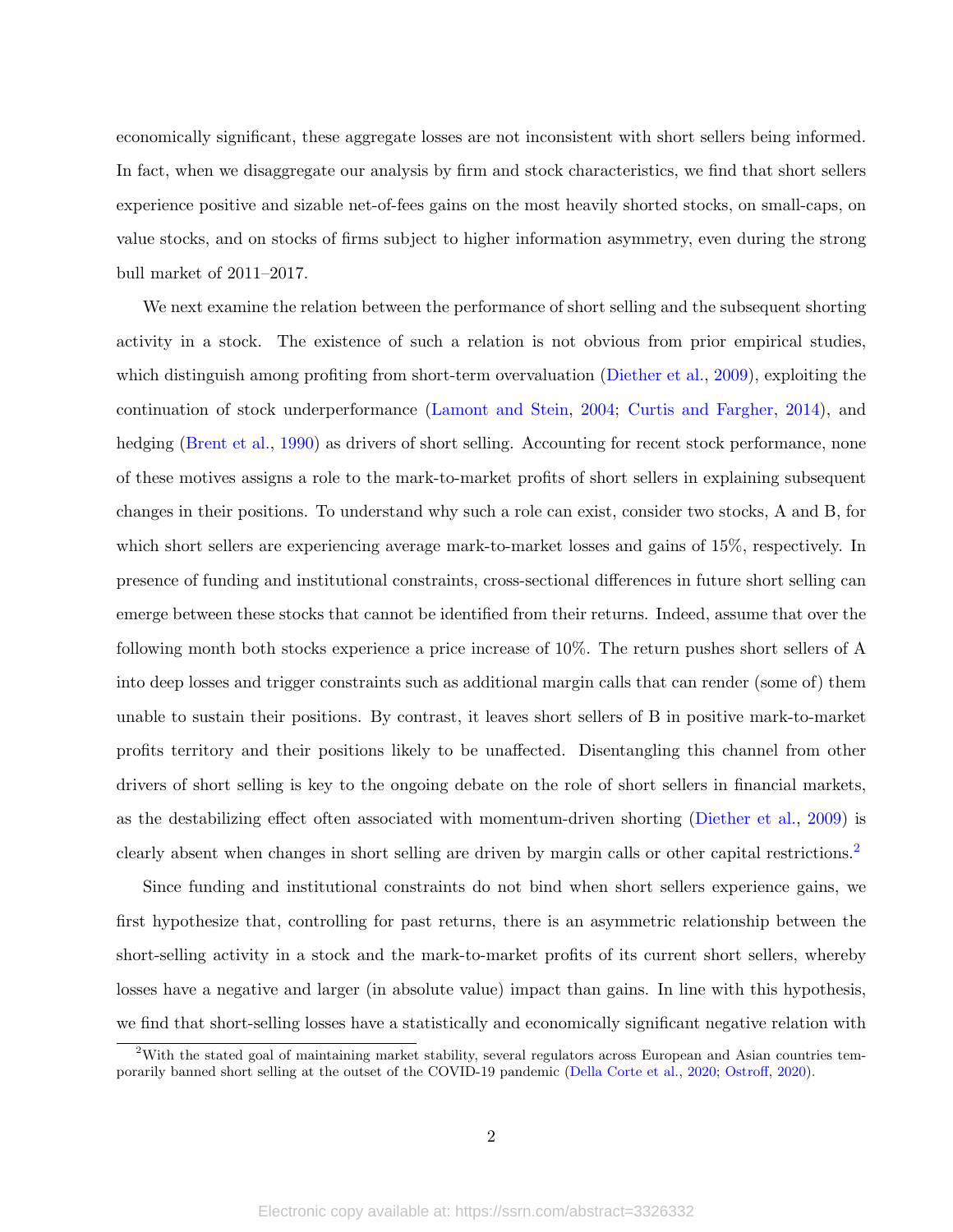future short interest, whereas we find no effect of gains. We further find that a one-standard deviation increase in losses is associated with a drop of 6.5% of the mean short interest, revealing a similar economic relevance as the effect of past returns (momentum) on future shorting.

We further hypothesize that funding and institutional constraints are particularly tight when short sellers incur large losses. [Brunnermeier and Pedersen](#page-31-3) [\(2009\)](#page-31-3) show that higher margins or losses on existing short positions can lead arbitrageurs to reduce their positions in response to binding capital constraints ("funding liquidity risk"). In their model, the effect of speculators' capital on their positions is highly nonlinear, as a marginal change in capital has a small effect when speculators are far from, but a large effect when they are close to their constraints. Similarly, large losses are more likely to increase the size of a short position of an institutional investor beyond the maximum allowed by a portfolio weight constraint. To the extent that these constraints bind, the profit sensitivity of short selling should be highly asymmetric across different levels of losses, with larger losses having a disproportionally greater (negative) impact.

We find support for this prediction. First, short selling falls more after large losses than after small losses. Second, for medium (20%) to low (10%) thresholds separating large from small losses, only losses above the threshold have a statistically significant impact on future short selling. The effect is such that an increase in losses from 0 to 10% has no effect on short interest, while the same increase from 20% to 30% leads to a reduction in short interest as high as 8.6% of its sample mean. Lastly, gains have no significant impact on future short selling regardless of their size. Overall, these findings are consistent with a situation in which, as losses—but not gains—build up, short sellers' funding and institutional constraints become binding, forcing some of them to exit their positions.

We perform additional tests to disentangle the effect of short-selling frictions that operate at the stock level from those more likely to operate at the portfolio level, and discuss the plausibility of an alternative explanation for our findings. If stock-level frictions like margin requirements were a main constraint facing short sellers, the negative reaction of short selling to losses should be more pronounced among stocks with higher margins. Prime brokers typically impose additional ("special") margins on stocks with a history of high volatility or low liquidity to mitigate the risk of large losses to which these types of stocks expose them [\(Brunnermeier and Pedersen,](#page-31-3) [2009;](#page-31-3) [Gromb and Vayanos,](#page-32-2) [2018\)](#page-32-2).<sup>[3](#page-2-0)</sup> The

<sup>&</sup>lt;sup>3</sup>We employ proprietary information from a large prime broker to confirm these relations.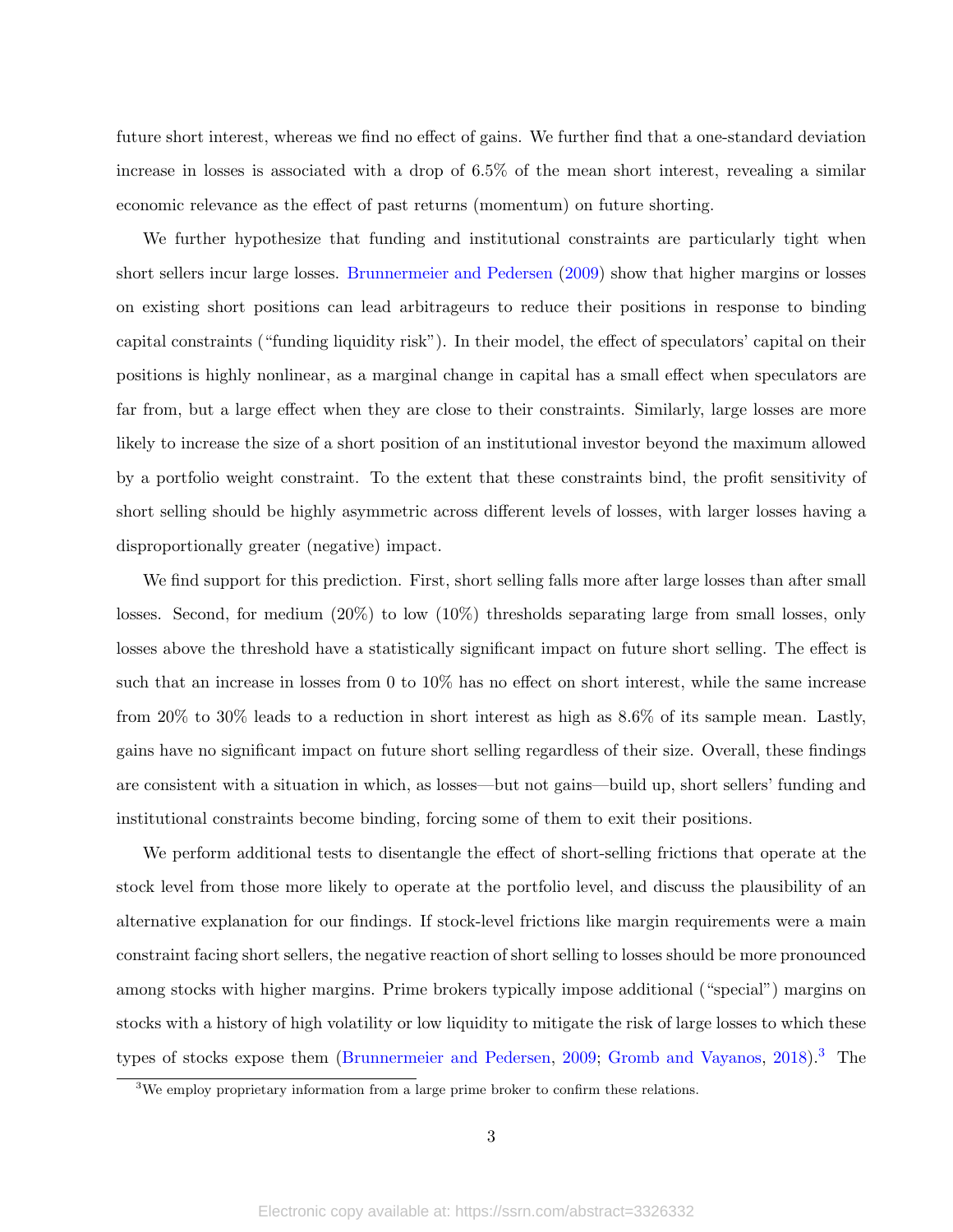short sellers of these stocks could then face tighter funding constraints and their shorting activity be curbed to a greater extent. In line with this implication, we find that the effect of losses on short selling is substantially larger among stocks with higher volatility and lower liquidity. Second, stock-level losses might affect short selling only by worsening arbitrageurs' portfolio performance and increasing outflow risk [\(Shleifer and Vishny,](#page-32-3) [1997\)](#page-32-3). We compute losses on the portfolio of the representative short seller and test whether these losses weaken, or even subsume, the effect of stock-level short-selling losses on future shorting. We find that stock-level frictions remain a significant determinant of short selling once we control for the effect of portfolio-level constraints. Lastly, we consider whether a "learning" channel, according to which losses prompt short sellers to revise down the profitability of their trades and trim their positions accordingly, can explain our findings. We argue that several of our results, including the significance of short-selling losses for future shorting when controlling for past returns, are inconsistent with this explanation.

It is an open question whether the covering of short positions following losses hurts the transmission of information to prices. Several studies have documented that short-sale limitations, including most notably outright bans, are detrimental for liquidity and price discovery [\(Bris et al.,](#page-30-1) [2007;](#page-30-1) [Saffi and](#page-32-4) [Sigurdsson,](#page-32-4) [2011;](#page-32-4) [Beber and Pagano,](#page-30-2) [2013;](#page-30-2) [Boehmer et al.,](#page-30-3) [2013;](#page-30-3) [Jain et al.,](#page-32-5) [2013\)](#page-32-5). However, funding and institutional constraints such as margin requirements are fundamentally different from constraints such as short-selling bans. Unlike outright bans, margins do not prevent traders from establishing a short position, and unlike both shorting bans and restrictions, margins do not affect all short sellers in a stock but only those who suffer losses. These features make it unclear whether and how funding and institutional constraints should affect the transmission of short sellers' information to prices. On the one hand, they can have a detrimental effect on this transmission if, as studied by [Liu and](#page-32-6) [Longstaff](#page-32-6) [\(2004\)](#page-32-6), short sellers are informed but suffer potentially large losses before fully profiting from their information. On the other hand, loss-related constraints should not impair the transmission of information to prices if short sellers are heterogeneously informed, so that losses belong predominantly to the lesser-informed sellers. If so, only the gain-making component of short selling should have explanatory power for stock returns, and conditioning on short-selling gains should improve the crosssectional ability of short interest to predict returns.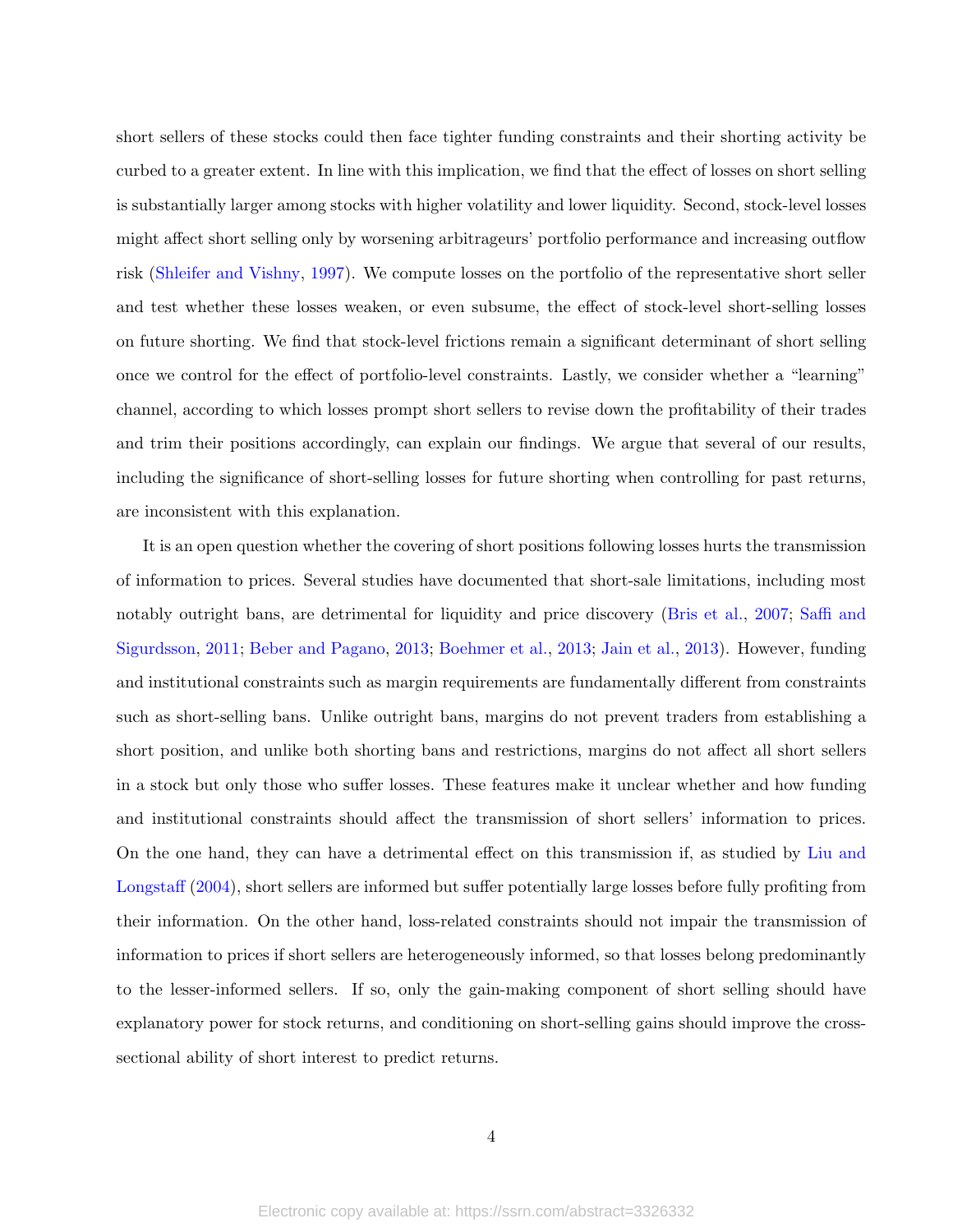We take this implication to the data in the last part of our analysis. In Fama-MacBeth regressions that control for past returns and other determinants, the power of short interest to predict future stock underperformance at one- to three-month horizons significantly increases with the fraction of short positions in the stock running gains  $(FRG)$ . In double-sorted portfolios that first condition on short interest, stocks with higher FRG consistently underperform. Moreover, short interest has no predictive power among stocks in which all short sellers are experiencing losses. Consequently, the hedge portfolio that buys high- $FRG$  stocks and shorts low- $FRG$  stocks, among those most heavily shorted, returns value-weighted average four-factor alphas of −8.4% per annum over the subsequent three months. Altogether, these findings are consistent with loss-making short selling being uninformative about future returns and imply that, even when funding and institutional constraints are pervasive and economically significant—as evidenced by the sensitivity of short selling to large losses, the short selling they limit is relatively uninformed.

Our findings contribute to several strands of the literature. First, they contribute to the literature on the limits to arbitrage, and more precisely to the strand emphasizing the role of capital requirements and margin constraints. [Shleifer and Vishny](#page-32-3) [\(1997\)](#page-32-3) is the first paper to posit that the ability of arbitrageurs to correct mispricing is constrained by the risk of fund withdrawals in response to trading losses. In deriving the optimal strategy of a risk-averse investor in an arbitrage opportunity whose short leg must be collateralized, [Liu and Longstaff](#page-32-6) [\(2004\)](#page-32-6) show that temporary losses might force the investor to close the position before being able to profit from it. [Gromb and Vayanos](#page-32-7) [\(2002\)](#page-32-7) study the welfare implications of margin requirements that limit the role of arbitrageurs. In [Brunnermeier](#page-31-3) [and Pedersen](#page-31-3) [\(2009\)](#page-31-3) and [Gromb and Vayanos](#page-32-2) [\(2018\)](#page-32-2) lenders endogenously vary margins according to asset illiquidity and volatility to protect themselves against default after extreme price increases. We provide empirical evidence on the extent to which these funding constraints bind. Our findings suggest that, as predicted by these models, the constraints can force short sellers to close their positions after losses. Perhaps more surprisingly, our analysis also indicates that the shorting activity most affected by these frictions is relatively uninformed, thus less likely to reflect arbitrage trades. This is in line with [Geczy et al.](#page-31-4) [\(2002\)](#page-31-4), who find that short-selling constraints have a limited impact on well-accepted arbitrage portfolios such as size, book-to-market, or momentum.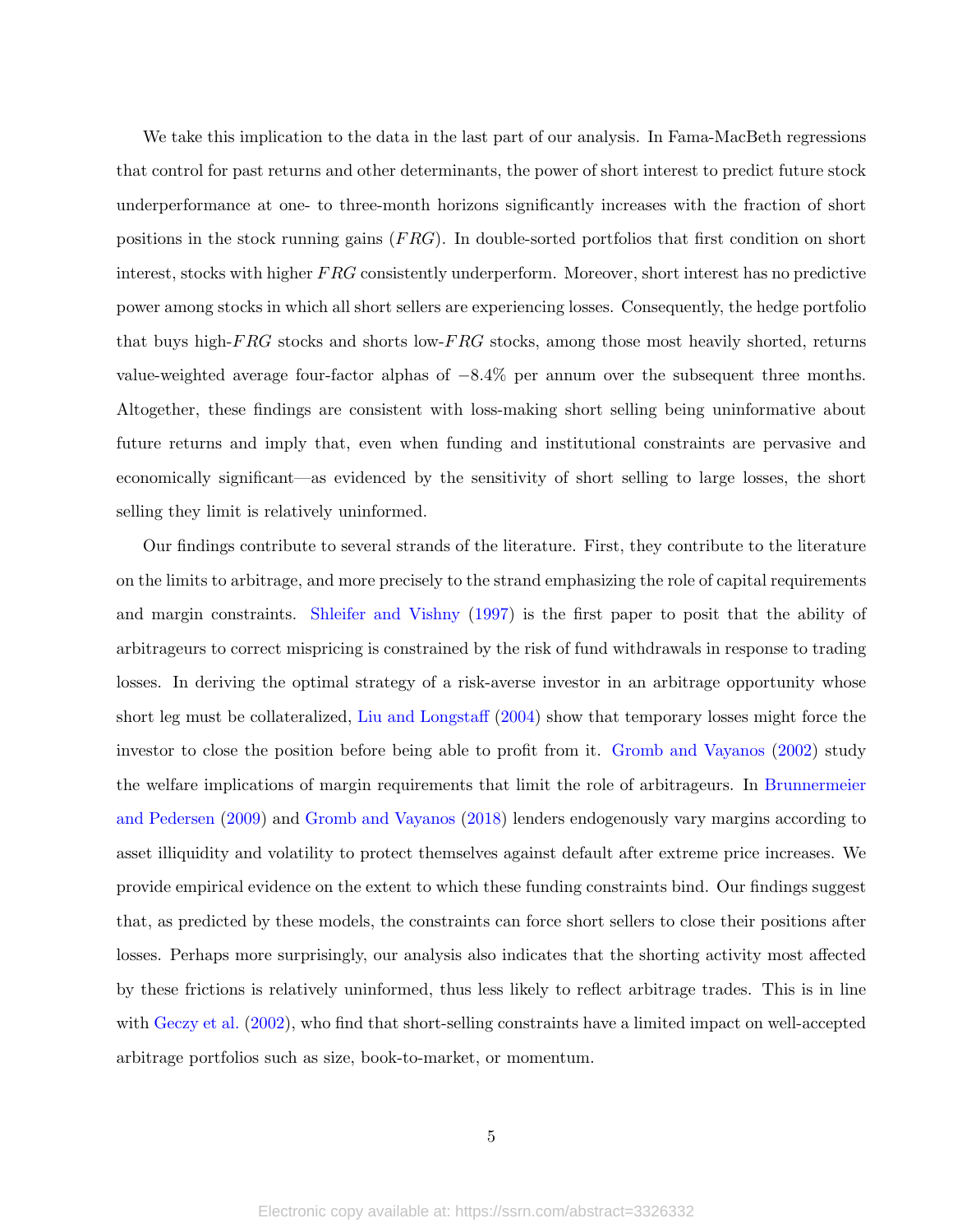Second, we complement the literature on the motivation of short sellers and their reaction to past returns. Besides the exploitation of short-term overvaluation or return momentum, recent studies have examined the past performance of short sellers, inferred from past stock returns, as a determinant of short-selling activity [\(Savor and Gamboa-Cavazos,](#page-32-8) [2014;](#page-32-8) [von Beschwitz and Massa,](#page-33-0) [2017;](#page-33-0) [Boehmer](#page-30-4) [et al.,](#page-30-4) [2018\)](#page-30-4). For each stock and date in our sample we examine both the level and the entire distribution of short-selling profits based on the actual price at which short positions are established. This allows us to test, as predicted by limits of arbitrage theories, whether the different levels of gains and losses that the short sellers of a stock experience have an asymmetric impact on their shorting activity in the stock.

Third, we contribute to the literature on the information content of short selling. [Diamond and](#page-31-5) [Verrecchia](#page-31-5) [\(1987\)](#page-31-5) develop a theoretical model in which the costs associated with short selling squeeze liquidity traders out of the order flow, making short orders more informative than the population of regular sell orders. Several studies find empirical support for this prediction. At the aggregate stock market level, [Rapach et al.](#page-32-9) [\(2016\)](#page-32-9) exploit monthly data over a 42-year period to show that short interest is a strong predictor of the stock market returns. In the cross-section, the informativeness of short sales has been documented at the intraday (e.g., [Aitken et al.,](#page-30-5) [1998\)](#page-30-5), daily (e.g., [Boehmer et al.,](#page-30-6) [2008\)](#page-30-6) and monthly (e.g., [Desai et al.,](#page-31-6) [2002\)](#page-31-6) frequencies. We take advantage of our unique data on the distribution of profits across a stock's short positions to shed more light on these empirical findings. In particular, we show that the power of short selling to predict returns is driven by the component experiencing gains, consistent with gains-making short sellers being relatively more informed.<sup>[4](#page-2-0)</sup>

The rest of the paper is organized as follows. Section [2](#page-9-0) develops our testable hypotheses. Section [3](#page-11-0) describes our dataset and presents summary statistics. Section [4](#page-14-0) characterizes the profits to equity short selling in the aggregate market and in the cross-section. Section [5](#page-18-0) turns to the relation between future short interest and past losses and gains. Section [6](#page-24-0) documents the information content of the losses and gains of short sellers about future returns. Section [7](#page-28-0) concludes.

<sup>&</sup>lt;sup>4</sup>[Engelberg et al.](#page-31-7) [\(2012\)](#page-31-7) and [Boehmer et al.](#page-30-7) [\(2017\)](#page-30-7) show that the predictive power of short interest improves, respectively, on days with public news, and in countries with mild forms of short-sale restrictions, better market quality, and more developed markets.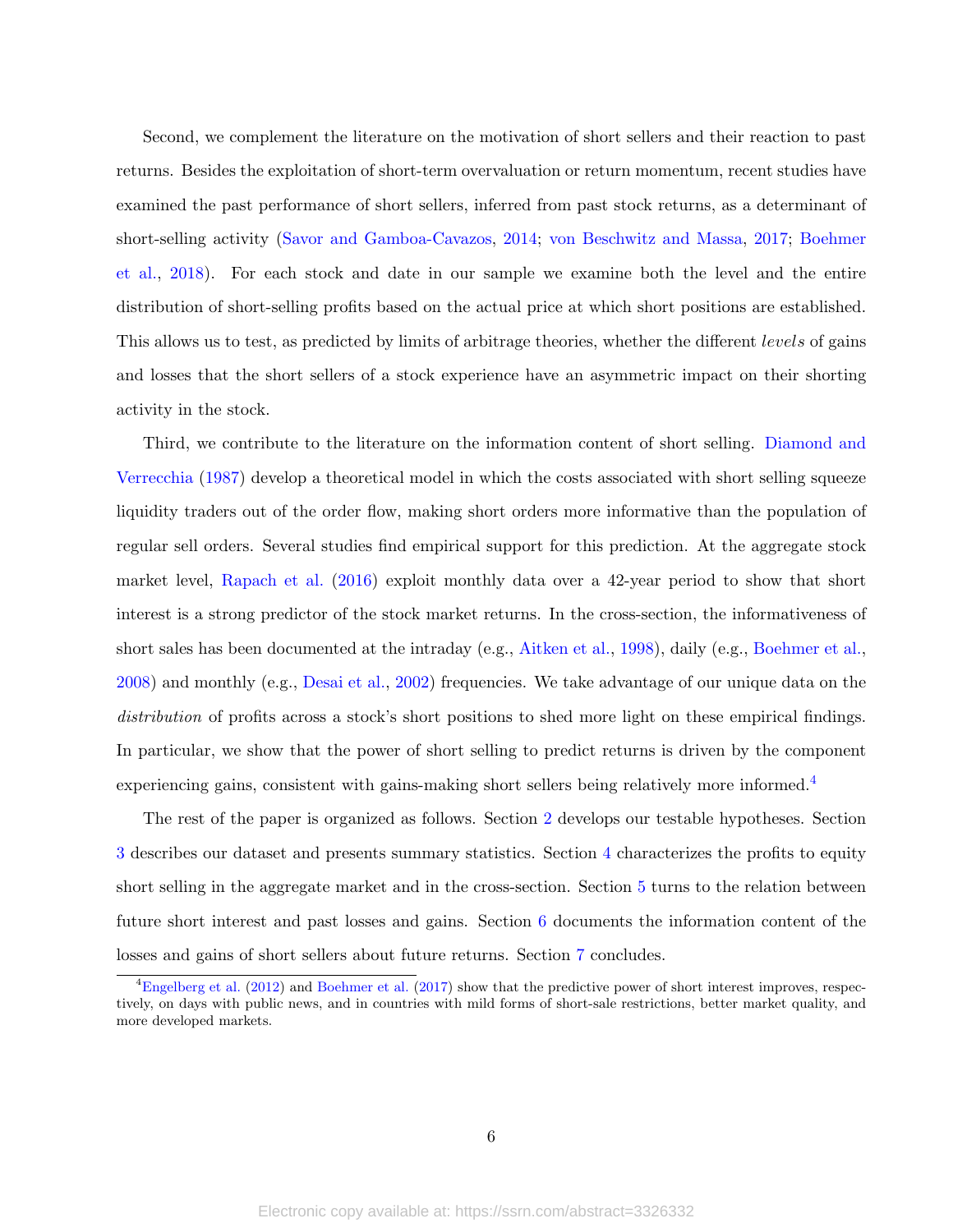# <span id="page-9-0"></span>2 Hypotheses Development

Prior studies emphasize two motivations for speculative short selling. According to the first, "valuationbased" motive, short sellers trade to profit from stock overvaluation and subsequent price correction to fundamental value. For example, [Diether et al.](#page-31-0) [\(2009\)](#page-31-0) find that short selling increases following positive returns, consistent with short sellers trading against overvaluation driven by short-term overreaction. According to the second, "momentum-based" motive, short sellers bet on the continuation of stock underperformance in the recent past (see [Lamont and Stein,](#page-32-0) [2004](#page-32-0) and [Curtis and](#page-31-1) [Fargher,](#page-31-1) [2014\)](#page-31-1). The main driver of short selling under both views is the stock's recent performance.<sup>[5](#page-2-0)</sup> The literature also considers short selling for non-speculative purposes, such as convertible arbitrage, dividend-related tax arbitrage or index arbitrage (see [Brent et al.,](#page-30-0) [1990\)](#page-30-0). None of these motivations assigns a role, after accounting for past returns, to the mark-to-market profits of short sellers.

In practice, short sellers face several funding and institutional constraints that could render profits relevant for their shorting activity. First, they must borrow the security they short. To limit their counterparty credit risk, lenders require short sellers to post the proceeds from the sale along with additional cash in a margin account.<sup>[6](#page-2-0)</sup> Since this account is marked to market, short sellers that incur losses have to put in additional capital to maintain their trades. Mark-to-market losses could then lead short sellers to cover their positions. Indeed, in deriving the optimal strategy of a risk-averse investor in an arbitrage opportunity whose short leg must be collateralized, [Liu and Longstaff](#page-32-6) [\(2004\)](#page-32-6) show that temporary losses might force the investor to close the position before being able to profit from it. Similarly, [Brunnermeier and Pedersen](#page-31-3) [\(2009\)](#page-31-3) present a model in which, over the life of a trade, higher margins or losses on existing short positions can make capital constraints bind ("funding liquidity risk") and induce arbitrageurs to reduce their positions. Second, investment mandates typically require institutional short sellers (e.g., hedge funds) to adhere to risk management practices such as Value-at-Risk (VaR) and portfolio weight constraints that effectively limit the maximum allowable loss on a particular position. Third, institutional short sellers that act as agents for owners of capital

 $5$ [Diether et al.](#page-31-0) [\(2009\)](#page-31-0) argue that short sellers could also act as voluntary providers of liquidity or of additional risk-bearing capacity in periods of elevated uncertainty. For example, short sellers can provide liquidity when liquiditymotivated buying pressure drives prices up.

 ${}^{6}$ In the U.S., Regulation T (Sec. 220.12 (c)) requires short sellers to deposit 150% of the value of the short position in a margin account. Some prime brokers offer hedge funds offshore investment facilities in less restrictive jurisdictions, allowing them to reduce (but not eliminate) the effective margin requirements on their short positions [\(Ang et al.,](#page-30-8) [2011\)](#page-30-8).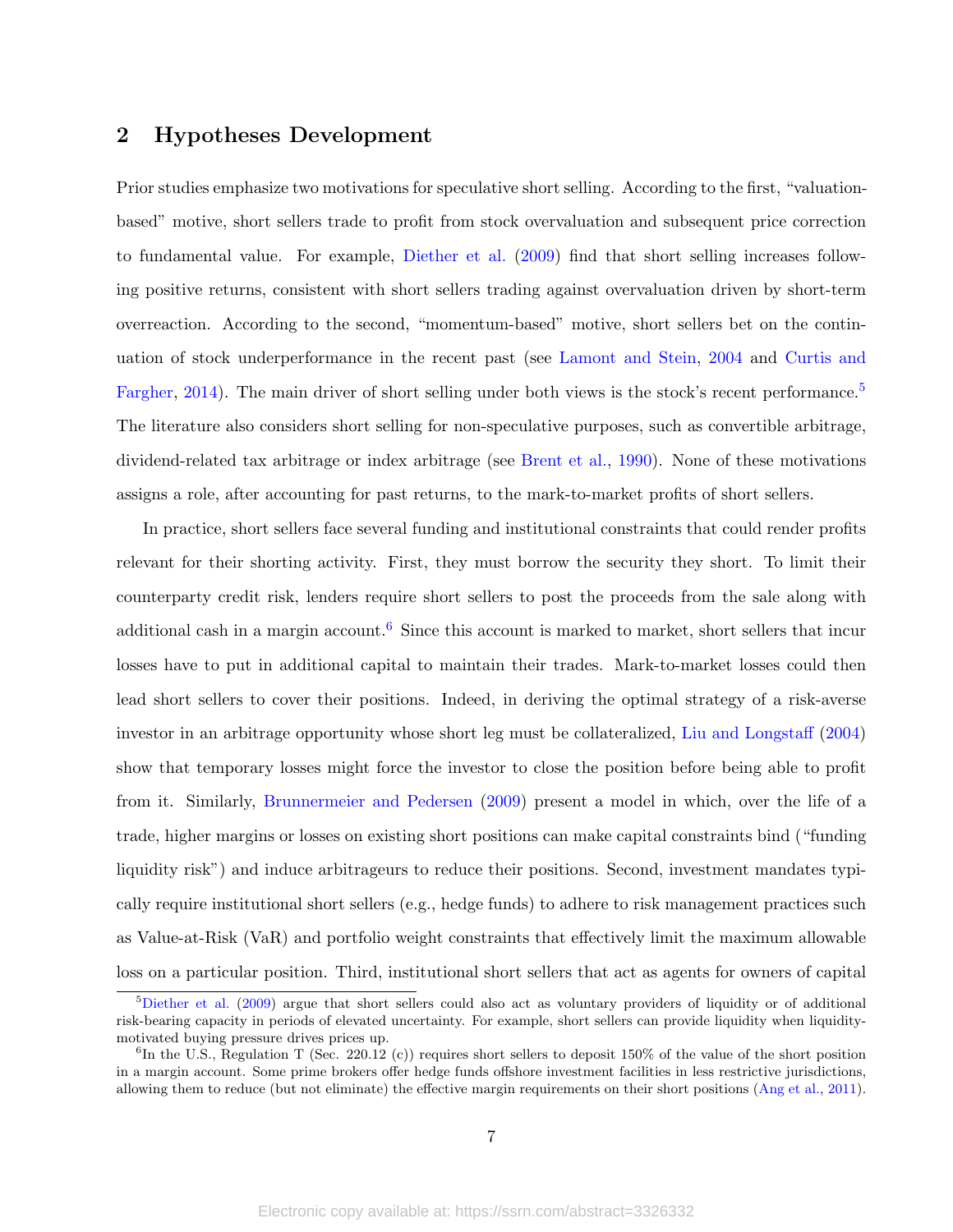might be additionally forced to close their positions prematurely according to [Shleifer and Vishny](#page-32-3) [\(1997\)](#page-32-3) if poor portfolio performance leads to fund outflows. Since none of these constraints binds when short sellers experience gains, we hypothesize that:

Hypothesis 1 (H1): Controlling for past returns, there is an asymmetric relationship between the short-selling activity in a stock and the mark-to-market profits of its current short sellers, whereby losses have a negative and larger (in absolute value) impact than gains.

Funding and institutional constraints should be particularly tight when short sellers incur large losses. For instance, in [Brunnermeier and Pedersen](#page-31-3) [\(2009\)](#page-31-3) the effect of speculators' capital on their positions is highly nonlinear, with a marginal change in capital having a small effect when speculators are far from their constraints, but a large effect when they are close to their constraints. Similarly, large losses are more likely to increase the size of a short position of an institutional investor beyond the maximum allowed by a portfolio weight constraint. Hence, the profit sensitivity of short selling that we consider in Hypothesis H1 should differ not only between gains and losses, but also across different levels of losses, motivating our next hypothesis:

Hypothesis 2 (H2): Larger losses on the short positions of a stock have a disproportionally greater (negative) impact on the stock's short selling.

Importantly, we note that the stock pricing implications of these "loss-related" constraints depend on whether the short sellers they constrain are informed or uninformed. In [Diamond and Verrecchia](#page-31-5) [\(1987\)](#page-31-5), short-selling restrictions and outright prohibitions can negatively affect the speed of transmission of information to prices. Their theoretical prediction has found empirical support in the analyses of [Bris et al.](#page-30-1) [\(2007\)](#page-30-1), [Saffi and Sigurdsson](#page-32-4) [\(2011\)](#page-32-4), [Boehmer and Wu](#page-30-9) [\(2013\)](#page-30-9), and [Beber and Pagano](#page-30-2)  $(2013).$  $(2013).$ <sup>[7](#page-2-0)</sup> However, loss-related constraints are fundamentally different. First, unlike outright bans, they do not prevent traders from establishing a short position. Second, unlike both shorting bans and restrictions, they do not affect all short sellers in a stock but only those suffering losses.

These observations make it unclear whether and how loss-related constraints should affect the

<sup>&</sup>lt;sup>7</sup>More recently, [Engelberg et al.](#page-31-8) [\(2018\)](#page-31-8) show that the dynamic risks associated with the variation in shorting fees over time result in significant limits to arbitrage.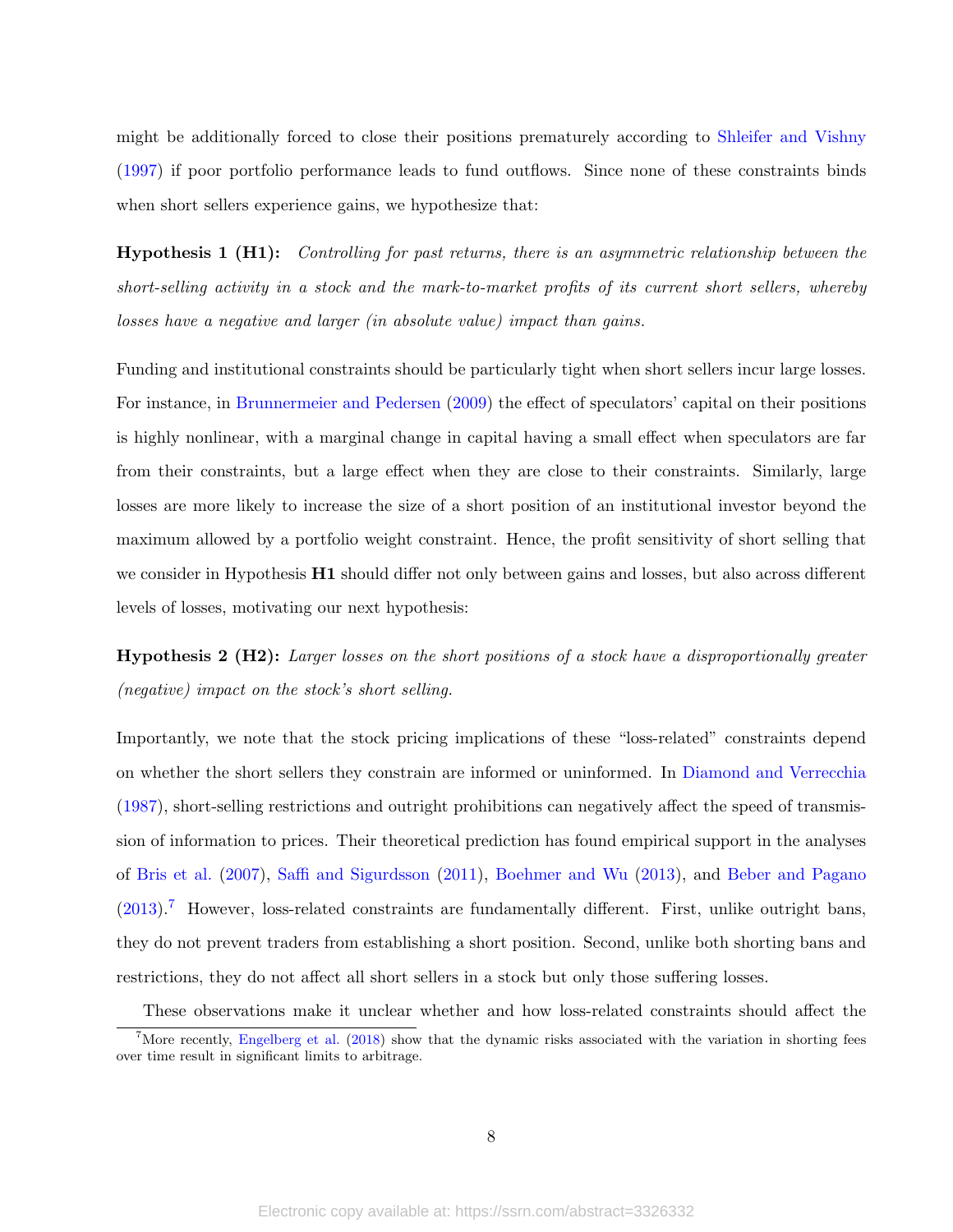transmission of short sellers' information to prices. They can have a detrimental effect on this transmission if, as studied by [Liu and Longstaff](#page-32-6) [\(2004\)](#page-32-6), short sellers are informed but suffer potentially large losses before fully profiting from their information. In this case, conditioning on the profits (gains or losses) of short sellers should not enhance the well-documented predictive power of short interest in the cross-section. In contrast, loss-related constraints should have no detrimental effect on the transmission of information to prices when the short selling they restrict is relatively uninformed. This would be the case if short sellers are heterogeneously informed [\(Boehmer et al.,](#page-30-6) [2008\)](#page-30-6), so that the lesser-informed sellers on average lose money on their trades with better-informed investors. If so, only the gain-making component of short selling should have explanatory power for stock returns, and conditioning on short-selling gains should improve the cross-sectional ability of short interest to predict returns. We contrast these opposing views by testing the following hypothesis:

Hypothesis 3 (H3): The predictive power of short interest in the cross-section does not vary with the profits of short sellers.

Accordingly, we interpret a lack of evidence against this null (or evidence of a negative relation between short sellers' gains and the predictive power of short interest) as supporting the first view that loss-constrained short sellers are informed. By contrast, we interpret an empirical rejection of this null as supporting the second view that loss-constrained short sellers are relatively uninformed.

# <span id="page-11-0"></span>3 Data and Summary Statistics

In this section we describe our data, key variables and summary statistics.

#### <span id="page-11-1"></span>3.1 Short-Selling Profits Dataset

We use a novel dataset on the profits of short sellers from IHS Markit, a leading industry financial data provider. IHS Markit collects transaction-level information on the securities lending market—an over-the-counter (OTC) market—directly from a variety of participants. These include prime brokers, custodians, asset managers and hedge funds, who together account, according to Markit, for about 90% of the securities lending market in developed countries. We focus on the U.S. market, for which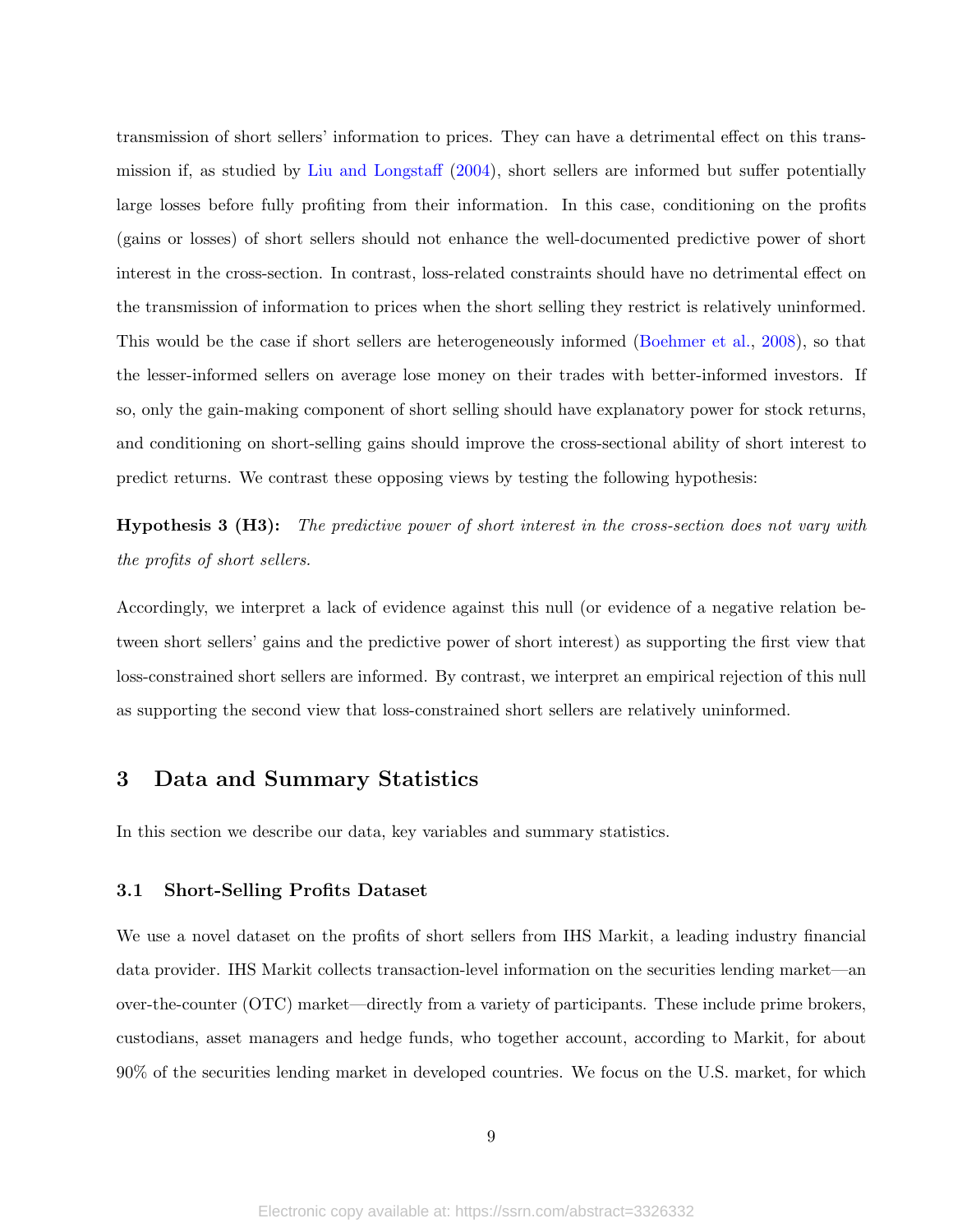their database covers a broad cross-section of 4,000 stocks for a total of approximately 5.7 million stock-day observations over the period spanned between January 2011 and December 2017.

From this database we observe, for each stock  $i$  and day  $t$ , the full distribution of gross-of-fees mark-to-market (cumulated) returns being experienced by the short sellers of i from the start date of their transactions (the initiation date for new transactions and the original start date for renewing transactions) until  $t^8$  $t^8$ . These returns are tabulated over 19 bins. Each of the bins, which we denote by  $\text{bin}_{i,t}^{[n]}$   $(n = 1, \ldots, 19)$ , represents the fraction of shares on loan for stock i whose cumulated returns fall in the nth return interval—with left and right boundaries '[' and ']'—at time t. The first 10 intervals  $(n = 1, \ldots, 10)$  correspond to the negative domain of the distribution and are defined as follows:  $(-\infty, -100\%, (-100\%, -75\%, (-75\%, -50\%, (-50\%, -40\%, (-40\%, -30\%, (-40\%, -30\%, (-40\%, -30\%, (-40\%, -30\%, (-40\%, -30\%, (-40\%, -30\%, (-40\%, -30\%, (-40\%, -30\%, (-40\%, -30\%, (-40\%, -30\%, (-40\%, -30\%, (-40\%, -30\%, (-40\%, -30\%, (-40\%, -30\%, (-40\%, -30\%, (-40\%, -30$  $(-30\%, -20\%, (-20\%, -15\%, (-15\%, -10\%, (-10\%, -5\%, \text{and } (-5\%, 0\%]).$  The remaining 9 intervals  $(n = 11, \ldots, 19)$  cover the positive domain of the distribution in a specular fashion, from  $(0\%, 5\%)$ for  $n = 11$  to  $(75\%, 100\%)$  for  $n = 19$ . Additionally, we observe the weighted average (with weights given by the number of shorted shares) mark-to-market dollar profit per share shorted of the stock,  $$PnL,$  where a negative profit corresponds to a *loss* and a positive profit to a *gain*.

As an example, we illustrate an instance of the data in Figure [1,](#page-34-0) which depicts the distribution of mark-to-market returns to the short positions in Herbalife Nutrition as of October 31, 2017. Consistent with a large and positive year-to-date stock return of  $50.2\%$ , approximately 70% of the shares on loan were experiencing losses. Still, a non-negligible fraction of short sellers (30%) were experiencing gains in the 0 to 10% range, with most of them located in the  $(5\%, 10\%)$ -gains interval.<sup>[9](#page-2-0)</sup>

Based on the different return bins, we capture the mean level of profits of a stock's short sellers by computing the weighted average gross cumulated return,  $PnL$ , as:

<span id="page-12-0"></span>
$$
PnL_{i,t} = \sum_{n=1}^{N} bin_{i,t}^{|n|} \times \frac{|n+n|}{2} = bin_{i,t}^{(-100,-75)} \times (-87.5) + bin_{i,t}^{(-75,-50)} \times (-62.5) + \cdots
$$
  
... +  $bin_{i,t}^{(50,75)} \times 62.5 + bin_{i,t}^{(75,100)} \times 87.5.$  (1)

<sup>8</sup>Since U.S. equity short sellers need to borrow the stocks they sell, IHS Markit infers short-selling activity from transactions in the stock lending market. To determine the date on which the initial short was placed with the broker, IHS Markit uses  $T-3$  from the stock lending start date assuming a 3-day settlement, unless the stock is experiencing relatively high borrowing costs, in which case they use same-day pricing assuming high demand to short the stock.

<sup>&</sup>lt;sup>9</sup>Herbalife's stock price on October 31 was not a historical maximum.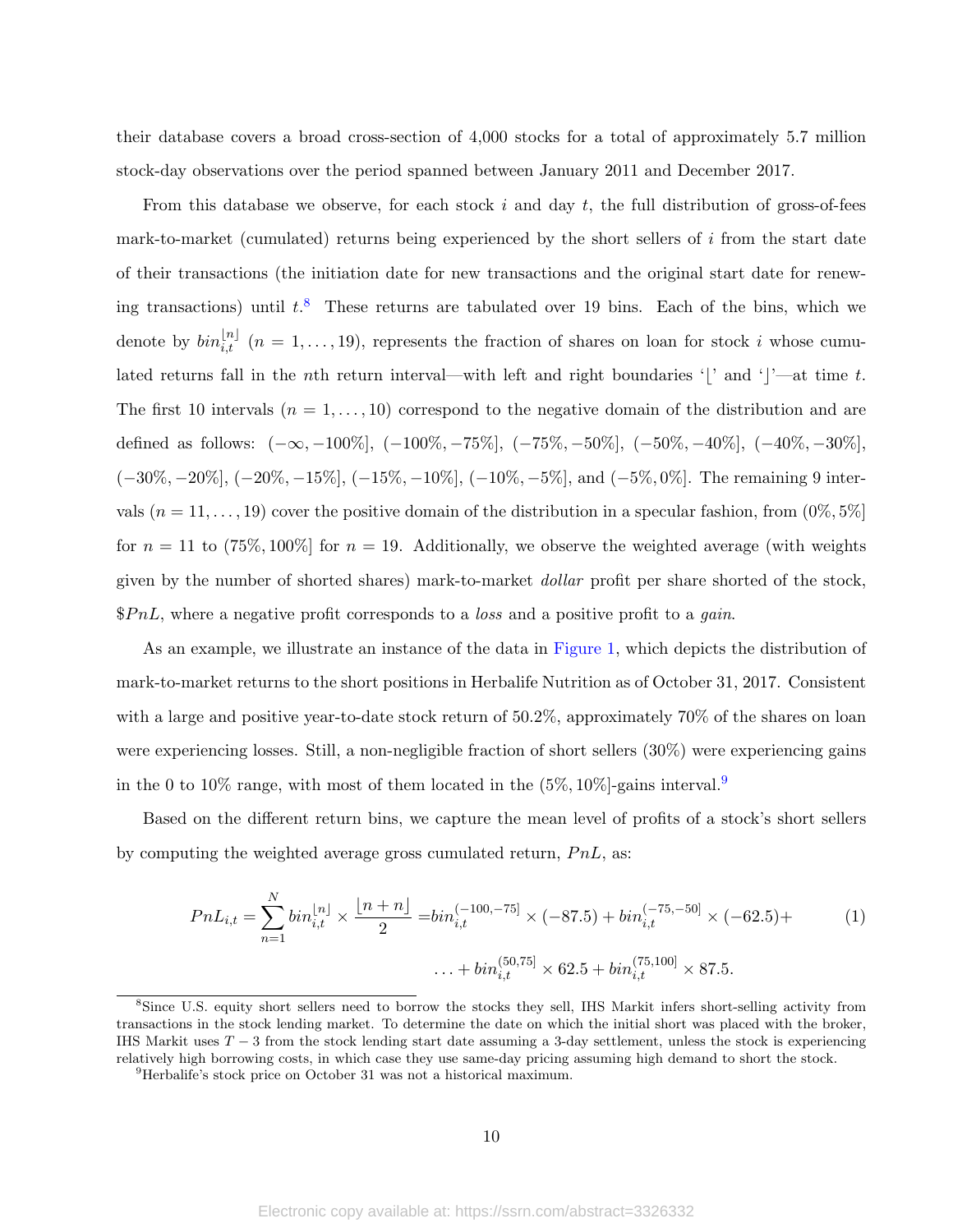We further compute the total fraction of shares shorted running gains,  $FRG$ , as

$$
FRG_{i,t} = \sum_{n=11}^{19} bin_{i,t}^{[n]} = bin_{i,t}^{(0,5]} + \dots + bin_{i,t}^{(75,100]},
$$
\n(2)

from which the total fraction of shares shorted experiencing losses is simply  $FRL = 1 - FRG$ . FRG  $(FRL)$  allows us to separate the short positions in a given stock into different groups depending on their profitability.

There are limitations to our data. First, short-selling activity is inferred from transactions in the stock lending market, which excludes any short selling that is initiated and covered within the day ("in-and-out shorting"). As such, we capture the profits of short-selling activity other than intraday shorting. Because stock borrowing constraints and firm fundamentals should play only a minor (if any) role in intraday shorting, we believe that this limitation should not invalidate our analysis. Second, we do not observe the identity of short sellers or their motives. This implies that we cannot perfectly distinguish speculative short selling, more likely to act on fundamental information, from non-speculative activity (e.g., shorting in response to hedging needs). We examine informed versus uninformed activity in more detail in Section [6.](#page-24-0)

#### 3.2 Auxiliary Data Sources

We use the stock's CUSIP identifier in our short-selling profits database to merge it with an array of standard datasets. We obtain information on the stock borrowing and lending activity from the Markit Securities Finance Buyside Analytics Datafeed. We obtain stock market prices and other stock characteristics data from CRSP and compute various financial accounting ratios using information from COMPUSTAT. Finally, we collect information on special margin requirements on U.S. stocks from a large stockbroker. We drop stocks with market capitalization below \$10 million or prices below \$1.

#### 3.3 Summary Statistics

Panel A of Table [1](#page-36-0) presents summary statistics for the different bins of returns to short selling. Overall, 53.3% of the shares of the stock on loan experience losses during our sample period. For the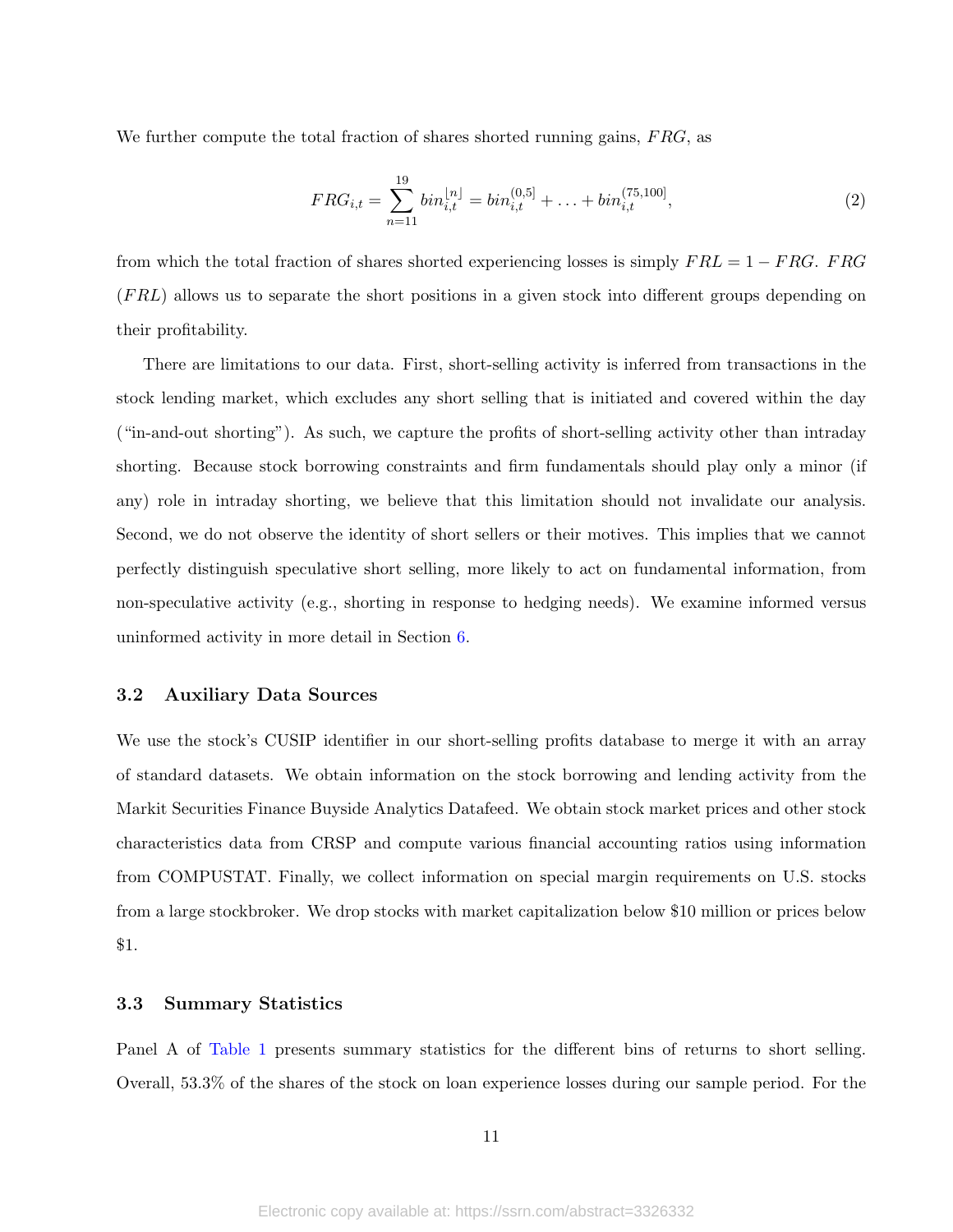average stock, about  $4.1\%$  (=1.89+1.04+1.15+0.40) and  $4.4\%$  (=1.75+0.95+0.92+0.12) of the short positions in the sample are characterized by losses and gains, respectively, larger than 30%. Panel B of Table [1](#page-36-0) displays summary statistics for the level of profits to short selling in the cross-section. The average share shorted in our sample cumulates negative returns  $(PhL)$  and dollar losses (\$PnL) of, respectively, 2.1% and \$0.79. Figure [2,](#page-35-0) which displays the time-series dynamics of the cross-sectional distribution of  $PnL$ , indicates that these mean losses are not concentrated on a particular period, but rather characterize the mark-to-market performance of the typical shorted share throughout most of the sample.<sup>[10](#page-2-0)</sup> However, there is substantial cross-sectional variation insofar as the upper and lower deciles of PnL fluctuate around 15% and -20%, respectively.

Panel C of Table [1](#page-36-0) displays summary statistics for our equity lending variables. The characteristics of the stocks in our sample are in line with previous studies (e.g.,  $D'Avolio, 2002$  $D'Avolio, 2002$ ). In particular, the mean fraction of shares available for lending is 21.6% of the total market capitalization and the mean short interest is  $3.9\%$ .<sup>[11](#page-2-0)</sup> The mean borrowing fee is  $1.24\%$  per annum while the mean time over which a short position is open is 83 days. Since summary statistics for stock and firm characteristics, displayed in Panel D, are also consistent with prior studies, we conclude that our sample of stocks is comparable with those examined in related literature.

# <span id="page-14-0"></span>4 A Characterization of Short-Selling Profits

Given that the mark-to-market losses of short sellers play a key role in our hypothesis development, we first characterize the profits to short selling both in the overall stock market and in the cross section of stocks.

 $10$ Noticeable exceptions are the large mean short-selling profits during the sharp market declines of August-September 2011 and January 2016.

<sup>&</sup>lt;sup>11</sup>As is standard in the literature (see, e.g., [Boehmer et al.,](#page-30-7) [2017\)](#page-30-7), we approximate total open short positions in a stock, or "short interest," by the number of shares of the stock borrowed in the lending market. We follow [Richardson et al.](#page-32-10) [\(2017\)](#page-32-10) in using the shares borrowed on date  $t + 3$  to estimate the short interest at t, except in regressions with returns as dependent variables, in which case we use the shares borrowed on date t to avoid conditioning on an unobservable variable.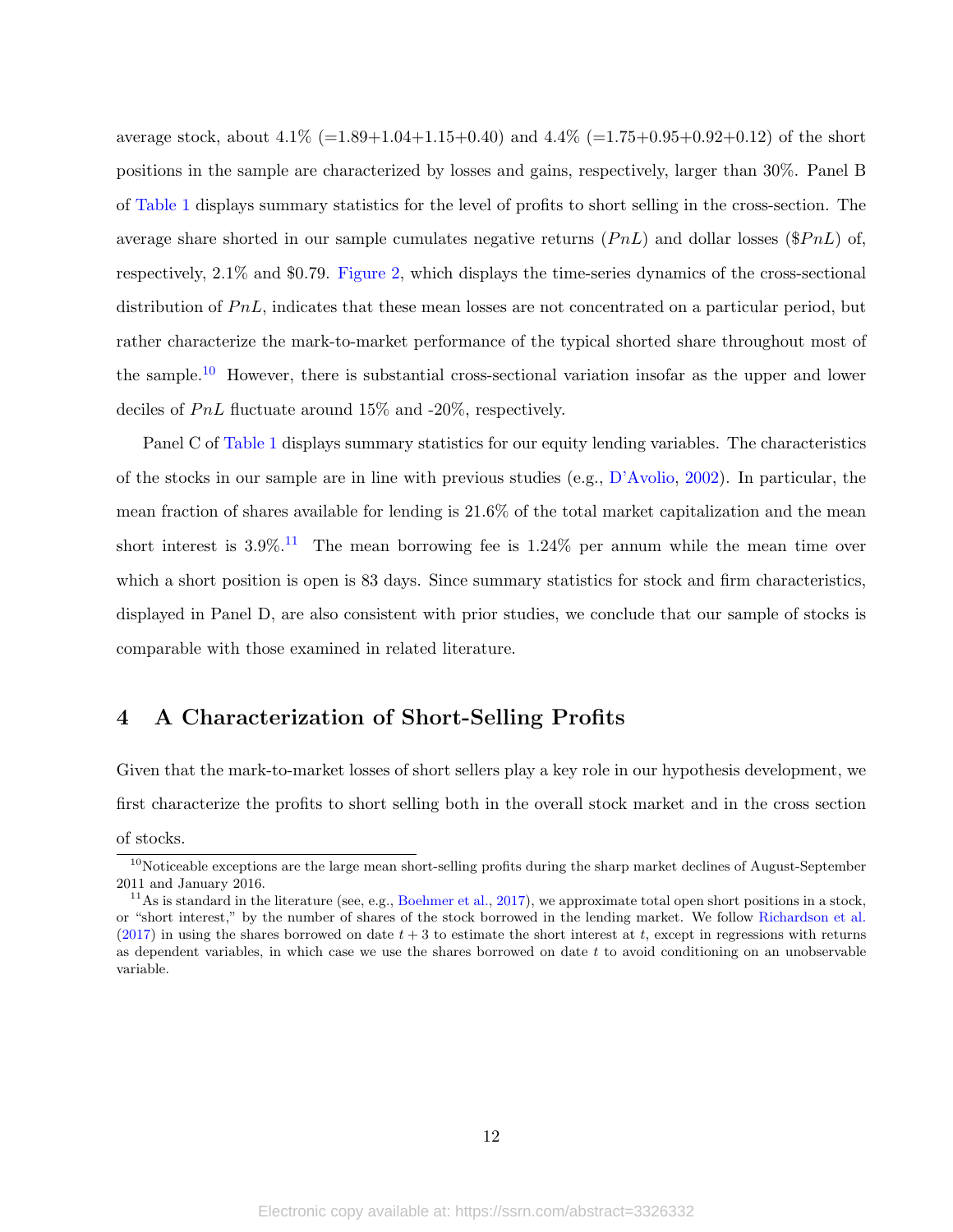#### <span id="page-15-0"></span>4.1 The Overall Profitability of Short Selling

We examine two market-wide measures of mark-to-market profits. The first measure is the equalweighted cross-sectional average of annualized returns to short selling,  $\overline{PnL}_t^{ann}$ :

$$
\overline{PnL}_t^{ann} = \frac{1}{N_t} \sum_{i=1}^{N_t} [(1 + PnL_{i,t})^{1/Tenure_{i,t}} - 1] \times 252,
$$
  

$$
= \frac{1}{N_t} \sum_{i=1}^{N_t} PnL_{i,t}^{ann}, \tag{3}
$$

where  $N_t$  is the number of stocks in the sample at time t;  $Tenure_{i,t}$  is the weighted average number of days over which the positions have been open; and  $PnL_{i,t}^{ann}$  is the annualized version of the  $PnL$ measure [\(1\)](#page-12-0) that allows for comparability of returns cumulated over different position durations.

The second measure is the aggregate mark-to-market dollar profits to short selling across stocks relative to the total value of the positions:

$$
\$PnL_to\_Short_t = \frac{\sum_{i=1}^{N_t} \frac{252}{Tenure_{i,t}} \$PnL_{i,t} \times Q\_short_{i,t}}{\sum_{i=1}^{N_t} P_{i,t} \times Q\_short_{i,t}},
$$

where  $$PnL_{i,t}$$  is the average dollar profit/loss per share shorted described in subsection [3.1;](#page-11-1) Q\_short<sub>i,t</sub> is the number of shares shorted; and  $P_{i,t}$  is the stock price. Similarly to  $\overline{PnL}^{ann}$ , we annualize our measure of profits in the numerator of  $$PnL_to\_Short$  for comparability purposes. In comparison with  $\overline{PnL}^{ann}$ , \$PnL\_to\_Short is a weighted average of the dollar profits to short selling, with weights proportional to the size of the positions in each stock. We report time-series summary statistics for  $\overline{PnL}^{ann}$  and \$PnL\_to\_Short both gross and net of shorting fees in Table [2.](#page-38-0)<sup>[12](#page-2-0)</sup>

The rows corresponding to  $\overline{PnL}^{ann}$  indicate that, on a typical day, a short position in the average stock runs at a loss of 10.5% gross of shorting fees (Panel A), and 11.6% net of fees (Panel B). These losses are not disproportionate by comparison with the strong performance of the overall stock market during our sample period (see Figure [2\)](#page-35-0), when the S&P 500 index returned an average of 15.7% per year over the risk-free rate. The returns to short selling exhibit high dispersion in the time series, but experience negative territory (net of fees) on at least 75% of the days. Returns can be high in positive

<sup>&</sup>lt;sup>12</sup>Specifically, we follow [Diether](#page-31-10) [\(2011\)](#page-31-10) in adding the rebate rate  $r_t^f - fee_{i,t}$ , computed as the difference between the (annualized) risk-free rate  $r_t^f$  and the stock borrowing fee  $fee_{i,t}$ , to the gross profits of short sellers.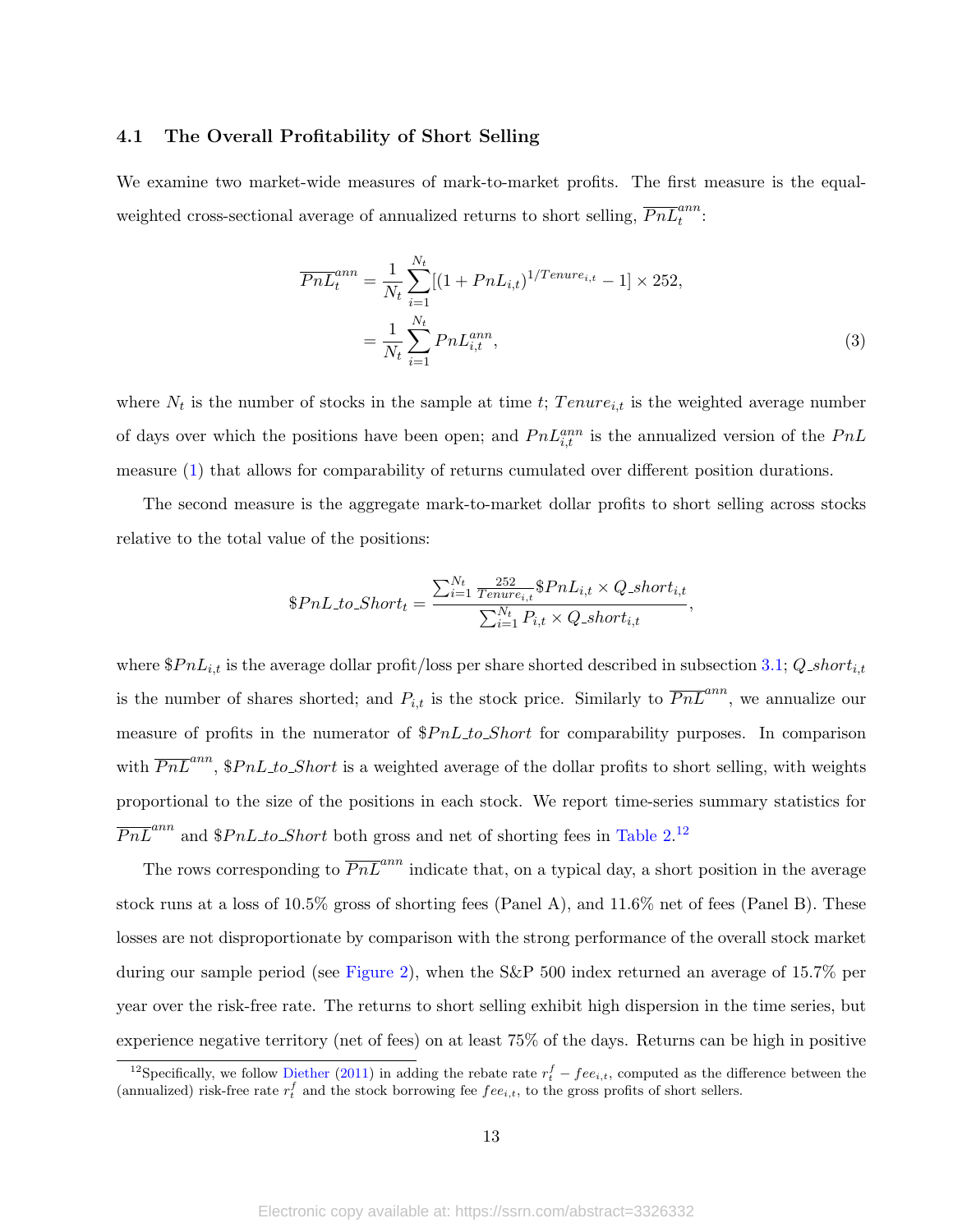payoff days, however, as on 5% of the days the cumulated annualized return to a short positions exceeds 26% and 24% on gross-of-fees and net-of-fees bases.

When aggregating positions across all stocks in the rows corresponding to  $$PnL_to\_Short,$  markto-market losses to short selling amount to 4.2% and 5.1% of the aggregate value of the positions on gross-of-fees and net-of-fees bases, respectively. While the dispersions in  $$PnL_to\_Short$  and  $\overline{PnL}^{ann}$ are similar,  $$PnL_to\_Short$  is positive on a larger fraction of days. Indeed, the gross-of-fees and net-offees annualized gains to short selling exceed 2.2% and 1.2% of the value of the positions, respectively, in 25% of the days in our sample.

It is important to note that the aggregate losses to short selling that we document in this section are not inconsistent with short sellers being sophisticated or with particular groups of short sellers outperforming on a risk-adjusted basis, as has been documented by earlier studies. For example, [Jank](#page-32-11) [and Smajlbegovic](#page-32-11) [\(2017\)](#page-32-11) analyze daily disclosures of large short positions of hedge funds in Europe and report annualized Fama-French three-factor alphas as high as 5.5%. Similarly, [Choi et al.](#page-31-11) [\(2017\)](#page-31-11) find significant abnormal returns among the short-termed short trades of U.S. hedge funds. Because the portfolios of short sellers typically have negative exposure to the market and other priced factors, an average loss in a bull market period can very well correspond to an outperformance on risk-adjusted bases. Moreover, short sellers could suffer losses in the aggregate yet consistently experience gains across specific firm or stock characteristics. We investigate whether this is the case in the next section.

#### <span id="page-16-0"></span>4.2 The Profitability of Short Selling in the Cross-Section

Economic intuition and prior literature point to several firm and stock characteristics that could affect the cross-sectional dispersion in short-selling profits that we observe in Figure [2.](#page-35-0) The stock's recent performance has a direct and first-order impact on the cumulated returns to its short positions, as these returns increase (decrease) following negative (positive) stock returns. We measure recent stock performance using the stock's cumulated returns  $ret(-t_1, -t_2)$  over the previous  $t = t_2 - t_1 + 1$  days, with  $t$  equal to one or six months. To the extent that short sellers take advantage of better information [\(Cohen et al.,](#page-31-12) [2007\)](#page-31-12) or information-processing ability [\(Engelberg et al.,](#page-31-7) [2012\)](#page-31-7), their profits depend on the economic uncertainty and degree of information asymmetry surrounding a firm. Our proxies for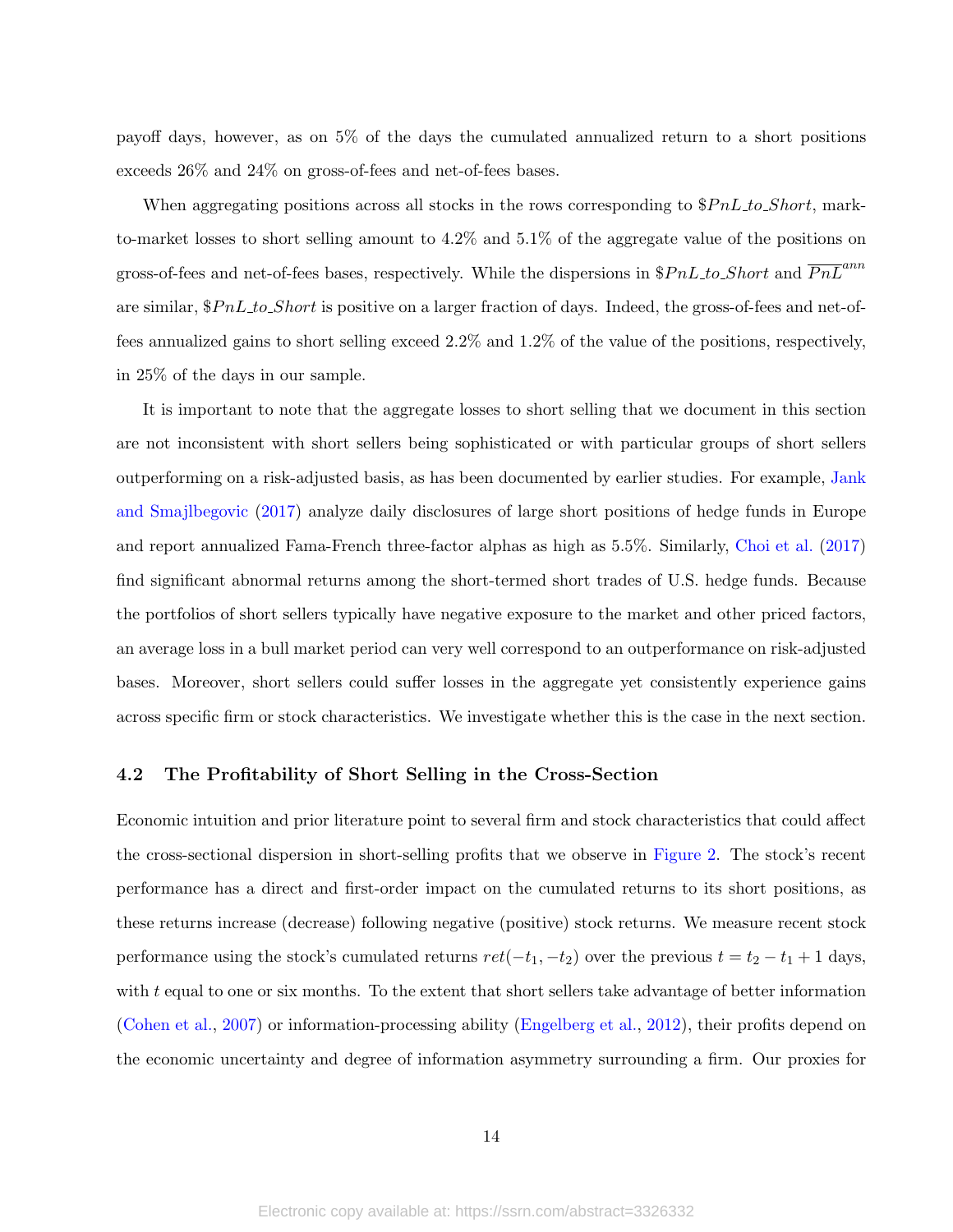these characteristics are the stock's realized variance (*Variance*, the sum of squared daily returns), the average turnover  $(Turnover)$ , and the average bid-ask spread  $(BASpread)$  over the previous month (see, e.g., [Diether et al.,](#page-31-0) [2009\)](#page-31-0). Because short sellers should require higher gross-of-fee returns on stocks that are more costly to borrow (as theoretically argued, e.g., by [Diamond and Verrecchia,](#page-31-5) [1987\)](#page-31-5), the conditions in the equity lending market, including the cost of borrowing a stock, could also be related to the (gross) profitability of short selling. We thus examine a stock's shares on loan as a measure of borrowing demand (Short Interest), the number of lendable shares available as a measure of supply  $(Supply)$ , the borrowing fees (Fee) as a measure of short-selling costs, and the weighted average duration of the short positions ( $T$  enure). Across firms, other characteristics associated with fundamental value could covary with the profitability of short selling. These include the ratio of market value to book value of assets (*Market to Book*) and the market capitalization (*Size*).<sup>[13](#page-2-0)</sup>

Table [3](#page-39-0) reports the  $\overline{PnL}^{ann}$  (Panel A, gross of shorting fees) and  $$PnL_to\_Short$  (Panel B, net of fees) measures introduced in Section [4.1](#page-15-0) across deciles of firm and stock characteristics. As expected, short-selling profits are strongly negatively related with recent stock performance. This is consistent with the cumulated profits on short positions (mechanically) increasing after negative returns, as well as with short sellers profiting from downside momentum among losing stocks. Interestingly, shortselling profits typically increase with a stock's demand for short selling  $(SI)$ , confirming the negative relation between short interest and future returns documented in the literature (see, e.g., [Desai et al.,](#page-31-6) [2002](#page-31-6) and [Boehmer et al.,](#page-30-6) [2008\)](#page-30-6). Consistent with the notion that short sellers have better information or information-processing ability, short selling is more lucrative under higher information asymmetry (higher Variance, BA Spread and Turnover), as well as among smallcaps (low  $Size$ ). In the Appendix A, we confirm the statistical significance of these relations in multivariate regressions that account for the cross correlation in the data.

From Panel A of Table [3](#page-39-0) we see that, despite suffering losses on the average stock (as argued in Section [4.1\)](#page-15-0), short positions consistently experience gains on specific stock categories. This is clearly the case for stocks in the low-past return deciles and, more interestingly, for stocks with high

<sup>&</sup>lt;sup>13</sup>The market value of assets is computed as the sum of the closing stock price (COMPUSTAT item: PRCCQ) multiplied by the common shares (COMPUSTAT item: CSHPRQ), debt in current liability (COMPUSTAT item: DLCQ), long-term debt (COMPUSTAT item: DLTTQ), and preferred stocks (COMPUSTAT item: PSTKQ), minus deferred taxes and investment tax credit (COMPUSTAT item: TXDITCQ).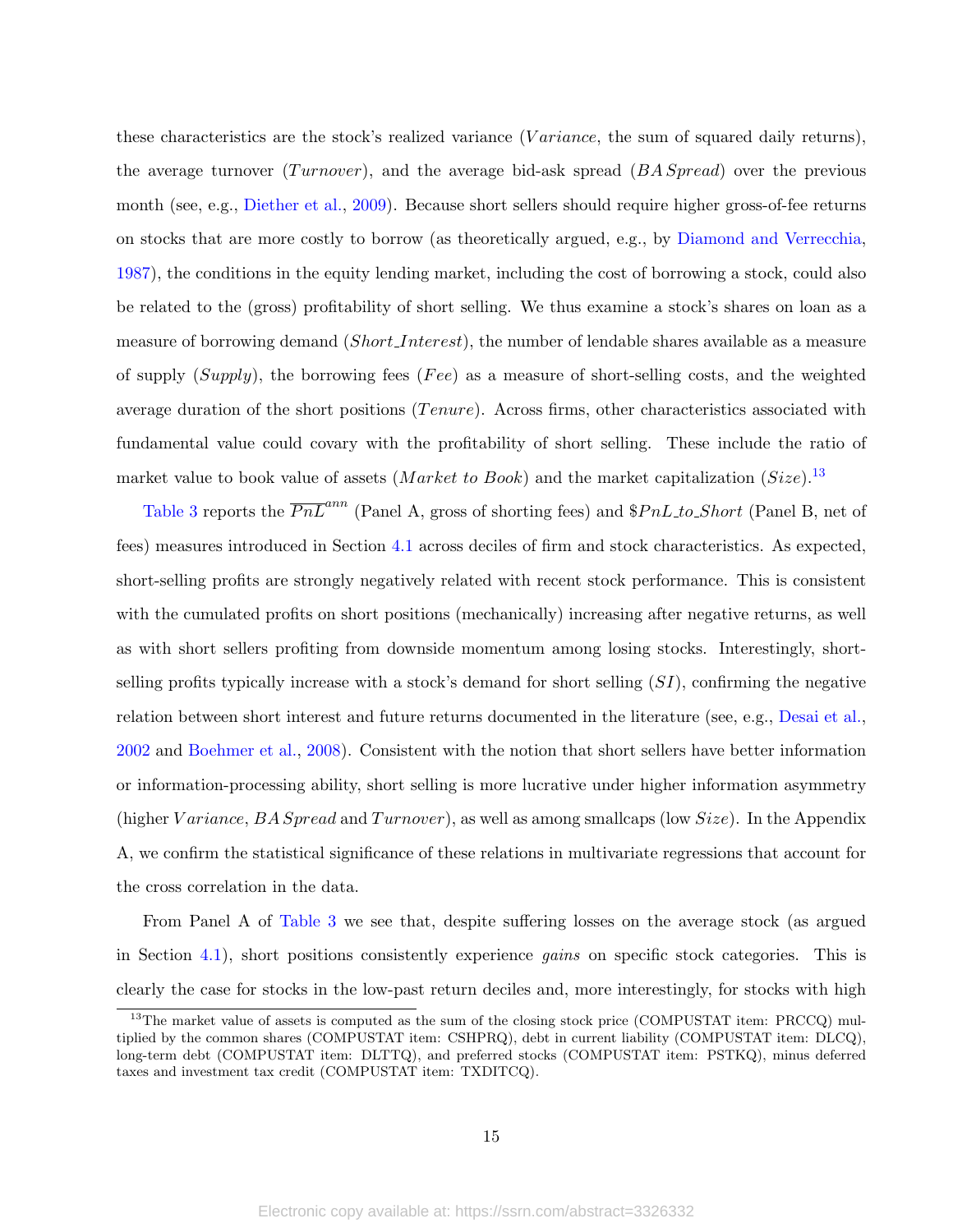information asymmetry (high BA Spread), the highest shorting fees, and the smallest size.

Moreover, when we examine  $\$PnL_to\_Short$  in Panel B, some of the losses reported in Panel A turn into gains even after accounting for shorting fees. For example, the stocks in size deciles 2 to 5 exhibit a negative mean  $\overline{PnL}^{ann}$  in Panel A. The reason for this is that  $\overline{PnL}^{ann}$  is higher among more heavily shorted stocks. Thus, the large profits that short sellers as a group make on possibly a few heavily shorted stocks can offset some of the losses they incur on potentially many lightly shorted stocks.[14](#page-2-0) Short sellers experience sizable net-of-fee gains also on the top half of stocks sorted by bid-ask spread, on the bottom 30% of stocks sorted by market-to-book, as well as on the most heavily shorted stocks. The latter result reveals that the profitability of high-short interest portfolios documented in previous studies is actually exploited by real-life short sellers and translates into positive aggregate profits on their positions in certain stocks.

# <span id="page-18-0"></span>5 Implications of Short-Selling Profits on Shorting Activity

In this section we examine, following hypotheses H1 and H2, whether and how short selling responds to past performance, and whether this response is asymmetric with respect to gains versus losses.

#### <span id="page-18-1"></span>5.1 Effects of Mark-to-Market Losses and Gains

According to our first hypothesis  $(H1)$ , the mark-to-market profits of a stock's short sellers have a separate effect from past returns on the shorting activity in the stock, whereby differences in the extent to which loss-related constraints bind can lead stocks with similar returns to experience different subsequent shorting. Assessing the level of profits of a stock's short positions is not possible without information on when the positions are established. Thus, an innovation of our data relative to existing ones is that it allows for a quantitative examination of this hypothesis. To this end, we first regress future short interest on short-selling profits, past returns and other control variables following the

<sup>&</sup>lt;sup>14</sup>A numerical example illustrates this point. Assume short sellers sell 1 share of stock A and 100 shares of stock B, both of which are traded at \$100 per share. After one year, stocks A and B trade at \$110 and \$99, respectively, so the returns and dollar profits per share sold short are:  $PnL_A^{ann} = -10\%$ ,  $PnL_B^{ann} = 1\%$ ,  $\$PnL_A = -\$10$ , and  $\$PnL_B = \$1$ . The average PnL across the stocks,  $\overline{PnL}^{ann}$ , is negative and equals -4.5% (=(-10+1)/2). However, assuming no fees  $$PnL_to\_Short$  is positive and equals  $0.9\%$  (=  $(-\$10 \times 1 + \$1 \times 100)/(\$110 \times 1 + \$99 \times 100)$ ).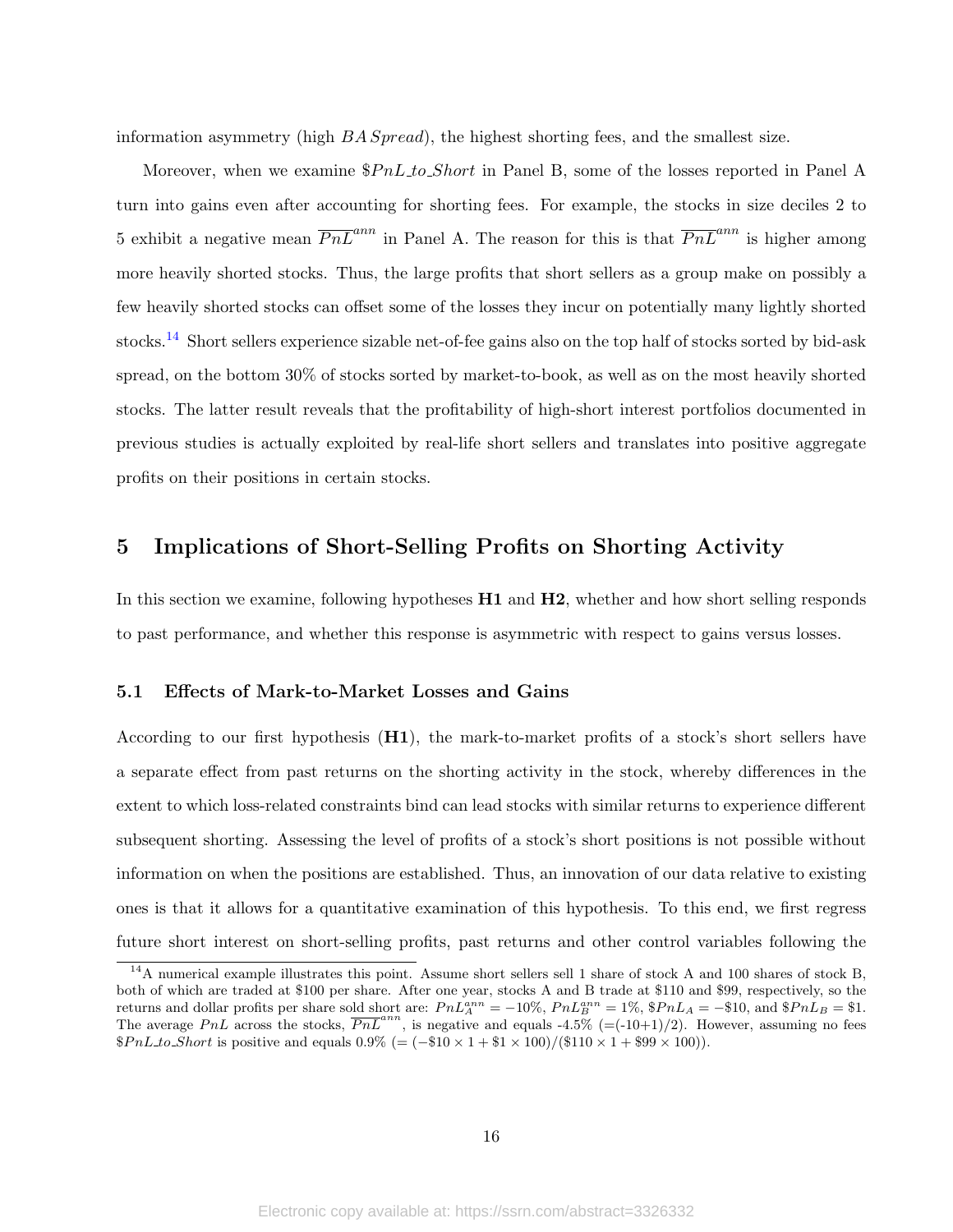specification of [Diether et al.](#page-31-0) [\(2009\)](#page-31-0) and [Curtis and Fargher](#page-31-1) [\(2014\)](#page-31-1):

<span id="page-19-0"></span>
$$
SI_{i,t+1} = \beta \times PnL_{i,t} + \gamma'x_{i,t} + \alpha_i + \tau_t + \epsilon_{i,t+1},\tag{4}
$$

where  $SI_{i,t}$  and  $PnL_{i,t}$  are, respectively, short interest and the profit variable defined in Section [3.1](#page-11-1) for stock i at time t;  $x_{i,t}$  is a vector of firm and stock characteristics that includes past returns and a range of additional control variables<sup>[15](#page-2-0)</sup> (as introduced in Section [4\)](#page-14-0) that have been related to short selling in the prior literature (see, e.g., [Reed,](#page-32-12) [2013\)](#page-32-12); and  $\alpha_i$  and  $\tau_t$  denote, respectively, firm and time fixed effects. We present our estimates in the first column of Table [4.](#page-40-0)

The positive and strongly statistically significant coefficient estimate for  $PnL$  provides evidence of a separate effect of short-selling profits from past stock returns on the shorting activity in a stock. The point estimate of  $\beta$  implies not only that short interest is lower following losses (a negative value of  $PnL$ ) than following gains (a positive value of  $PnL$ ), but also that the effect is economically significant, as a one-standard deviation increase in  $PnL$  raises short interest by 6.2% of its sample mean. By comparison, a one-standard deviation decrease in past three-month stock returns raises short interest by 9% of its sample mean, so the effect of  $PnL$  on short interest is in the same order of magnitude as the effect of past returns.

Having established a role for short sellers' profits in affecting future short selling we next examine whether, following hypothesis  $H1$ , this effect follows primarily from a negative sensitivity of short selling to losses rather than from a positive sensitivity to gains. To this aim, we split  $PnL$  into loss (defined as  $-min(0, PnL)$ ) and gain (defined as  $max(0, PnL)$ ) variables, and regress future short interest on each of these variables and the set of controls in Eq. [\(4\)](#page-19-0):

<span id="page-19-1"></span>
$$
SI_{i,t+1} = \beta_1 \times Loss_{i,t} + \beta_2 \times Gain_{i,t} + \gamma' x_{i,t} + \alpha_i + \tau_t + \epsilon_{i,t+1}
$$
\n
$$
\tag{5}
$$

Our estimates, presented in column (2) of Table [4,](#page-40-0) highlight a clearly asymmetric effect of losses versus gains on short selling that validates hypothesis H1. First, the mark-to-market losses of short sellers show a strongly negative association with future short interest. The effect is economically

<sup>&</sup>lt;sup>15</sup>We include Variance, BA spread, Turnover, Supply, Fee, Tenure, Market-to-Book, Size, Profitability and Leverage.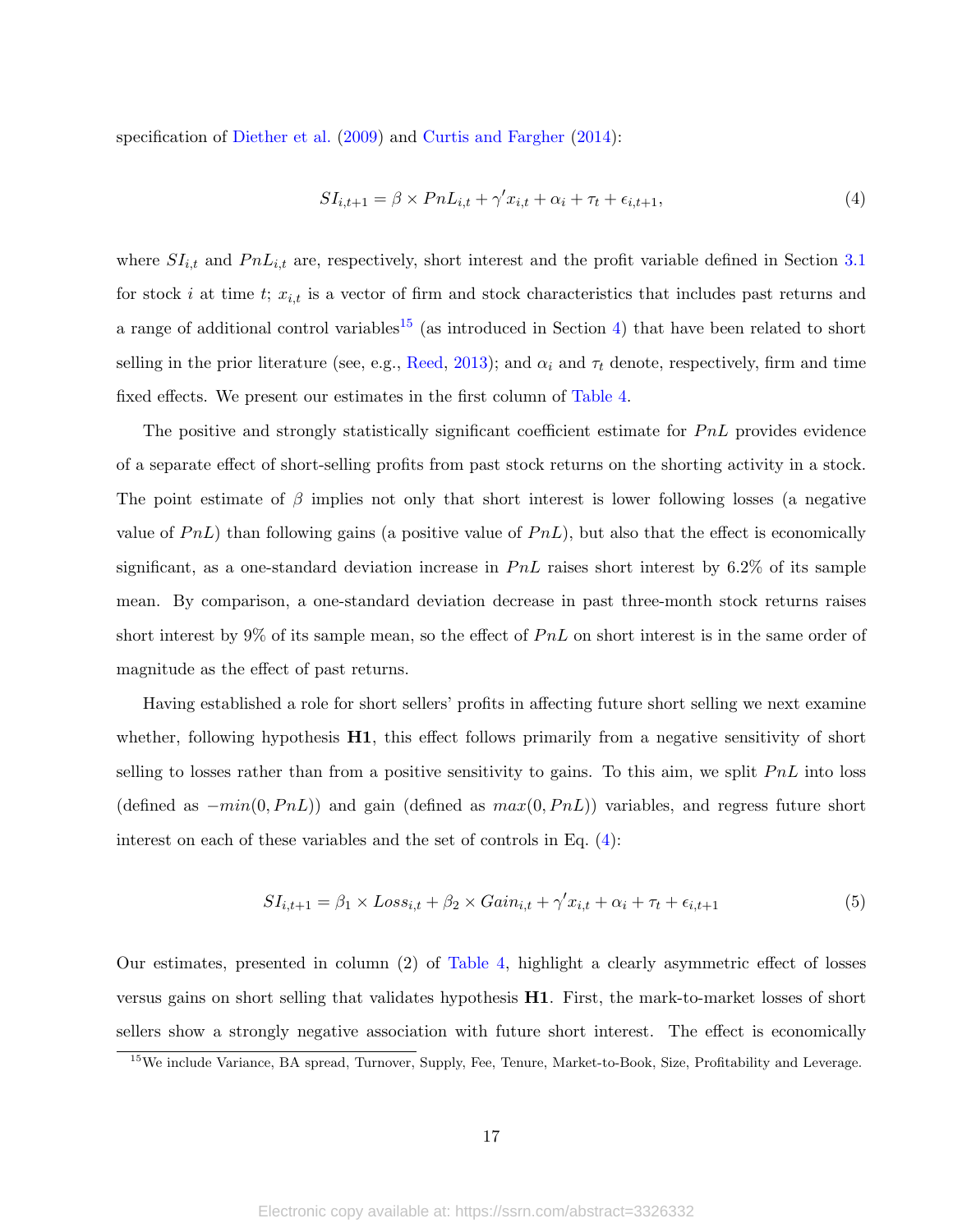large, as a one-standard deviation increase in prior losses is associated to a reduction of 6.5% in short interest relative to its sample mean. Second, the mark-to-market gains of short sellers have no discernible impact on future short interest, as the coefficient for *Gains* is statistically insignificant. The estimated coefficients for the control variables across columns (1) and (2) imply that longer-term returns are negatively correlated with short-selling activity, supporting the findings of [Lamont and](#page-32-0) [Stein](#page-32-0) [\(2004\)](#page-32-0) and [Curtis and Fargher](#page-31-1) [\(2014\)](#page-31-1) that short sellers follow momentum strategies.

Overall, the statistical and economic significance of  $PnL$  in Eq. [\(4\)](#page-19-0) and Loss in Eq. [\(5\)](#page-19-1), when simultaneously controlling for past returns, indicates that short sellers' profits affect their shorting activity through a distinct channel from momentum trading or the adjustment of short positions to the information short sellers learn from past prices. We delve deeper into the difference between constraints and learning in Section [5.3.3.](#page-23-0)

#### <span id="page-20-1"></span>5.2 Nonlinearities in the Relation between Profits and Short Selling

Following hypothesis H2, if the asymmetric response of short selling to losses versus gains is driven by loss-related (funding and institutional) constraints facing short sellers, we should expect the loss sensitivity of short sellers' positions to increase with their mark-to-market losses. To test this hypothesis, we estimate piecewise linear regressions that differentiate between losses and gains that are smaller or larger than a threshold  $\tau\%$ :

<span id="page-20-0"></span>
$$
SI_{i,t+1} = \lambda_1 Loss_{i,t}^{[\tau,\infty)} + \lambda_2 Loss_{i,t}^{[0,\tau)} + \gamma_1 Gain_{i,t}^{(0,\tau)} + \gamma_2 Gain_{i,t}^{(\tau,100)} + \beta' x_{i,t} + \alpha_i + \tau_t + \epsilon_{i,t+1},
$$
 (6)

for  $\tau \in \{50, 30, 20, 10\}$ . In [\(6\)](#page-20-0),  $Loss_{i,t}^{[\tau, \infty)}$  is equal to  $-PnL_{i,t}$  if  $PnL_{i,t} \leq -\tau$  and zero otherwise;  $Loss_{i,t}^{[0,\tau]}$  is equal to  $-PnL_{i,t}$  if  $-\tau < PnL_{i,t} \leq 0$  and zero otherwise;  $Gain_{i,t}^{(0,\tau]}$  is equal to  $PnL_{i,t}$  if  $\tau \geq P n L_{i,t} > 0$  and zero otherwise;  $Gain_{i,t}^{(\tau,100]}$  is equal to  $P n L_{i,t}$  if  $P n L_{i,t} > \tau$  and zero otherwise;  $x_{i,t}$  is the vector of firm and stock characteristics that we employ in Table [4,](#page-40-0) and  $\alpha_i$  and  $\tau_t$  are firm and time fixed effects, respectively. We include both losses and gains of different magnitude to rule out the possibility that the insignificance of gains in the regression models above is the result of model misspecification (e.g., opposite signs for small and large gains). We report our regression estimates in Table [5.](#page-41-0)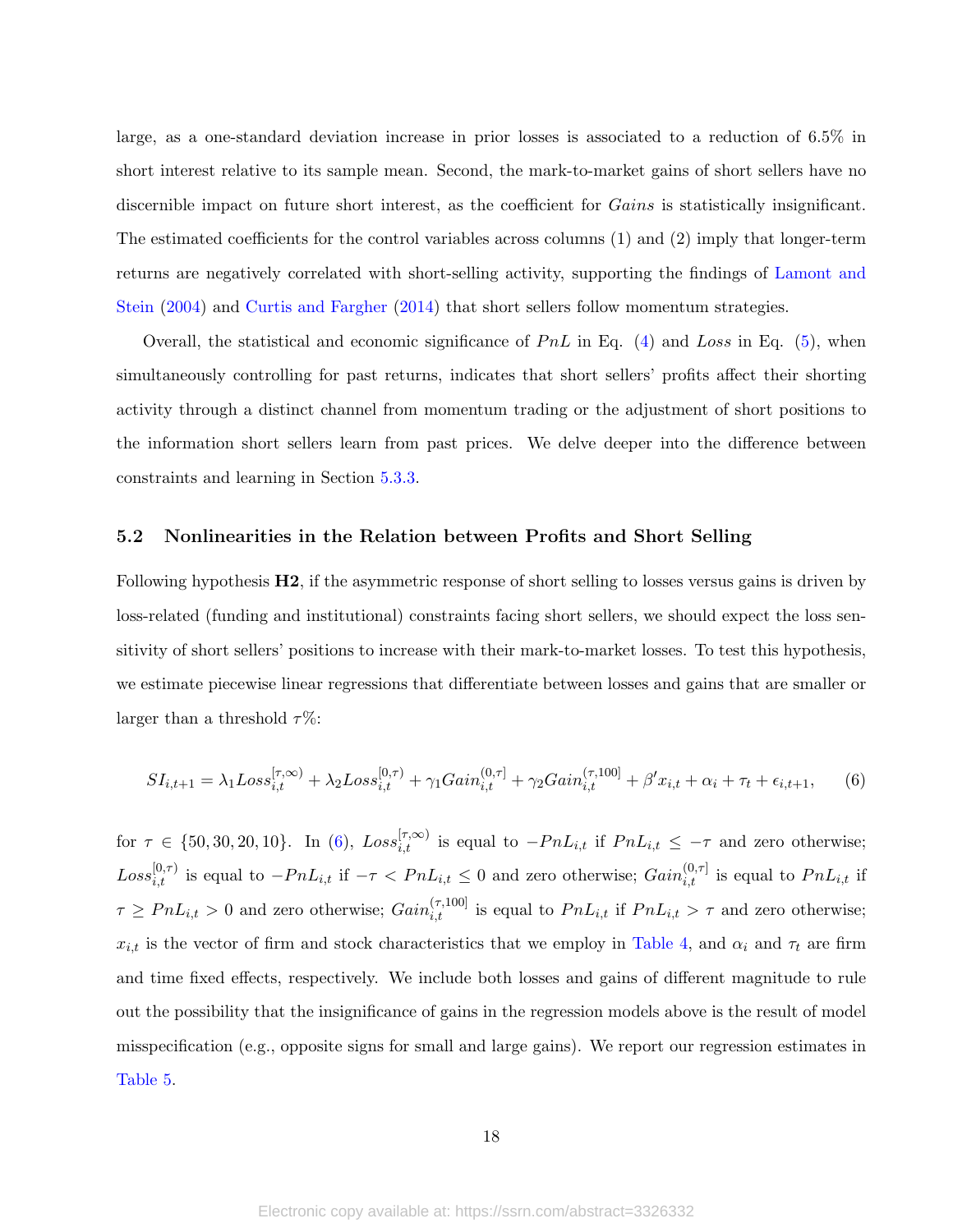Our results suggest that constraints bind more following larger losses and support hypothesis H2. First, comparing point estimates, the negative sensitivity of short selling to large losses is greater (in absolute value) than to small losses across all threshold specifications. This is more evident when the kink in the piecewise specification [\(6\)](#page-20-0) is set to 20%, but it also holds for both larger and smaller kinks. Second, for medium (20%) to small (10%) thresholds  $\tau$  only losses above the threshold have a statistically significant impact on future short selling. Indeed, while  $Loss_{i,t}^{[\tau,\infty)}$  is significant at least at the 1% level across columns of Table [5,](#page-41-0)  $Loss_{i,t}^{[0,\tau)}$  is statistically insignificant in the third and fourth columns. The effect is such that an increase in losses from 0 to 10% has no effect on short interest, while the same increase from 20% to 30% leads to a reduction in short interest as high as 8.6% of its sample mean. Third, and in line with the results of Table [4,](#page-40-0) gains have no significant impact on future short selling regardless of their size, indicating that our results above are not an artifact of imposing a linear relationship between gains and short selling.

Together with our findings in the previous section, these results provide evidence that the accumulation of losses results in some short sellers exiting their trades.

#### 5.3 Additional Analysis

So far, our analysis of the relation between short-selling losses and shorting activity has not distinguished among the different funding and institutional frictions that are consistent with such relation. We next look deeper into the potentially separate effect of these constraints, with emphasis in distinguishing between the type of frictions that operate at the stock level (margin requirements, VaR and position limits) from those that are more likely to operate at the portfolio level (fund withdrawals in response to poor performance). We further discuss the possibility that a third channel unrelated to these frictions, namely the learning of short selling from their own performance, explains our findings of Sections [5.1](#page-18-1) and [5.2.](#page-20-1)

#### <span id="page-21-0"></span>5.3.1 Margin Requirements and the Reaction of Short Selling to Losses

A potential source of differences in margin requirements across stocks is the possibility that stockbrokers impose "special" margins, in addition to the standard margins required by regulation T, on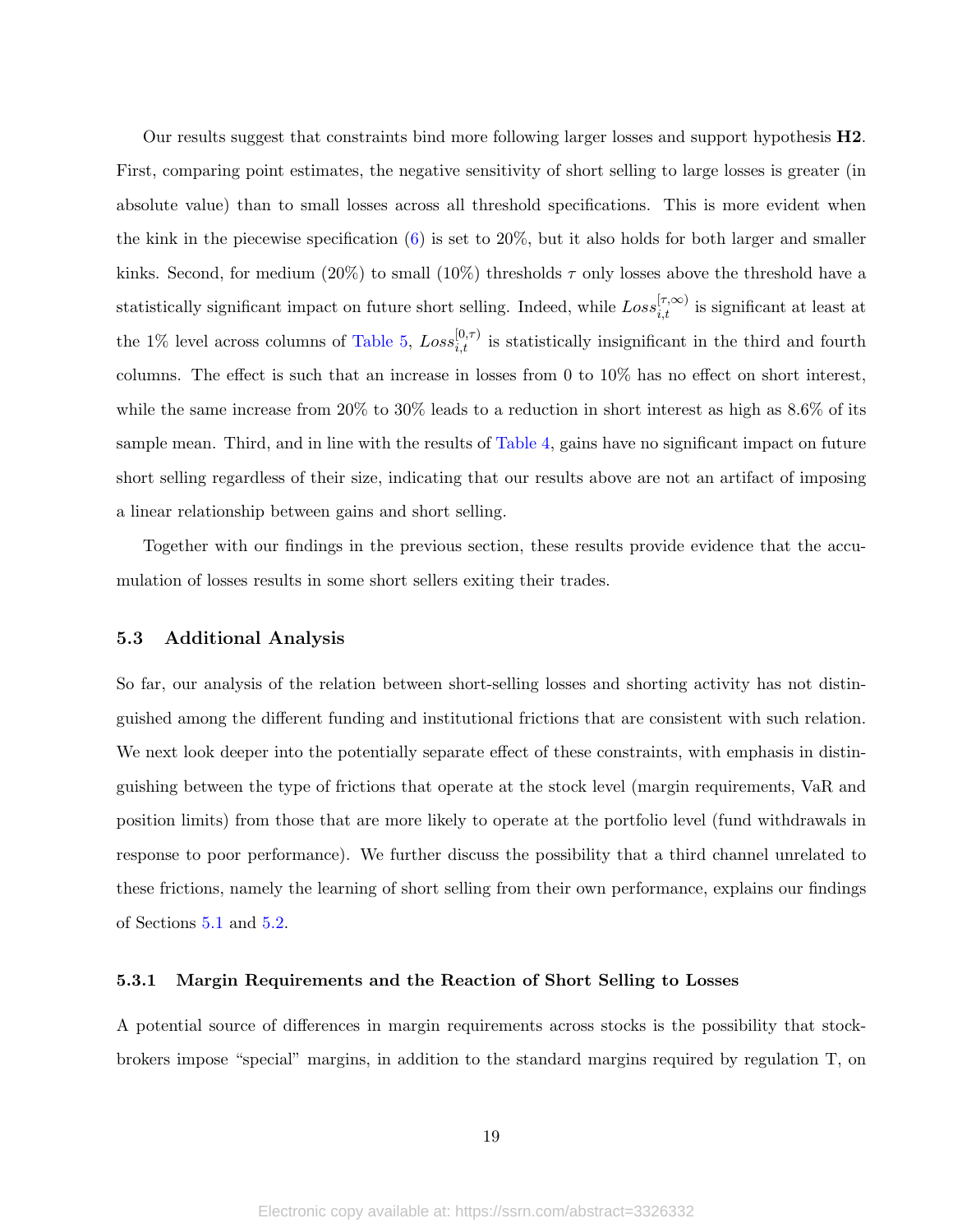certain stocks. Special margins aim to reduce the counterparty risk that equity lenders face. According to [Brunnermeier and Pedersen](#page-31-3) [\(2009\)](#page-31-3) and [Gromb and Vayanos](#page-32-2) [\(2018\)](#page-32-2), they should be particularly valuable among stocks with a history of high volatility or low liquidity, whose price can change dramatically over a short period. Short sellers of these stocks should then face tighter margin requirements and their ability to short sell should be further curbed. Equivalently, we expect the asymmetric effect of short selling losses versus gains of hypothesis H1 to be more prevalent among more volatile and illiquid stocks.

To investigate this hypothesis we first confirm empirically the positive relationship between margin requirements and stock volatility (Variance) and illiquidity  $(BA \; Spread)$  hypothesized by [Brunner](#page-31-3)[meier and Pedersen](#page-31-3) [\(2009\)](#page-31-3) and [Gromb and Vayanos](#page-32-2) [\(2018\)](#page-32-2) using proprietary information from a large prime broker (we report our analysis and results in Appendix B). We then split our sample of stocks in two based on their values of either *Variance* or *BA Spread* ("Low" and "High" columns) and repeat the analysis from the second column of Table [4](#page-40-0) on each of these subsamples. We report our estimates in Table [6.](#page-42-0)

In line with hypothesis  $H1$ , the results highlight the role of margin requirements in limiting short selling. First, while the short selling in stocks of both above- and below-median volatility react to losses and do not respond to gains, point estimates of the effect are 68% larger for the subsample of high-volatility stocks ( $\beta_1 = -0.016$ , with a t-statistic of  $-6.11$ ), compared to the subsample of low-volatility stocks ( $\beta_1 = -0.01$ , with a t-statistic of  $-2.74$ ). Second, short selling in stocks with above-median illiquidity (high BA spread) reacts significantly negatively to past losses ( $\beta_1 = -0.016$ , with a t-statistic of −5.95), while short selling in stocks with below-median illiquidity is insensitive to both losses and gains.<sup>[16](#page-2-0)</sup>

#### 5.3.2 Aggregate versus Stock-Level Losses

It is possible that the effect of stock-level losses on short selling further reflects the more general effect of outflow risk on arbitrage first suggested by [Shleifer and Vishny](#page-32-3) [\(1997\)](#page-32-3), according to which institutional short sellers who suffer outflows triggered by losses at their overall portfolio level are forced to close

 $^{16}$ In Table [4](#page-40-0) short selling responds significantly positively to past gains among stocks with high bid-ask spreads. We note that the asymmetry in impacts of losses versus gains underlying hypothesis  $H1$  is still present in economic terms: in the comparison of magnitudes of point estimates, the coefficient on losses is about 1.5 times the coefficient on gains.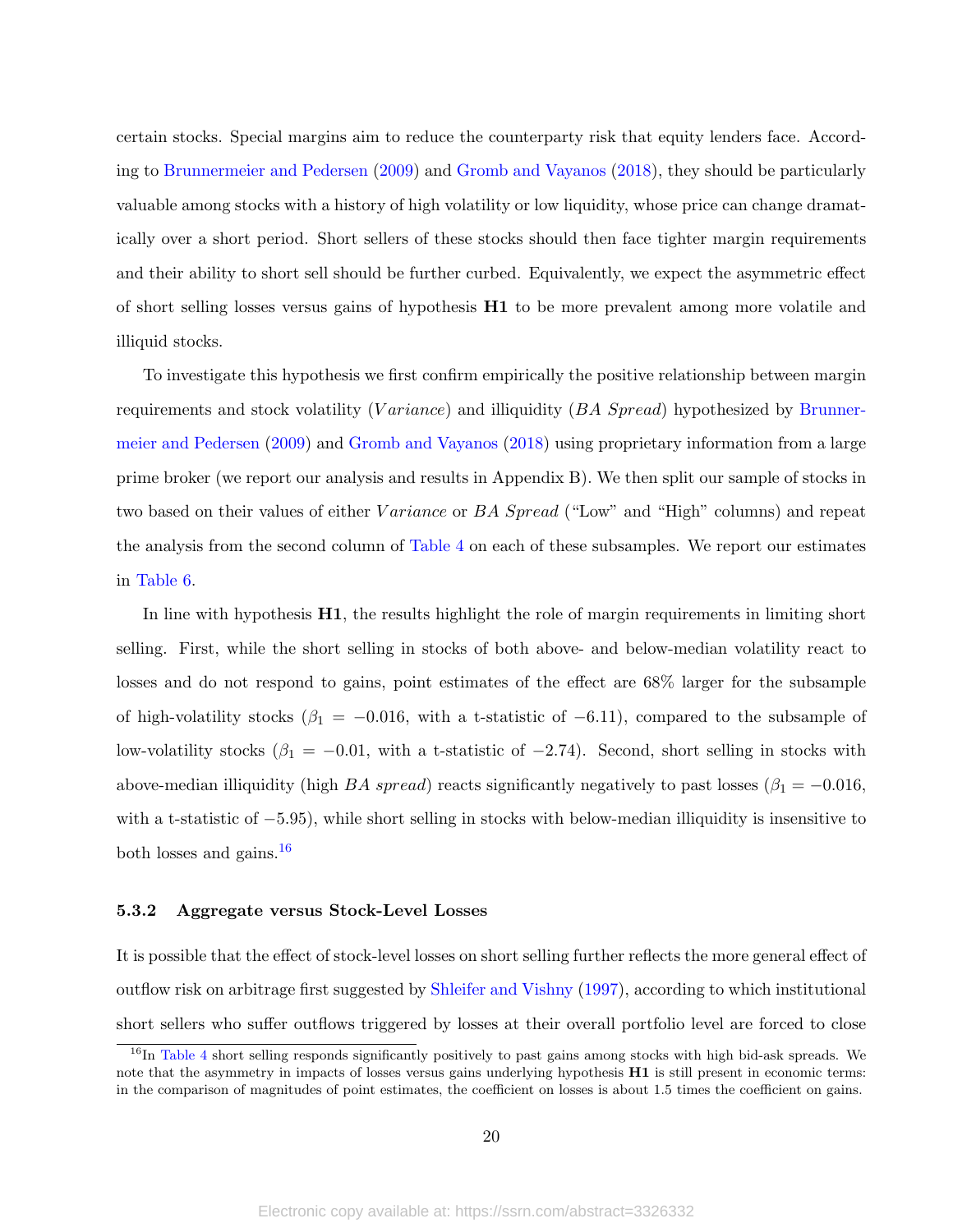their positions. Even though we observe short positions at the stock- but not the portfolio-level, we can approximate the portfolio of the representative short seller in our sample by computing, at each point in time, the aggregate portfolio of all short-selling positions across stocks. Adding the losses and gains on this portfolio as controls for the portfolio-level profits of the representative short seller, we can then reestimate equation [\(5\)](#page-19-1) to test for the importance of stock-level versus portfolio-level profits on short selling in the cross-section.<sup>[17](#page-2-0)</sup> We present the results of this analysis in Table [7.](#page-43-0)

Regardless of the weighting methods used in the aggregation of short positions, two results are evident. First, even with an arguably noisy proxy for the portfolio level performance of short sellers, we find that portfolio-level losses matter for the shorting activity in a stock. The estimates in the first and third columns, where only aggregate short-selling profits are considered, indicate that the asymmetric effect of losses versus gains on equity shorting of hypothesis H1 is present even when these are measured at the overall portfolio level.

Second, controlling for portfolio-level short-selling profits, stock-level losses—but not gains—keep a strong and significantly negative relation to future shorting. If portfolio-level constraints subsumed the role of stock-level funding and institutional constraints on future shorting, we would expect the results in section [5.1](#page-18-1) to weaken, or even disappear, once we control for short sellers' performance at the portfolio level in the second and fourth columns. In contrast with this implication, we find that the coefficients for both Loss and Gain and their statistical significance remain virtually unchanged relative to Table [4.](#page-40-0)

#### <span id="page-23-0"></span>5.3.3 Short Seller's Learning

In a realistic context in which short sellers face uncertainty about stock returns, one could argue that a separate channel between short-selling profits and the shorting activity in a stock could exist regardless of whether short sellers face financial constraints or not. According to this "learning channel," short sellers would learn about the (unobservable) true profitability of their trades from their (observed) past performance, with their updated beliefs being an increasing function of their short-selling profits. Under this logic, losses would prompt short sellers to revise down the profitability of their trades and trim their positions accordingly, similarly to what we find in our foregoing analysis.

 $^{17}\rm{We}$  remove time-fixed effects since they absorb the variation in aggregate short-selling gains and losses.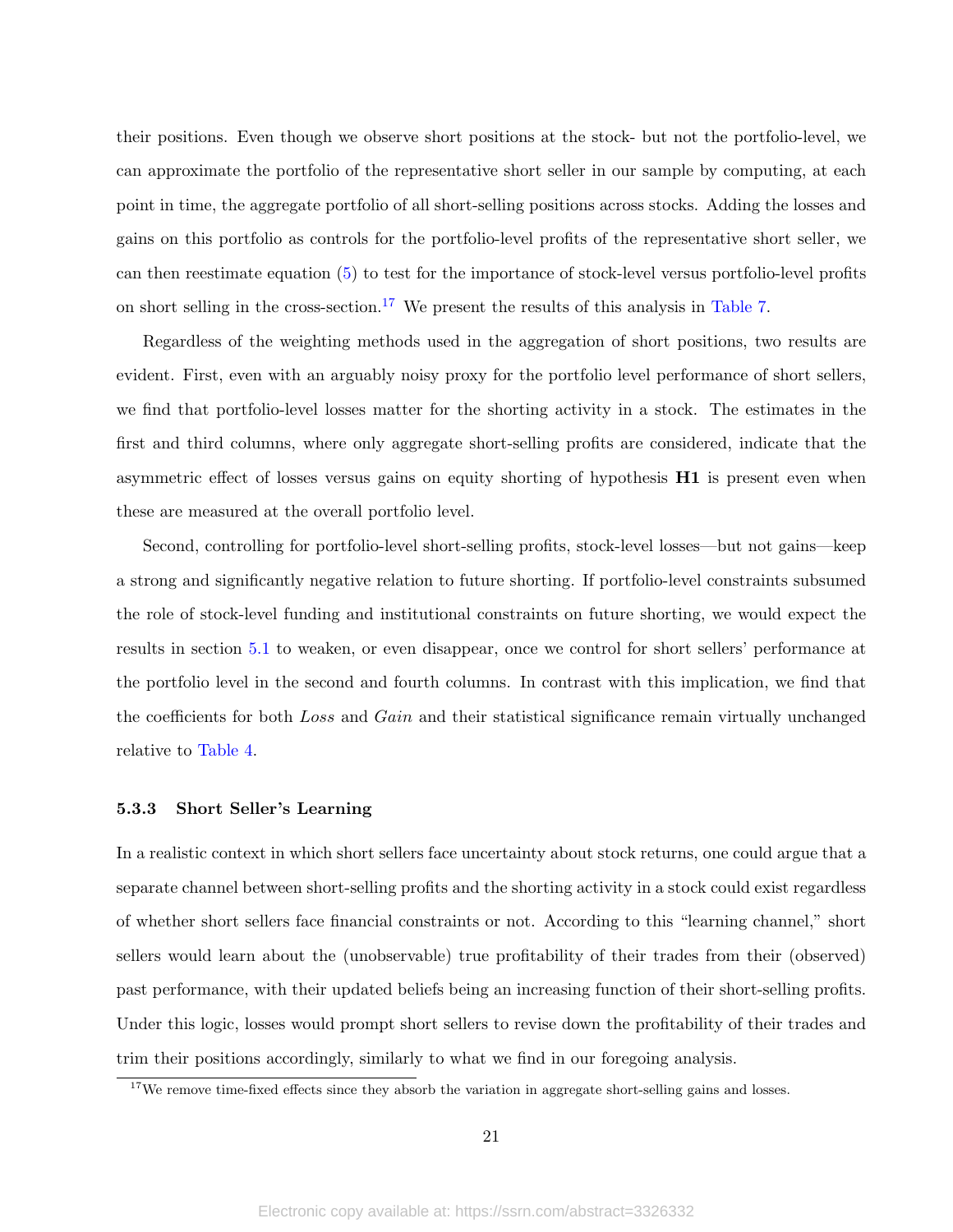Notwithstanding the plausibility of the learning channel, we offer several reasons why it cannot fully account for our findings. First, the cumulated performance on a short position contains no additional information about the stock's prospects over the stock's past returns in the same period. Thus, any learning effect of short-selling profits on future shorting in our analysis of sections [5.1](#page-18-1) and [5.2](#page-20-1) should be directly captured by the stock's past returns over different horizons that we add as controls in our regressions, leaving short-selling profits (both losses and gains) to reflect the effect of other, unrelated, determinants.

Second, a standard learning argument would predict that gains also should matter for the inference of short sellers about the profitability of their trades, but also gains. Moreover, there is no reason to expect asymmetries in the relation between short-selling profits and future shorting as the effect of gains on that inference, in standard learning models, is symmetric to the effect of losses. The insignificant effect of shorting gains on future short selling, and the highly asymmetric relation between short-selling performance and shorting activity that our analysis above uncovers, is strongly at odds with this type of explanation of our findings.

Finally, the learning argument also requires that short sellers learn more slowly, thus change their positions less dramatically, in stocks with more volatile returns, whose signal-to-noise is lower. Once again, this implication goes in the opposite direction to our findings in Section [5.3.1,](#page-21-0) which indicate that the effect of losses on future shorting is much stronger among the higher return volatility stocks.

### <span id="page-24-0"></span>6 The Information in Gains and Losses about Future Returns

Following hypothesis H3, we assess the relative information content of loss-making versus profitable short positions. Our proxies for the fractions of short positions in a stock experiencing losses and gains are the FRL and FRG variables defined in Section [3.](#page-11-0) If loss-making positions are as informative as profitable positions we should observe, for a given level of short interest, that the predictive power of short interest on the stock's future returns should not increase with F RG (equivalently, decrease with  $FRL$ ).<sup>[18](#page-2-0)</sup> We test this hypothesis using multivariate regressions to control for well-known crosssectional return determinants, and calendar-time portfolios to assess the economic significance of our

<sup>&</sup>lt;sup>18</sup>Given that  $FRL = 1 - FRG$ , we can focus our test on  $FRG$  only. All results can be interpreted as applying equivalently (although with the opposite sign) to  $FRL$ .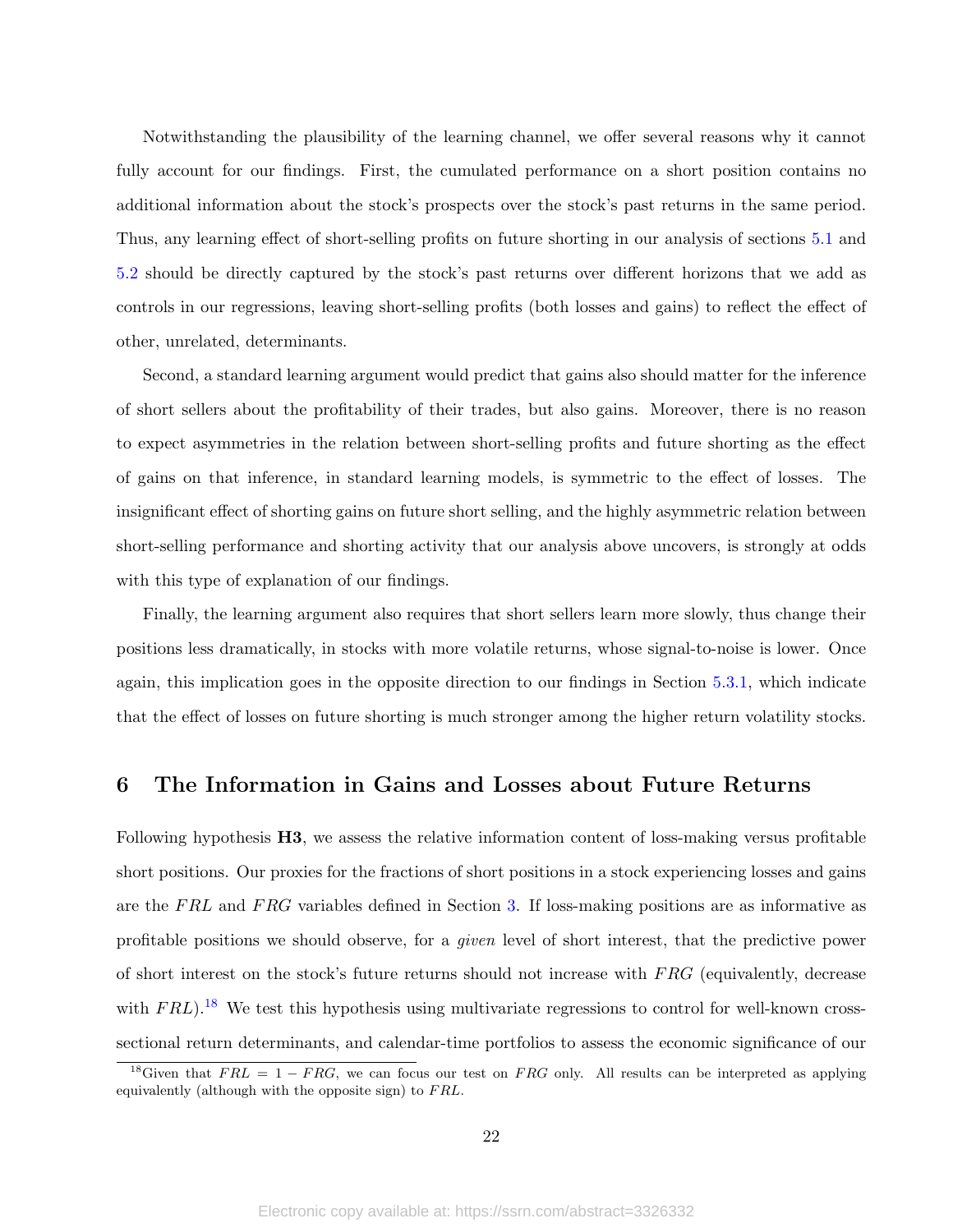findings.

#### 6.1 Cross-sectional Regressions

Following [Boehmer et al.](#page-30-6) [\(2008\)](#page-30-6), we run daily Fama-MacBeth return regressions of the form:

<span id="page-25-0"></span>
$$
ar_{i,t+h} = \alpha + \beta SI_{i,t} + \gamma FRG_{i,t} + \delta \left( SI_{i,t} \times FRG_{i,t} \right) + \theta' x_{i,t} + \epsilon_{i,t+h},\tag{7}
$$

where  $ar_{i,t+h}$  is the factor-adjusted future return of stock i cumulated over h days,  $SI_{i,t}$  is the short interest in stock i at time t,  $FRG_{i,t}$  is the fraction of short positions in stock i running gains at time t, and x is a vector of control variables, as described below. We consider predictive horizons of one to six months ( $h = 21, 42, 63$  or 126 days). We compute factor-adjusted returns following the approach in [Boehmer et al.](#page-30-7)  $(2017)$ , according to which the betas for each of the k factors in the model (where  $rf$  is the risk-free rate of return):

$$
E(r_{i,t}) - rf_t = \beta_i^{(1)} E(F_{1,t}) + \dots + \beta_i^{(k)} E(F_{k,t})
$$

are computed quarterly using daily data from the previous quarter, with the requirement that there are at least 21 non-missing daily observations. We compute abnormal returns as the difference between the raw returns and the model-implied returns for the corresponding period, using the estimated betas for the previous quarter:

$$
ar_{i,t} = r_{i,t} - \left( rf_t + \hat{\beta}_{i,q(t)-1}^{(1)} F_{1,t} + \dots + \hat{\beta}_{i,q(t)-1}^{(k)} F_{k,t} \right).
$$

Given the impact of cross-sectional momentum both on the profits of short sellers (as documented in Section [3\)](#page-11-0) and on future stock returns, we choose the Fama-French-Carhart four-factor model specification to compute abnormal returns and include past stock returns over different horizons in our set of controls, The other controls we include follow from previous studies [\(Boehmer et al.,](#page-30-6) [2008;](#page-30-6) [Diether et al.,](#page-31-0) [2009\)](#page-31-0), and comprise the average bid-ask spread over the previous month; the average turnover over the previous month; the average stock volatility over the previous month; the (log) market capitalization; and the (log) market-to-book ratio. We adjust standard errors using the Newey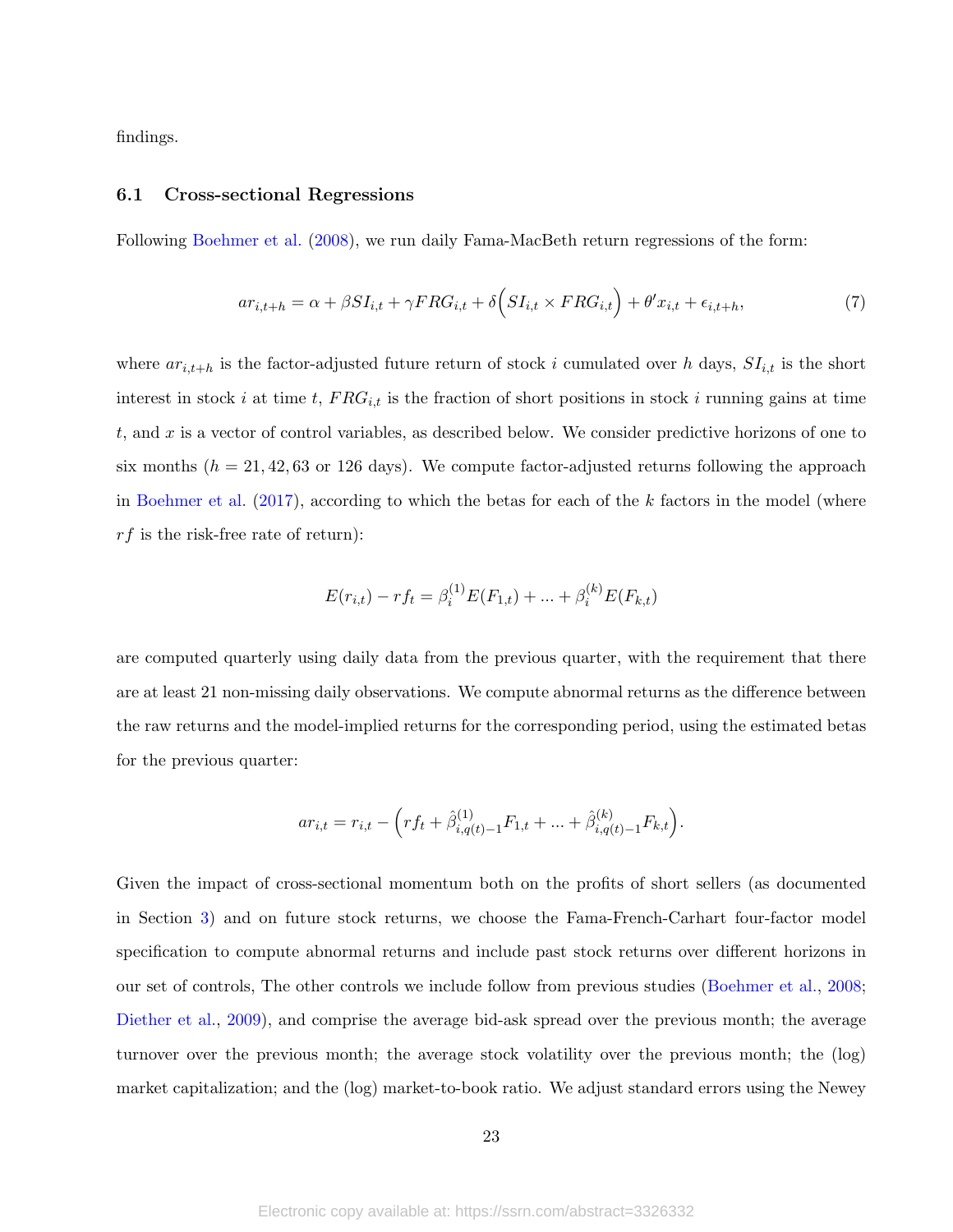and West (1987) correction for autocorrelation, with a number of lags equal to the length of the holding period. We report our results in Table [8.](#page-44-0)

Our estimates of  $\beta$  are strongly negative across predictive horizons, ranging from  $-0.035$  (one month) to  $-0.226$  (six months), and are statistically significant at the 1% level or better in all cases. Consistent with [Aitken et al.](#page-30-5) [\(1998\)](#page-30-5), [Asquith et al.](#page-30-10) [\(2005\)](#page-30-10), and [Boehmer et al.](#page-30-6) [\(2008\)](#page-30-6), among others, short interest is highly informative about future returns in our sample, and its predictive power extends over several months after portfolio formation.

Our main coefficient of interest in Equation [\(7\)](#page-25-0) is  $\delta$ , the one associated to the interaction term between short interest and  $FRG$ . Following hypothesis **H3**, if short positions running losses are at least as informed as those running gains, we expect  $\delta$  to be insignificant (or even positive) in our regressions. Against hypothesis  $H3$ ,  $\delta$  is negative and significant over one- to three-month horizons. In the first to third columns,  $\delta$  equals  $-0.037, -0.078$  and  $-0.087$ , respectively, and is significant at the 5% or 10% level. Especially for the one- and two-month predictive horizons, the incremental predictive power conveyed by FRG over short interest is highly economically significant. When FRG equals 0, a one-standard deviation increase in short interest is associated with a decrease of 1.98% and 1.93%, respectively, in annual four-factor alphas at one- and two-month predictive horizons. When FRG rises to 1, the effect of short interest on future returns doubles, as a one-standard deviation increase is now associated with a decrease of 4.08% and 4.13%, respectively, in annual four-factor alphas over the same horizons. The results indicate that short interest predicts even lower future abnormal returns as the fraction of short sellers running gains increases.

A possible interpretation of our findings is that the fraction of short positions running gains captures the relatively better-informed component of a stock's short selling. The timing decisions of short sellers to enter their positions could respond to different motivations (e.g., speculative versus hedging) or levels of information across short sellers. If so, we can expect short positions incurring losses, consistent with a poorer timing decision, to be on average less informative about future returns than those running gains. The significantly negative estimated coefficient of  $FRG$  ( $\gamma$ ) on 3-month ahead abnormal returns in Table [8](#page-44-0) supports this interpretation. In the next subsection we provide additional evidence for this interpretation across portfolio sorts.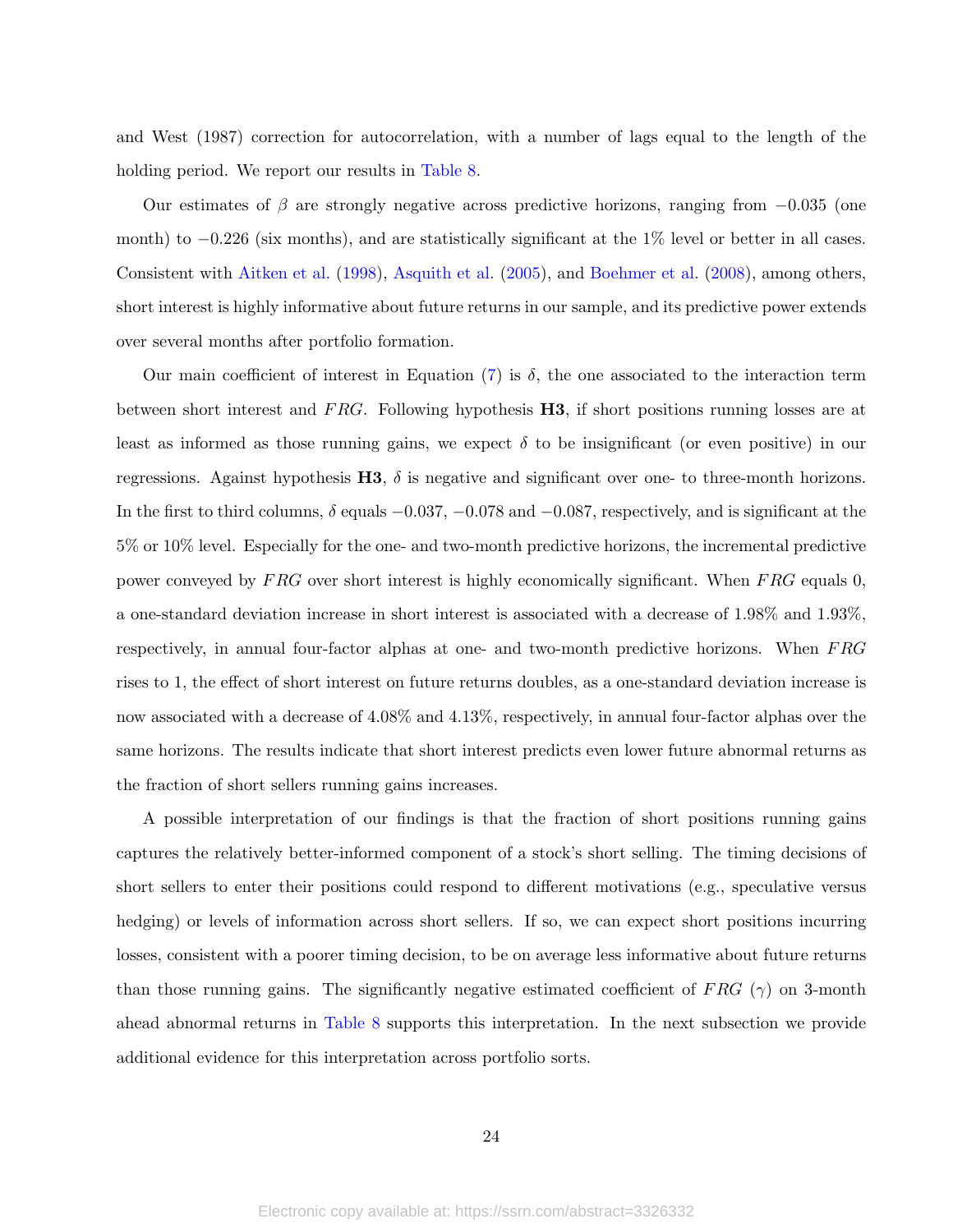#### 6.2 Calendar Portfolios

To assess whether conditioning on FRG affects the economic value of the signal contained in short interest we employ the conditional double sorting procedure that is standard in the literature (see [Asquith et al.,](#page-30-10) [2005\)](#page-30-10). To this aim, on each day  $t$  we first allocate stocks into quintiles based on the level of short interest. Within these groupings, we allocate all stocks with no short selling making gains,  $FRG = 0$ , into a first sub-group. This is the subset of stocks, within each short-interest group, that contains only loss-making short sellers. We allocate the remaining stocks into four sub-groups (from low to high) conditional on  $FRG$ , for a total of twenty five portfolios. We then compute the (annualized) average return to each value-weighted (VW) buy-and-hold portfolio for a K-day holding period. Given the lack of effects at the six-month horizon that we report in the previous section, we limit our analysis to holding periods of 21, 42 and 63 days. We repeat this portfolio sorting approach each day, giving rise to a series of K overlapping portfolios at any given point in time. We then regress the returns on these portfolios on the four Fama-French-Carhart factors, and use Newey and West (1987) standard errors to correct for autocorrelation, with a number of lags equal to the length of the holding period. We present our results in Table [9.](#page-45-0) Consistent with our regression results, short interest predicts negative and sizable abnormal returns among the most heavily shorted stocks. Within the top two quintiles (Q4 and Q5) of short interest, alphas are negative and highly statistically significant across most FRG bins and all predictive horizons.

Notably, the future abnormal returns of heavily shorted stocks fall with FRG, leading to a large and significant difference between the top and bottom  $FRG$  bins. Within the top short-interest quintile  $(Q5)$ , the one-, two- and three-month ahead VW average abnormal returns for the top FRG bins are, respectively, −6.13%, −6.60% and −7.93% per annum. The corresponding VW average abnormal returns for the bottom FRG bins are  $-1.70\%$ ,  $-0.37\%$  and  $0.20\%$  per annum, and are statistically insignificant at conventional levels in all cases. This pattern results in economically large average spreads in abnormal returns between high- and low-FRG stocks of, respectively,  $-4.61\%$ ,  $-6.08\%$  and −8.42% per annum.

Importantly, loss-making short selling (FRG=0) contains no predictive power for returns in the cross-section. The short positions in the stocks in this group are all experiencing mark-to-market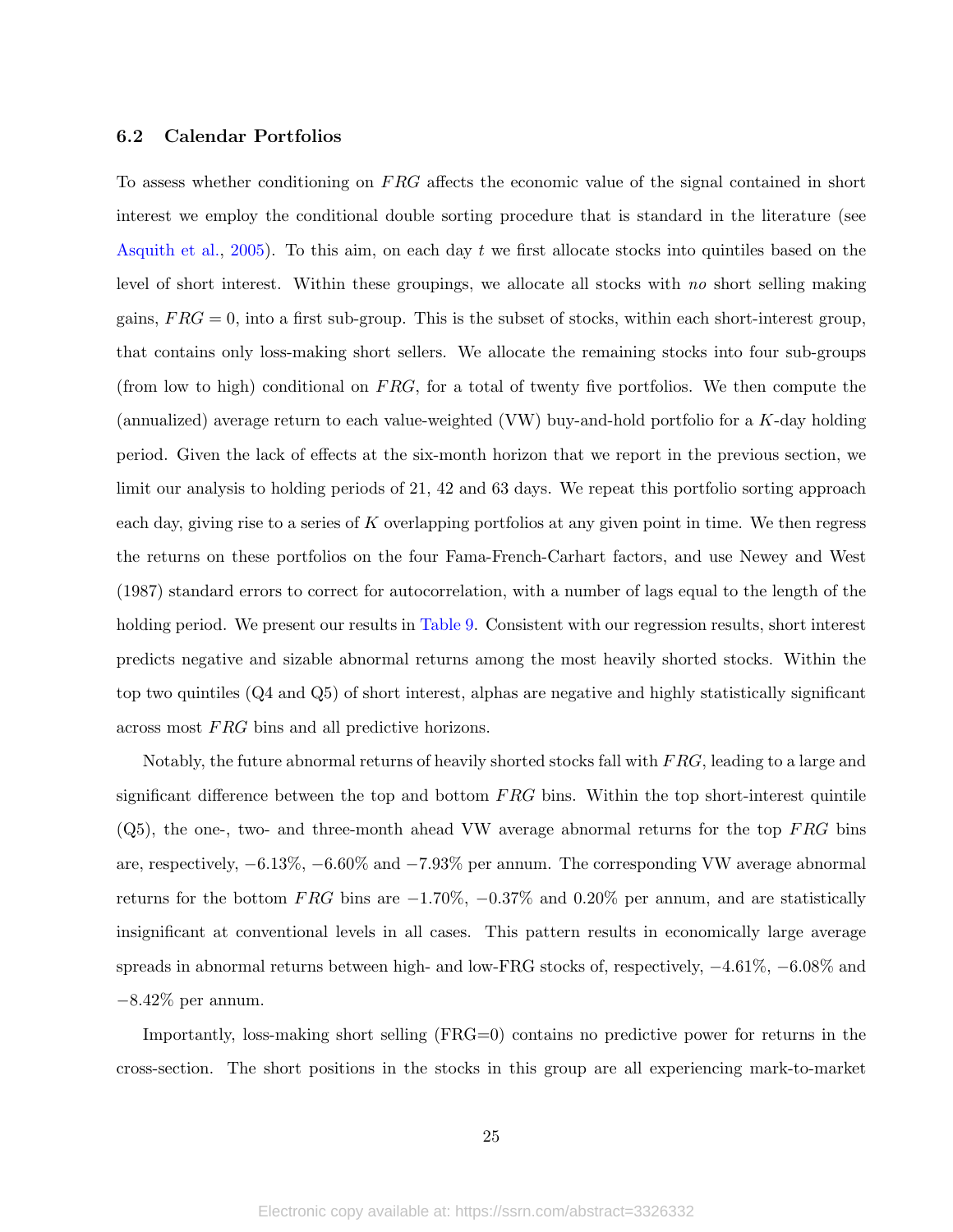losses, many of which are large enough to potentially hit funding or institutional constraints and trigger subsequent covering.<sup>[19](#page-2-0)</sup> The lack of information about future stock performance in these positions alleviates concerns about a detrimental effect of loss-related constraints on the transmission of information to prices.

In line with the intuition that the fraction of short positions experiencing gains captures informed short selling, high- $FRG$  stocks can underperform even among mildly shorted stocks. Indeed, the average abnormal returns to the stock in the fifth bins of  $FRG$  ( $Q4$ ) are negative and significant not only for the high short interest quintiles (Q5) across all holding horizons, but also for medium short interest quintiles (Q3 and Q4) for holding horizons of two to three months. Since prior literature (e.g. [Boehmer et al.,](#page-30-6) [2008\)](#page-30-6) finds no significant predictive power of short selling among lightly shorted stocks, this result contributes novel evidence of information in short selling.

Summing up, our findings in this section are consistent with heterogeneity in information across short sellers and with mark-to-market gains proxying for the informativeness of their positions. When considered jointly with our results from the previous section, these findings indicate that the short sellers more likely to be constrained to close their positions (i.e., those incurring losses) are also less likely to be informed. Thus, while loss-related constraints seem pervasive and economically significant (Section [5\)](#page-18-0), the short positions they affect might reflect the trades of predominantly uninformed investors rather than the bets of informed arbitrageurs.

### <span id="page-28-0"></span>7 Conclusions

Using a unique dataset on the distribution of the mark-to-market profits of short sellers in the U.S. equity market over the period 2011-2017, we provide evidence that losses (i) feed back into future shorting activity but (ii) the short selling most affected by these losses is also the relatively lesser informed.

Consistent with the economic relevance of stock-level funding and institutional constraints on short selling, we find a significantly negative relation between the losses, but not the gains of short

<sup>&</sup>lt;sup>19</sup>In unreported analysis, we verify that the short sellers in the bottom (FRG=0) bin experience the largest mean losses among FRG bins, across all short interest quintiles. These short sellers also suffer the most extreme losses (i.e., the 5th percentile of  $PnL$  corresponding to the FRG=0 bin is the smallest across all FRG bins). Results are available from the authors upon request.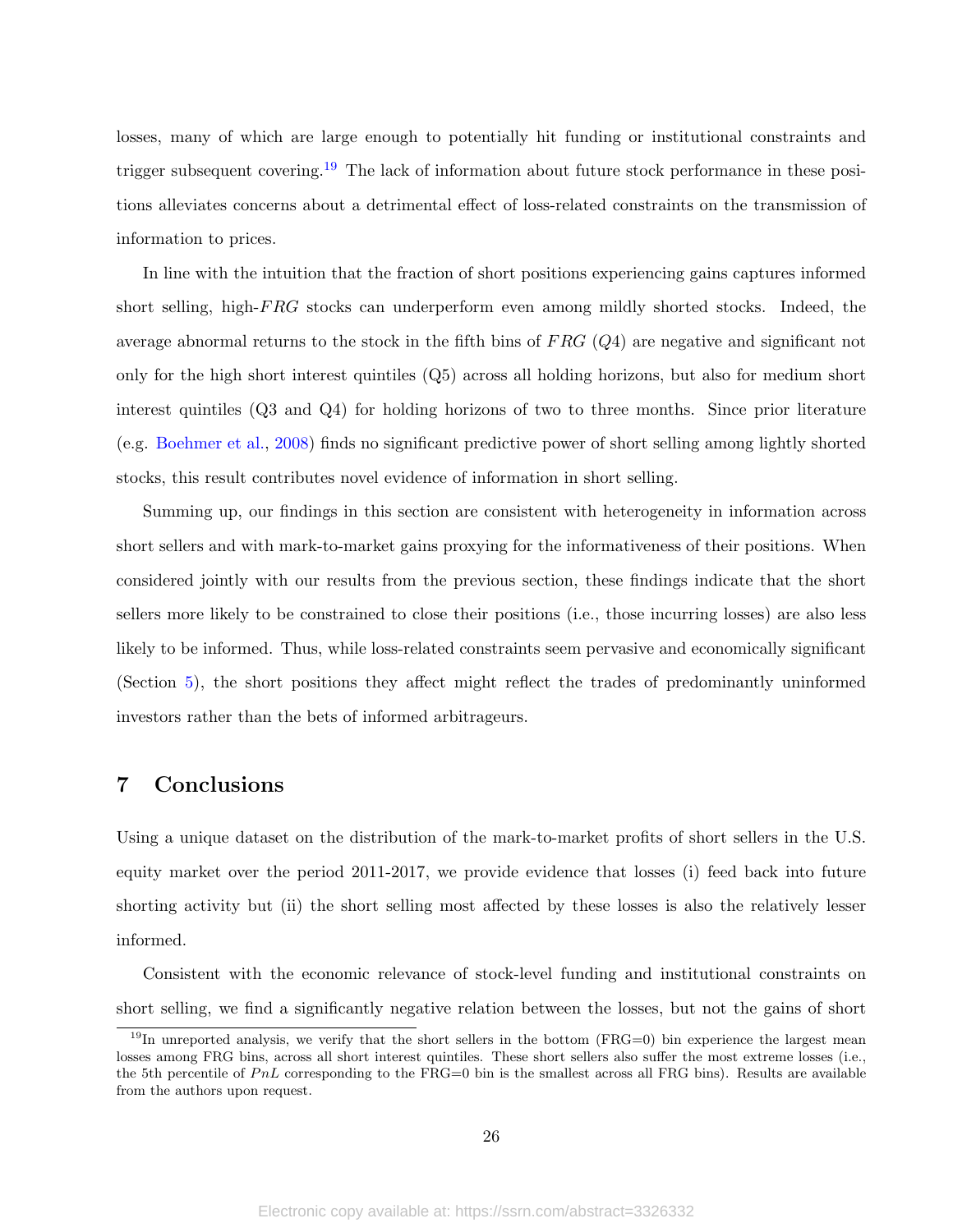sellers and future short interest. This relation is particularly evident among stocks experiencing larger short-selling losses, and among stocks likely subject to higher margin requirements. An important implication of our findings is that, without accounting for the effect of losses, the role of momentum on short selling strategies and their negative impact on financial market stability could be overstated.

If the short sellers that incur losses are relatively well-informed, loss-related constraints could hinder the transmission of information to stock prices. On the contrary, we find that loss-making short selling contains no predictive power for returns in the cross-section. Moreover, we find that short interest predicts substantially lower future abnormal returns as the fraction of short selling experiencing gains increases, consistent with the gain-making subset of short sellers being more informed. We conclude that even though short sellers are affected by stock-level funding and institutional constraints, concerns about the role of these constraints as limits to arbitrage might be unwarranted as they limit predominantly lesser-informed short sellers.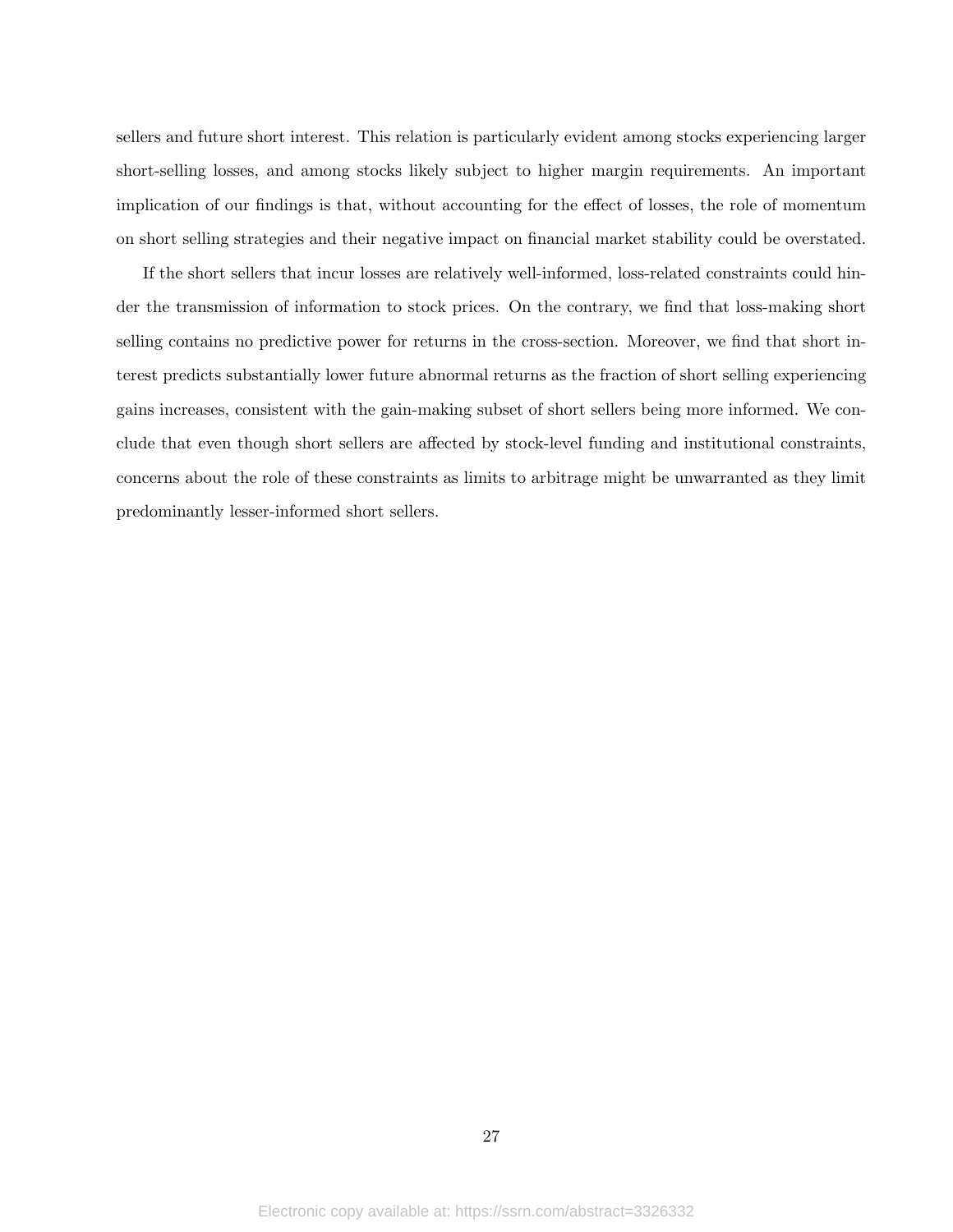# References

- <span id="page-30-5"></span>Aitken, M. J., Frino, M. A., McCorry, S., Swan, P. L., 1998. Short sales are almost instantaneously bad news: Evidence from the Australian stock exchange. Journal of Finance 53, 2205–2223.
- <span id="page-30-8"></span>Ang, A., Gorovyy, S., B. Van Inwegen, G., 2011. Hedge fund leverage. Journal of Financial Economics 102, 102–126.
- <span id="page-30-10"></span>Asquith, P., Pathak, P. A., Ritter, J. R., 2005. Short interest, institutional ownership, and stock returns. Journal of Financial Economics 78, 243–376.
- <span id="page-30-2"></span>Beber, A., Pagano, M., 2013. Short-selling bans around the world: Evidence from the 2007–09 crisis. Journal of Finance 68, 343–381.
- <span id="page-30-4"></span>Boehmer, E., Duong, T. X., Huzar, Z. R., 2018. Short covering trades. Journal of Financial and Quantitative Analysis 53, 723–748.
- <span id="page-30-7"></span>Boehmer, E., Huzar, Z. R., Wang, Y., Zhang, X., 2017. Are shorts equally informed? A global perspective, Working Paper.
- <span id="page-30-6"></span>Boehmer, E., Jones, M. C., Zhang, X., 2008. Which shorts are informed? Journal of Finance 63, 491–527.
- <span id="page-30-3"></span>Boehmer, E., Jones, M. C., Zhang, X., 2013. Shackling short sellers: The 2008 shorting ban. Review of Financial Studies 26, 1363–1400.
- <span id="page-30-9"></span>Boehmer, E., Wu, J. J., 2013. Short selling and the price discovery process. Review of Financial Studies 26, 287–322.
- <span id="page-30-0"></span>Brent, A., Morse, D., Stice, E. K., 1990. Short interest: Explanations and tests. Journal of Financial and Quantitative Analysis 25, 273–289.
- <span id="page-30-1"></span>Bris, A., Goetzmann, W. N., Zhu, N., 2007. Efficiency and the bear: Short sales and markets around the world. Journal of Finance 62, 1029–1079.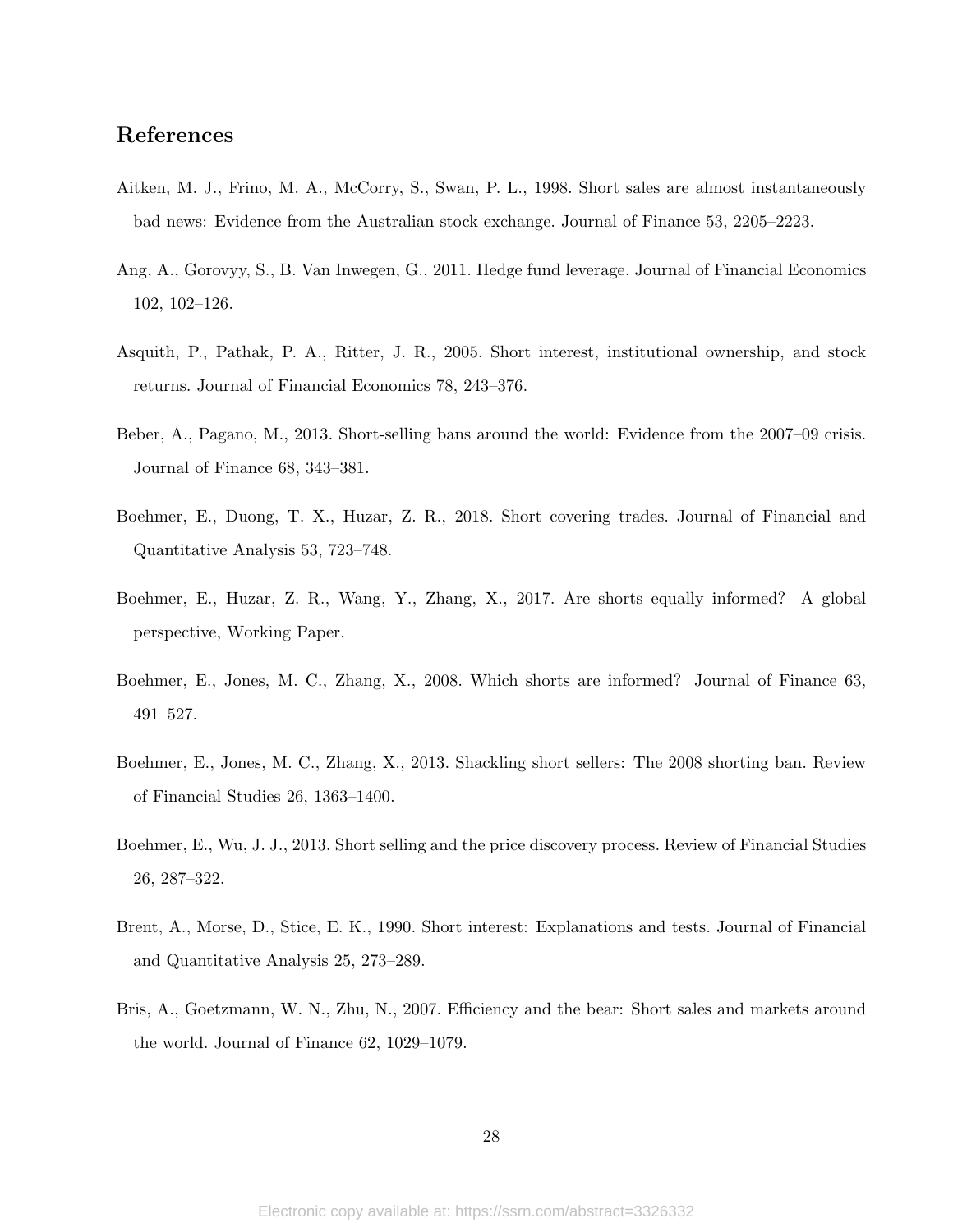- <span id="page-31-3"></span>Brunnermeier, M., Pedersen, L., 2009. Market liquidity and funding liquidity. Review of Financial Studies 22, 2201–2238.
- <span id="page-31-11"></span>Choi, J., Park, J. M., Pearson, N. D., Sandy, S., 2017. A first glimpse into the short side of hedge funds, Working Paper.
- <span id="page-31-12"></span>Cohen, L., Diether, K. B., Malloy, C. J., 2007. Supply and demand shifts in the shorting market. Journal of Finance 62, 2061–2096.
- <span id="page-31-1"></span>Curtis, A., Fargher, N. L., 2014. Does short selling amplify price declines or align stocks with their fundamental values? Management Science 60, 2324–2340.
- <span id="page-31-9"></span>D'Avolio, G., 2002. The market for borrowing stock. Journal of Financial Economics 66, 271–306.
- <span id="page-31-2"></span>Della Corte, P., Kosowski, R., Rapanos, N., 2020. Short-selling bans in europe: Evidence from the covid-19 pandemic, Working Paper.
- <span id="page-31-6"></span>Desai, H., Ramesh, K., Thiagarajan, S. R., Balachandran, B. V., 2002. An investigation of the informational role of short interest in the Nasdaq market. Journal of Finance 57, 2264–2287.
- <span id="page-31-5"></span>Diamond, D. W., Verrecchia, R. E., 1987. Constraints on short-selling and asset price adjustment to private information. Journal of Financial Economics 18, 277–311.
- <span id="page-31-10"></span>Diether, K. B., 2011. Short selling, timing, and profitability, Working Paper.
- <span id="page-31-0"></span>Diether, K. B., Lee, K.-H., Werner, I. M., 2009. Short-sale strategies and return predictability. Review Financial Studies 22, 575–607.
- <span id="page-31-7"></span>Engelberg, J. E., Reed, A. V., Ringgenberg, M. C., 2012. How are shorts informed? Short sellers, news, and information processing. Journal of Financial Economics 105, 260–278.
- <span id="page-31-8"></span>Engelberg, J. E., Reed, A. V., Ringgenberg, M. C., 2018. Short-selling risk. Journal of Finance 73, 755–786.
- <span id="page-31-4"></span>Geczy, C. C., Musto, D. K., Reed, A. V., 2002. Stocks are special too: an analysis of the equity lending market. Journal of Financial Economics 66, 241–269.

29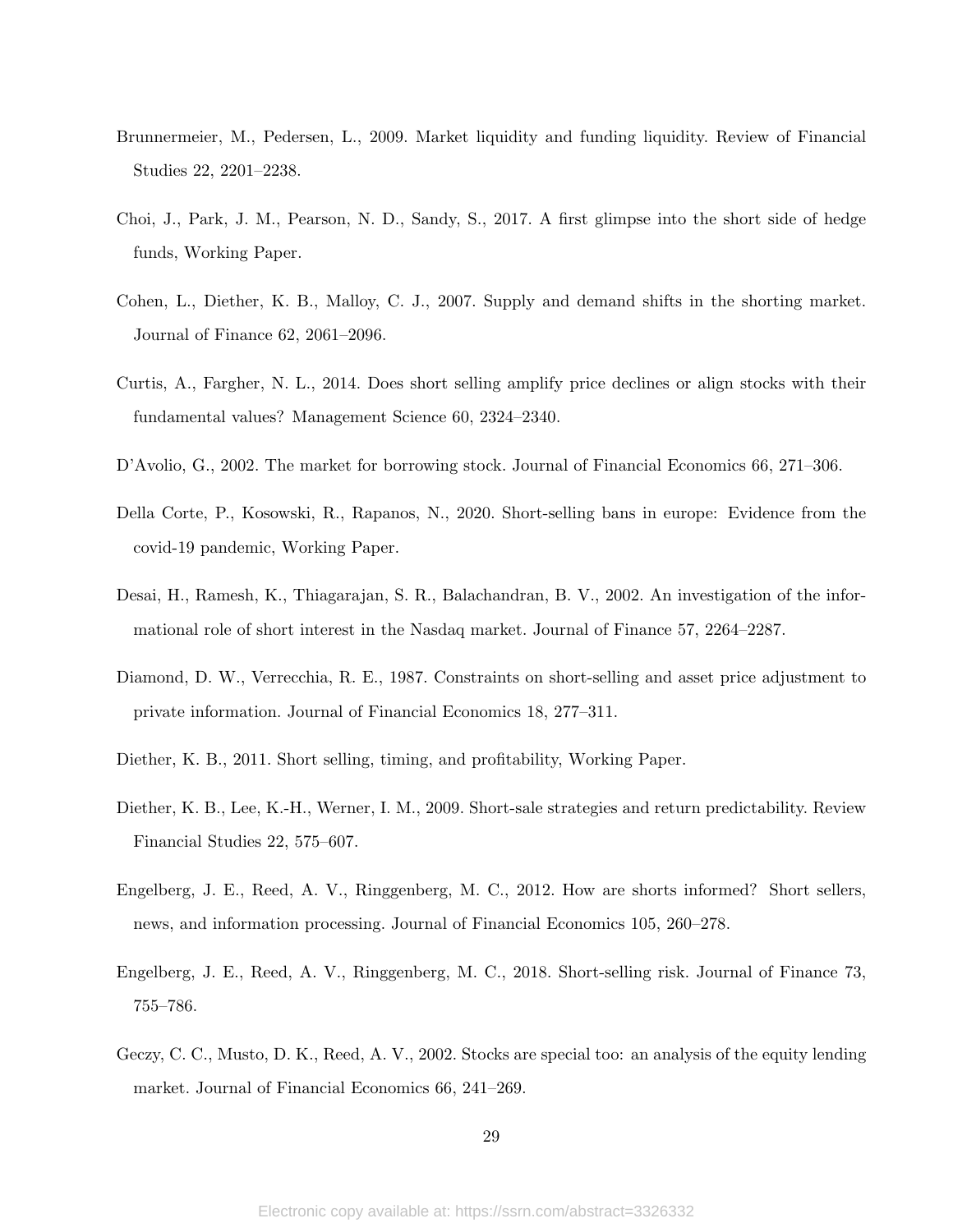- <span id="page-32-7"></span>Gromb, D., Vayanos, D., 2002. Equilibrium and welfare in markets with financially constrained arbitrageurs. Journal of Financial Economics 66, 361–407.
- <span id="page-32-2"></span>Gromb, D., Vayanos, D., 2018. The dynamics of financially constrained arbitrage. Journal of Finance 73, 1713–1750.
- <span id="page-32-5"></span>Jain, A., Jain, P. K., McInish, T. H., McKenzie, M., 2013. Worldwide reach of short selling regulations. Journal of Financial Economics 177-197.
- <span id="page-32-11"></span>Jank, D., Smajlbegovic, E., 2017. Dissecting short-sale performance: Evidence from large position disclosures, Working Paper.
- <span id="page-32-0"></span>Lamont, O. A., Stein, J. C., 2004. Aggregate short interest and market valuations. American Economic Review 94, 29–32.
- <span id="page-32-6"></span>Liu, J., Longstaff, F., 2004. Losing money on arbitrage: Optimal dynamic portfolio choice in markets with arbitrage. Review of Financial Studies 17, 610–641.
- <span id="page-32-1"></span>Ostroff, C., 2020. Countries curb short selling to stem steep market drops. The Wall Street Journal, March, 13 .
- <span id="page-32-9"></span>Rapach, D. E., Ringgenberg, M. C., Zhou, G., 2016. Short interest and aggregate stock returns. Journal of Financial Economics 121, 46–65.
- <span id="page-32-12"></span>Reed, A. V., 2013. Short selling. Annual Review of Financial Economics 5, 245–258.
- <span id="page-32-10"></span>Richardson, S., Saffi, P. A. C., Sigurdsson, K., 2017. Deleveraging risk. Journal of Financial and Quantitative Analysis 52, 2491–2522.
- <span id="page-32-4"></span>Saffi, P. A. C., Sigurdsson, K., 2011. Price efficiency and short selling. Review of Financial Studies 24, 821–852.
- <span id="page-32-8"></span>Savor, P., Gamboa-Cavazos, M., 2014. Holding on to your shorts: When do short sellers retreat?, Working Paper.
- <span id="page-32-3"></span>Shleifer, A., Vishny, R. W., 1997. The limits of arbitrage. Journal of Finance 52, 35–56.

30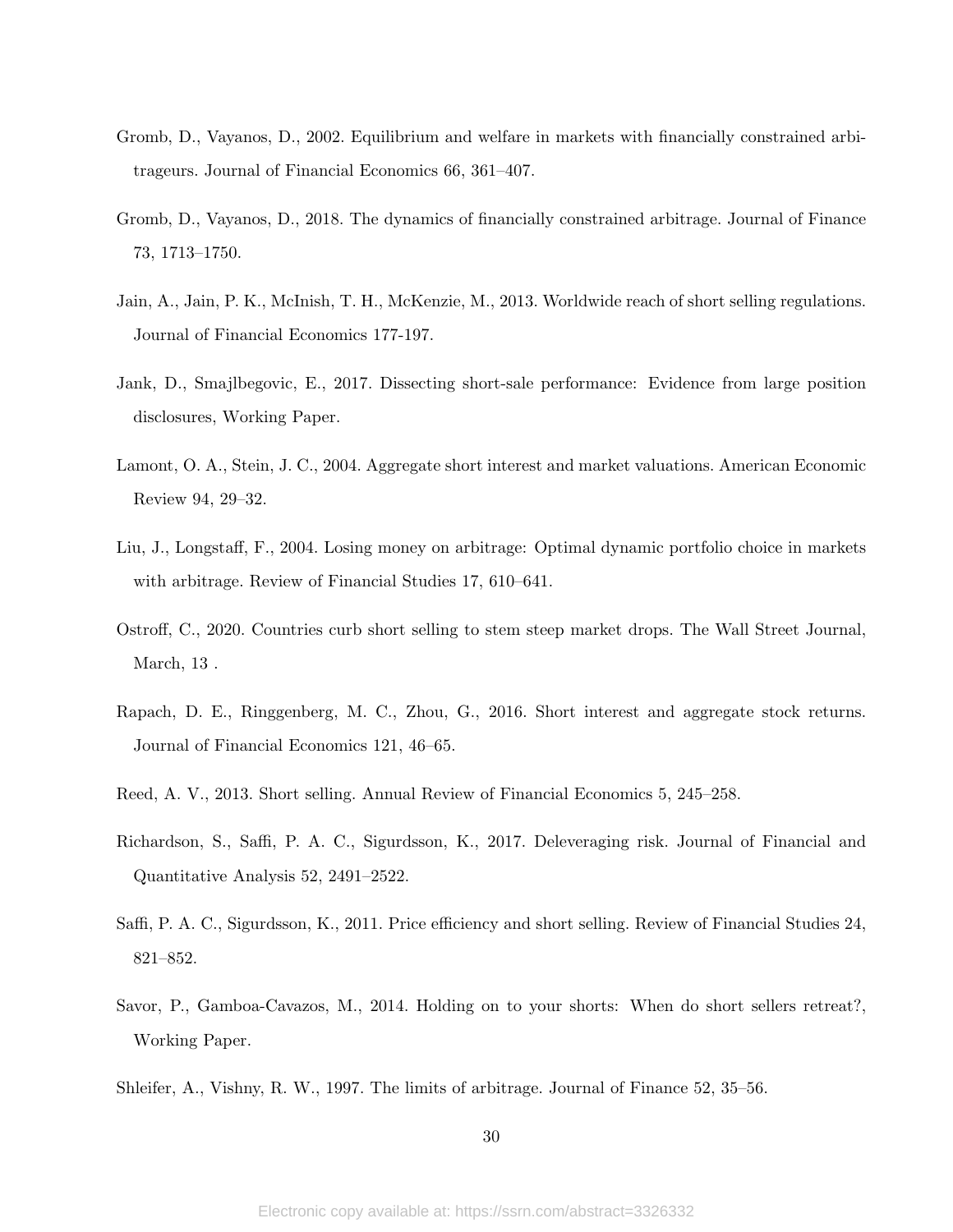<span id="page-33-0"></span>von Beschwitz, B., Massa, M., 2017. Biased shorts: Short sellers' disposition effect and limits to arbitrage, Working Paper.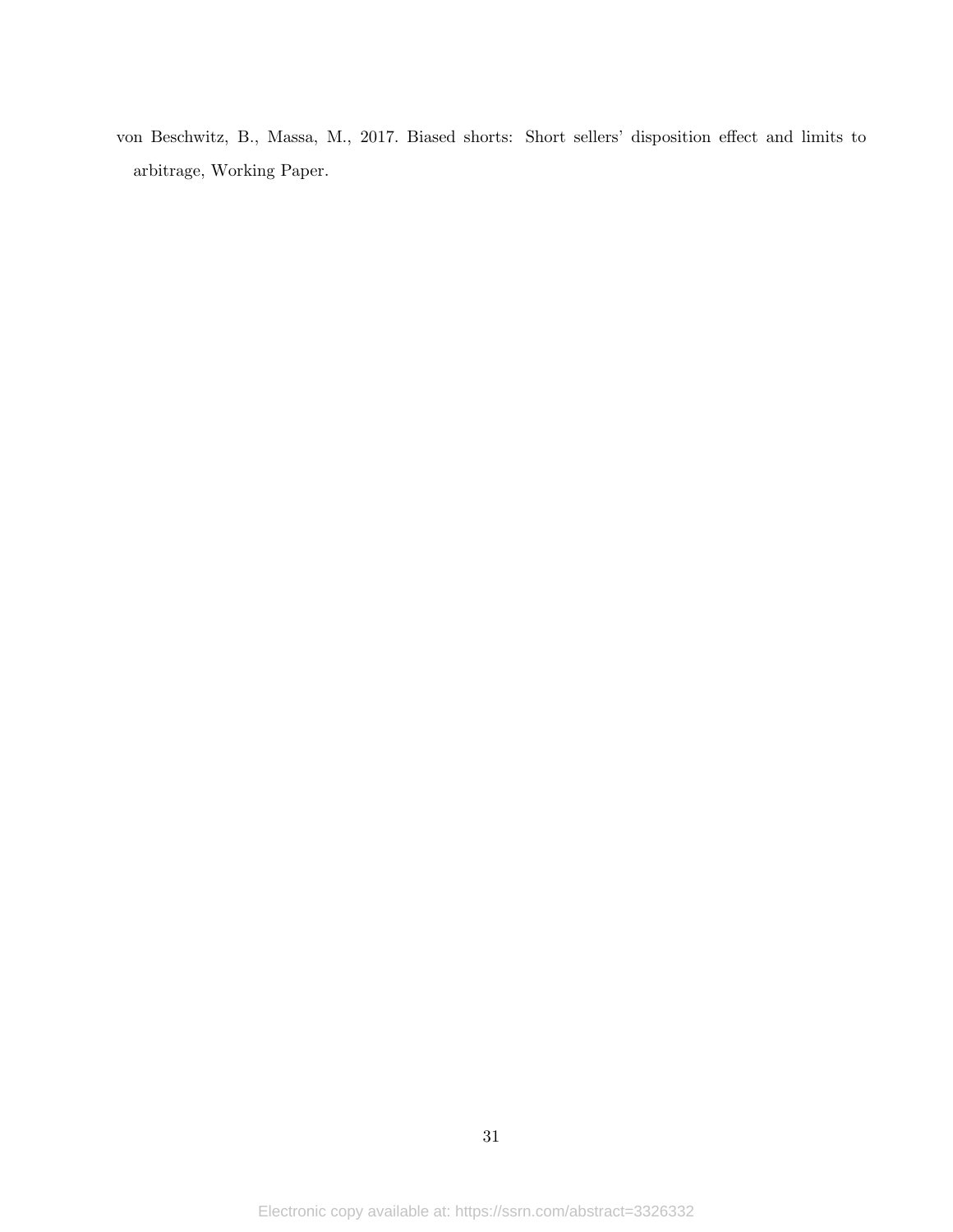<span id="page-34-0"></span>

Figure 1: The Distribution of Short-Selling Profits in Herbalife

This Figure displays the distribution of profits (in %) on the short positions in Herbalife as of October 31 of 2017. Each bar denotes the fraction of shares on loan experiencing a cumulated return in its associated interval, as displayed on the x-axis.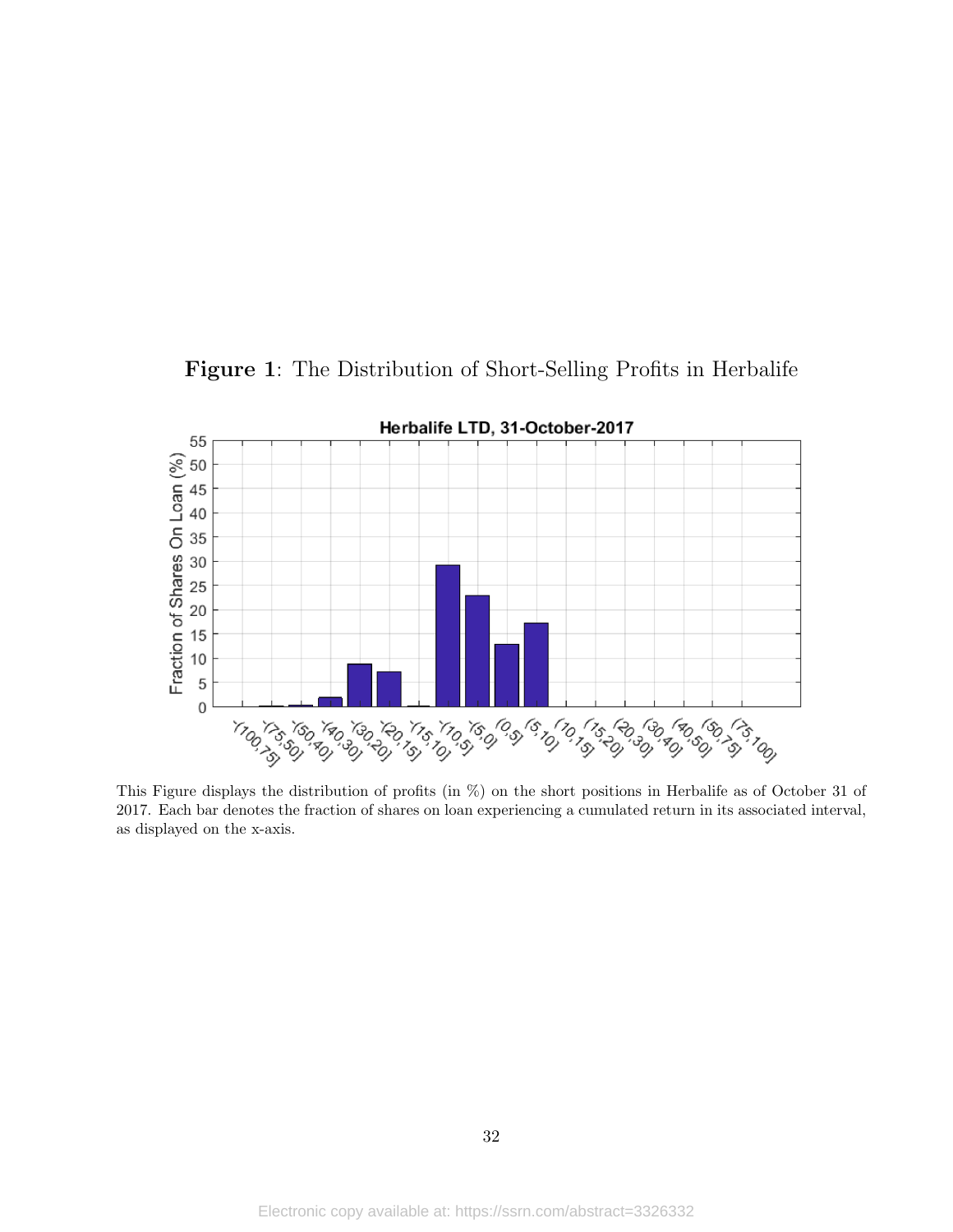

Figure 2: Evolution of Short-Selling Profits over Time

This figure displays the evolution of the average profits of all shares on loan,  $PnL$  (left axis), and the S&P 500 index (red solid line, right axis) over our sample period.  $P_{n}L$  is computed as:

$$
PnL_{i,t} = \sum_{n=1}^{N} bin_{i,t}^{\lfloor n \rfloor} \times \frac{\lfloor n+n \rfloor}{2} = bin_{i,t}^{(-100,-75)} \times (-87.5) + bin_{i,t}^{(-75,-50)} \times (-62.5) + \dots + bin_{i,t}^{(50,75)} \times 62.5 + bin_{i,t}^{(75,100)} \times 87.5,
$$

<span id="page-35-0"></span>where  $bin_{i,t}^{(x,y)}$  denotes the fraction of shares on loan in stock i experiencing a *cumulated* returns in the  $(x\%, y\%)$  interval on day t. The blue solid line, lower dashed line and upper dashed line represent, respectively, the cross-sectional mean, the 10th, and 90th percentiles of  $PnL$ .

33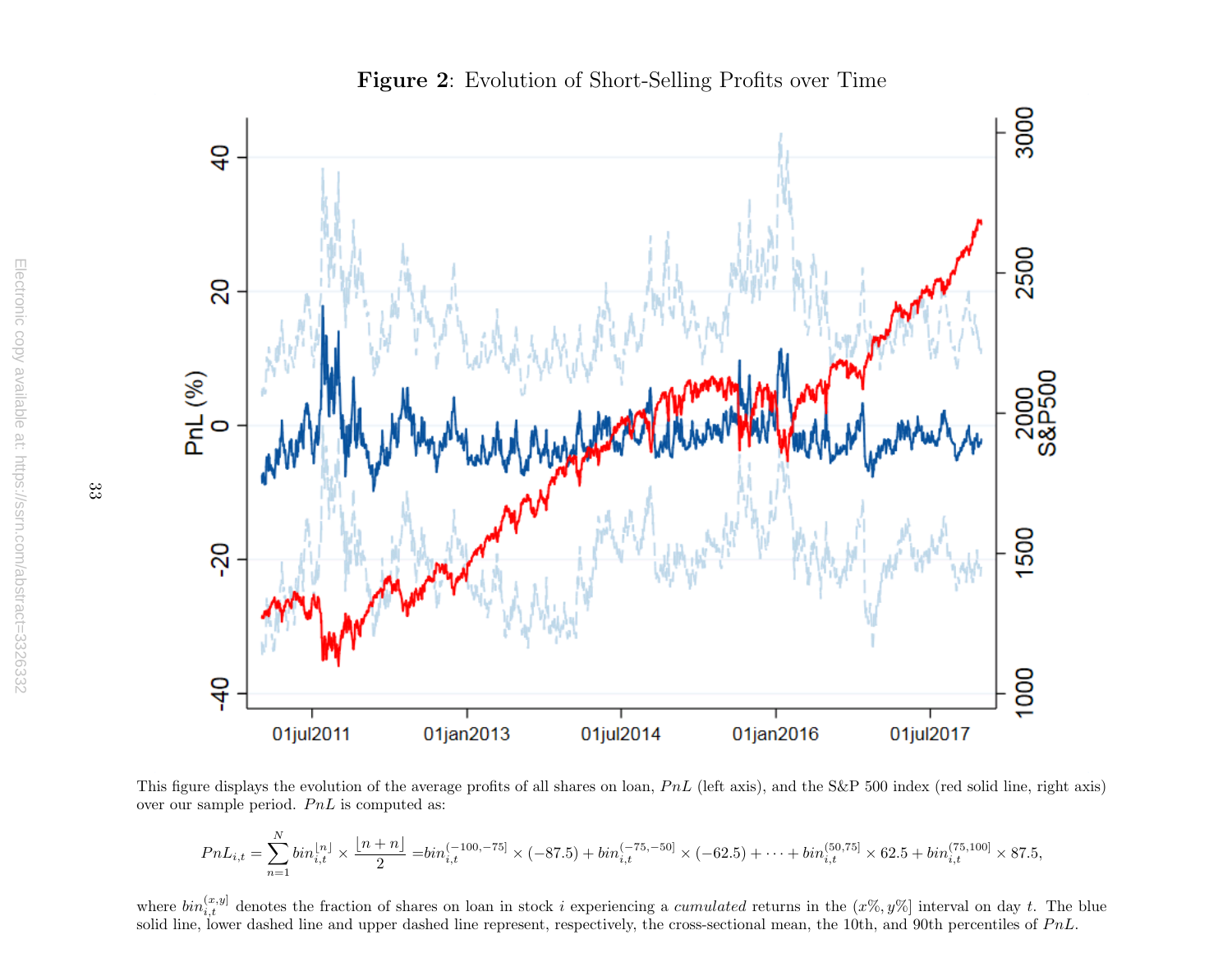<span id="page-36-0"></span>

|                                | Mean                                  | Median | St.Dev. | pc5   | pc25  | pc75  | pc95  |  |  |
|--------------------------------|---------------------------------------|--------|---------|-------|-------|-------|-------|--|--|
|                                |                                       |        |         |       |       |       |       |  |  |
|                                | Panel A: Cumulated Return Bins $(\%)$ |        |         |       |       |       |       |  |  |
| $(-100, -75]$                  | 0.40                                  | 0.04   | 0.91    | 0.00  | 0.00  | 0.47  | 1.82  |  |  |
| $(-75, -50]$                   | 1.15                                  | 0.55   | 1.78    | 0.00  | 0.03  | 1.66  | 4.04  |  |  |
| $(-50, -40]$                   | 1.04                                  | 0.75   | 1.22    | 0.00  | 0.16  | 1.54  | 3.01  |  |  |
| $(-40, -30]$                   | 1.89                                  | 1.62   | 1.63    | 0.00  | 0.62  | 2.79  | 4.73  |  |  |
| $(-30, -20]$                   | 3.87                                  | 3.76   | 2.41    | 0.26  | 2.08  | 5.34  | 7.79  |  |  |
| $(-20, -15]$                   | 3.56                                  | 3.56   | 1.82    | 0.70  | 2.41  | 4.61  | 6.23  |  |  |
| $(-15,-10]$                    | 5.98                                  | 6.04   | 2.29    | 2.14  | 4.66  | 7.34  | 9.31  |  |  |
| $(-10, -5]$                    | 11.24                                 | 11.50  | 3.38    | 5.51  | 9.17  | 13.46 | 16.18 |  |  |
| $(-5, 0]$                      | 23.85                                 | 22.59  | 9.68    | 10.33 | 16.64 | 30.25 | 40.89 |  |  |
| (0, 5]                         | 21.64                                 | 21.02  | 6.93    | 11.70 | 16.68 | 26.10 | 33.50 |  |  |
| (5, 10]                        | 9.70                                  | 9.81   | 3.16    | 4.43  | 7.94  | 11.49 | 14.47 |  |  |
| (10, 15]                       | 5.10                                  | 5.13   | 2.88    | 0.54  | 2.92  | 6.98  | 9.71  |  |  |
| (15, 20)                       | 3.09                                  | 2.71   | 2.42    | 0.00  | 1.11  | 4.69  | 7.48  |  |  |
| (20, 30]                       | 3.46                                  | 2.31   | 3.66    | 0.00  | 0.46  | 5.38  | 10.81 |  |  |
| (30, 40]                       | 1.75                                  | 0.58   | 2.60    | 0.00  | 0.00  | 2.55  | 7.28  |  |  |
| (40, 50]                       | $0.95\,$                              | 0.03   | 1.93    | 0.00  | 0.00  | 1.07  | 4.80  |  |  |
| (50, 75]                       | 0.92                                  | 0.00   | 2.58    | 0.00  | 0.00  | 0.38  | 5.22  |  |  |
| (75, 100]                      | 0.12                                  | 0.00   | 0.78    | 0.00  | 0.00  | 0.00  | 0.45  |  |  |
| <b>Fraction Running Losses</b> | 53.29                                 | 55.08  | 11.89   | 30.75 | 46.64 | 61.13 | 69.98 |  |  |
| Fraction Running Gains         | 46.73                                 | 44.93  | 11.89   | 30.02 | 38.89 | 53.38 | 69.25 |  |  |

| <b>Table 1:</b> Summary Statistics |  |  |
|------------------------------------|--|--|
|------------------------------------|--|--|

|            | Panel B: Gains and Losses |                                                         |  |  |  |  |  |  |
|------------|---------------------------|---------------------------------------------------------|--|--|--|--|--|--|
| PnL $(\%)$ |                           | $-2.10$ $-1.71$ $11.34$ $-20.39$ $-7.23$ $3.36$ $15.24$ |  |  |  |  |  |  |
| $\P$ nl    |                           | $-0.79$ $-0.26$ $4.26$ $-6.80$ $-1.79$ $0.83$ $3.79$    |  |  |  |  |  |  |

[Continues on the next page]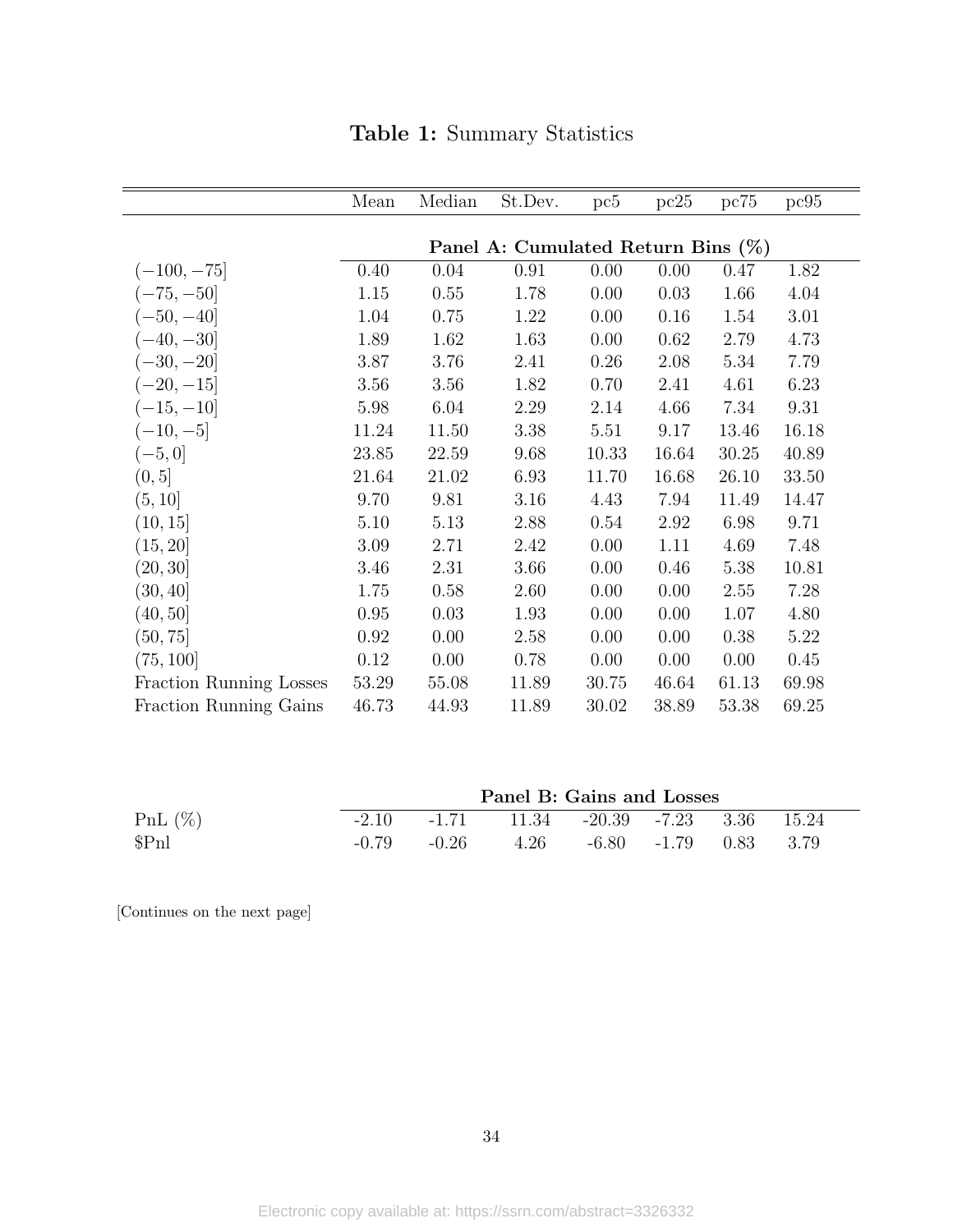|                       |       |       | Panel C: Equity Lending Market |       |       |       |       |
|-----------------------|-------|-------|--------------------------------|-------|-------|-------|-------|
| Supply $(\%)$         | 21.61 | 23.00 | 10.56                          | 2.102 | 13.83 | 29.63 | 36.97 |
| Short Interest $(\%)$ | 3.916 | 1.856 | 5.231                          | 0.144 | 0.759 | 4.833 | 15.09 |
| Utilization $(\%)$    | 16.23 | 8.134 | 19.89                          | 0.491 | 3.126 | 21.06 | 63.78 |
| Tenure (days)         | 82.66 | 65.38 | 69.57                          | 13.83 | 37.44 | 106.7 | 208.6 |
| Fee $(\%$ per annum)  | 1.244 | 0.375 | 3.677                          | 0.373 | 0.375 | 0.464 | 5.041 |

Panel D: Stock and Fundamental Characteristics

| Return $(\%$ per month)     | 1.075 | 0.433  | 10.69  | $-61.39$ | $-18.48$ | 19.41 | 64.65  |
|-----------------------------|-------|--------|--------|----------|----------|-------|--------|
| Bid-Ask Spread $(\%)$       | 0.148 | 0.0693 | 0.232  | 0.0141   | 0.0326   | 0.159 | 0.552  |
| Market Equity $(\text{Im})$ | 6,847 | 1,377  | 21,552 | 170.3    | 480.3    | 4,319 | 28,588 |
| Assets $(Log)$              | 7.725 | 7.714  | 1.572  | 7.002    | 7.385    | 8.047 | 8.483  |
| Market To Book (Log)        | 1.480 | 0.894  | 2.042  | 0.123    | 0.441    | 1.714 | 4.734  |
| Leverage $(\%)$             | 29.60 | 27.55  | 25.25  | 21.25    | 22.14    | 35.39 | 45.04  |
| Profitability $(\%)$        | 1.639 | 1.859  | 4.443  | $-0.885$ | 1.127    | 2.387 | 3.312  |
|                             |       |        |        |          |          |       |        |

This table presents summary statistics for the main variables in our analysis. Panel A displays summary statistics relative to the cumulated return bins (in percentage). For each variable in this panel we first compute the time-series average at the individual stock level. We then report the mean, median, standard deviation, the 5th, 25th, 50th and 95th percentile of the resulting cross-sectional distribution. Each bin denotes the fraction of shares on loan experiencing a *cumulated* returns in the  $(x\%, y\%)$  interval, Fraction Running Losses is the total fraction of shares on loan experiencing losses (i.e. the sum of all negative bins), and Fraction Running Gains is the total fraction of shares on loan experiencing gains (i.e. the sum of all positive bins). In the remaining panels, for each variable we first compute daily cross-sectional summary statistics: mean, median, standard deviation, the 5th, 25th, 50th and 95th percentile. We then report the time-series mean of each statistic. Panel B displays summary statistics related to the level of short-selling profits.  $PnL$ , is the weighted average grossof-fees cumulated return (in %) of the shares on loan, and  $\$PnL$ , is the weighted average dollar profits of the shares on loan. Panel C displays summary statistics relative to equity lending variables. Supply is the active quantity of shares available to be borrowed expressed as a percentage of shares outstanding, Short Interest is the total quantity of shares loaned out as a percentage of shares outstanding, Utilization is the quantity of shares loaned out as a percentage of active shares available to be borrowed, Tenure is the weighted average number of days over which the short positions have been open, and Fee is the borrowing fee (in  $\%$  per annum). Panel D displays summary statistics relative to stock and fundamental characteristics. Return is the stock return expressed in percentage per month,  $Bid - AskSpread$  is the bid-ask spread as percentage of mid-price, MarketEquity is the market value of equity in millions, Assets is the (log) of total asset, MarketToBook is the (log) ratio of the market value of assets and the book value of assets, Leverage is the ratio of total debt and the market value of assets, and *Profitability* is the ratio of operating income before depreciation and total assets.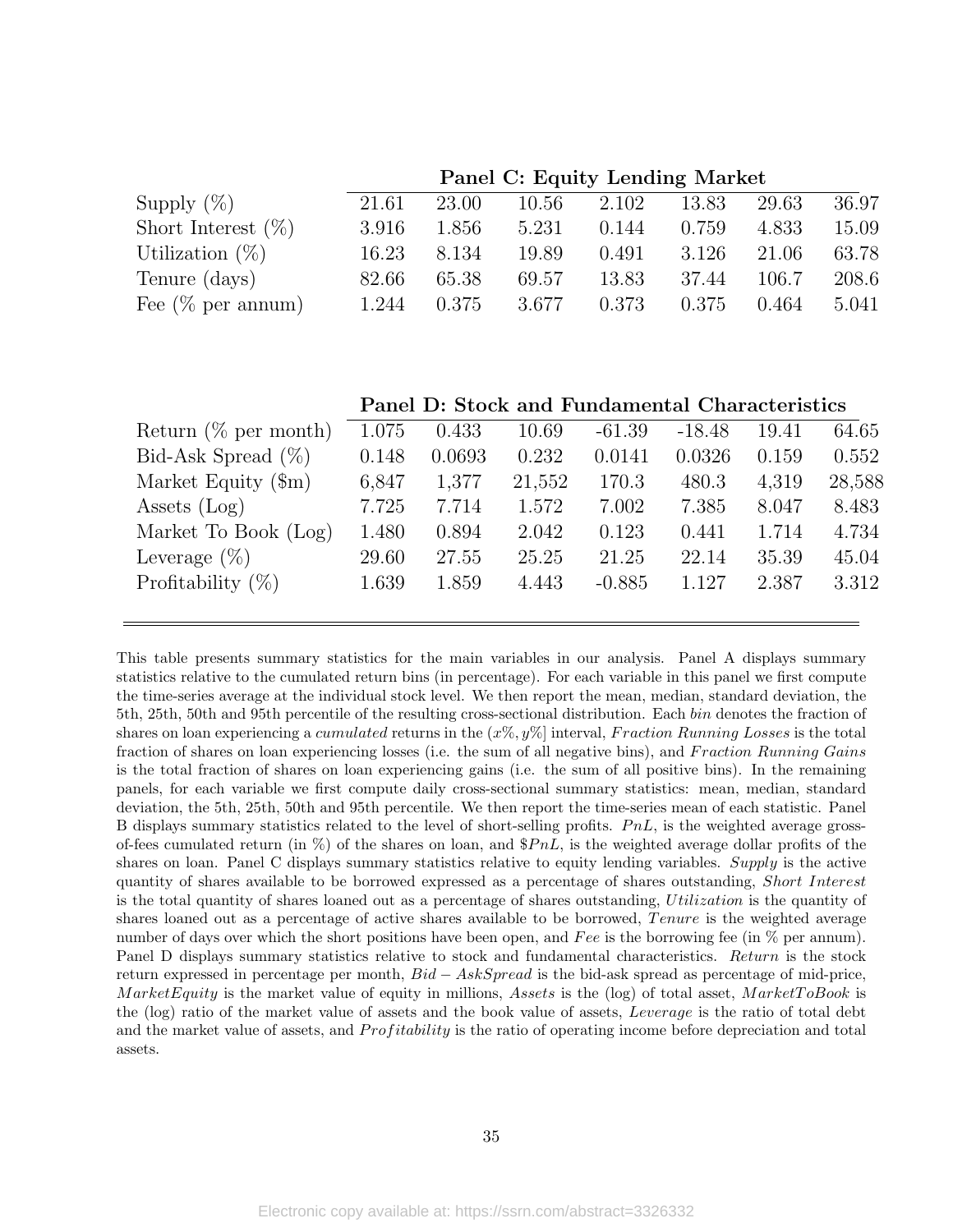<span id="page-38-0"></span>

|                        | Mean     | Median   | St.Dev.        | pc5      | pc25     | pc75     | pc95  |
|------------------------|----------|----------|----------------|----------|----------|----------|-------|
|                        |          |          |                |          |          |          |       |
|                        |          |          | Panel A: Gross |          |          |          |       |
| $\overline{PnL}^{ann}$ | $-0.105$ | $-0.134$ | 0.208          | $-0.383$ | $-0.249$ | 0.001    | 0.266 |
| $$PnL_to\_Short$       | $-0.042$ | $-0.066$ | 0.162          | $-0.239$ | $-0.145$ | 0.022    | 0.255 |
|                        |          |          |                |          |          |          |       |
|                        |          |          | Panel B: Net   |          |          |          |       |
| $\overline{PnL}^{ann}$ | $-0.116$ | $-0.144$ | 0.206          | $-0.393$ | $-0.258$ | $-0.011$ | 0.248 |
| $$PnL_to\_Short$       | $-0.051$ | $-0.075$ | 0.162          | $-0.248$ | $-0.156$ | 0.012    | 0.244 |

<span id="page-38-1"></span>Table 2: Aggregate Short-Selling Profits

This table displays time-series summary statistics of the aggregate short-selling profits.  $\overline{PnL}^{ann}_t$  is the equalweighted average annualized cumulated return across all stocks,

$$
\overline{PnL}_t^{ann} = \frac{1}{N_t} \sum_{i=1}^{N_t} PnL_{i,t}^{ann},
$$

where  $PnL_{i,t}^{ann}$  is the annualized  $PnL$  and equals, for a weighted average number of days  $Tenure_{i,t}$  over which the positions have been open,  $[(1+PnL_{i,t})^{1/Tenure_{i,t}}-1] \times 252$ ; and  $N_t$  is the number of stocks in the sample at time t. Its net version is computed by adding  $r_t^f - fee_{i,t}$  where  $r_t^f$  and  $fee_{i,t}$  denote the risk-free rate and the borrowing fee, both in annualized terms.  $$PnL_to\_Short_t$$  is the ratio of aggregate dollar profits to size across all short positions:

$$
\$PnL\_to\_Short_t = \frac{\sum_{i=1}^{N_t} \frac{252}{Tenure_{i,t}} \$PnL_{i,t} \times Q\_short_{i,t}}{\sum_{i=1}^{N_t} P_{i,t} \times Q\_short_{i,t}},
$$

where  $$PnL_{i,t}$$  is the average dollar profit per share;  $Q\_short_{i,t}$  is the number of shares shorted;  $P_{i,t}$  is the stock price. Its net version is computed by adding  $P_{i,t} \times Q\_short_{i,t}(r_t^f - fee_{i,t})$  to the numerator.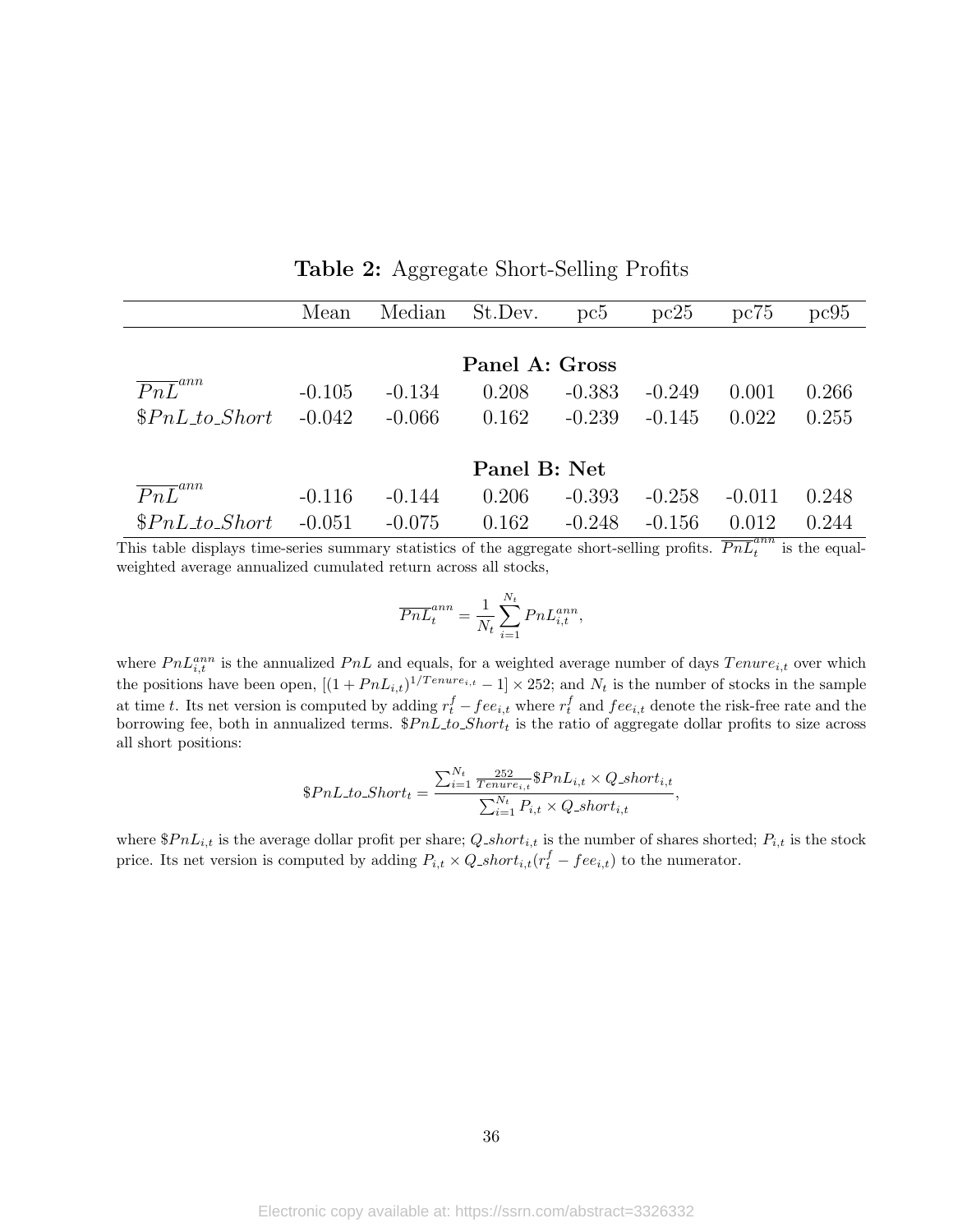|                | <b>Panel A:</b> $\overline{PnL}^{ann}$<br>(gross of fees, in $\%$ per annum) |          |          |                  |          |           |          |          |          |          |          |
|----------------|------------------------------------------------------------------------------|----------|----------|------------------|----------|-----------|----------|----------|----------|----------|----------|
| $\mathcal{Q}$  | 1M Ret                                                                       | 6M Ret   | Variance | <b>BA</b> Spread | Turnover | <b>SI</b> | Supply   | Fee      | Tenure   | Mkt Book | Size     |
|                | 58.31                                                                        | 43.58    | $-13.53$ | $-15.84$         | $-5.61$  | $-11.66$  | $-3.60$  | $-12.89$ | $-16.94$ | $-1.10$  | 13.63    |
| 2              | 21.89                                                                        | 17.01    | $-12.55$ | $-14.79$         | $-7.33$  | $-14.07$  | $-6.49$  | $-26.28$ | $-11.63$ | $-2.35$  | $-6.82$  |
| 3              | 9.20                                                                         | 6.72     | $-11.90$ | $-15.01$         | $-9.71$  | $-13.56$  | $-11.12$ | 11.13    | $-10.39$ | $-1.61$  | $-10.80$ |
| $\overline{4}$ | 0.73                                                                         | $-0.42$  | $-11.70$ | $-13.97$         | $-10.77$ | $-12.75$  | $-10.71$ | $-20.71$ | $-10.01$ | $-5.24$  | $-10.85$ |
| 5              | $-6.39$                                                                      | $-6.59$  | $-11.23$ | $-12.34$         | $-11.71$ | $-11.37$  | $-11.91$ | $-16.41$ | $-9.86$  | $-7.72$  | $-13.85$ |
| 6              | $-12.96$                                                                     | $-12.20$ | $-10.88$ | $-11.17$         | $-12.15$ | $-11.34$  | $-11.88$ | $-6.21$  | $-9.73$  | $-9.73$  | $-14.07$ |
| 7              | $-20.22$                                                                     | $-17.88$ | $-9.46$  | $-9.40$          | $-11.80$ | $-10.62$  | $-12.30$ | $-13.21$ | $-9.85$  | $-12.04$ | $-14.95$ |
| 8              | $-28.50$                                                                     | $-25.03$ | $-8.23$  | $-7.01$          | $-12.33$ | $-9.22$   | $-12.59$ | $-9.51$  | $-9.36$  | $-13.15$ | $-16.23$ |
| 9              | $-41.02$                                                                     | $-35.36$ | $-6.23$  | $-3.74$          | $-11.37$ | $-7.74$   | $-12.61$ | $-5.97$  | $-8.41$  | $-14.81$ | $-15.79$ |
| 10             | $-82.39$                                                                     | $-69.01$ | $-5.44$  | 2.19             | $-8.36$  | $-2.67$   | $-11.94$ | 3.09     | $-8.89$  | $-29.90$ | $-15.52$ |

Table 3: Short-Selling Profits in the Cross-Section

 $\textbf{Panel B: } \$P n L\_to\_Short \text{ (net of fees, in % per annum)}$ 

| Q              | 1M Ret   | 6M Ret   | Variance | <b>BA</b> Spread | Turnover | <b>SI</b> | Supply  | Fee      | Tenure  | Mkt Book | Size     |
|----------------|----------|----------|----------|------------------|----------|-----------|---------|----------|---------|----------|----------|
|                | 66.15    | 65.14    | $-11.64$ | $-10.51$         | $-4.72$  | $-8.37$   | 1.91    | $-7.56$  | $-8.64$ | 9.62     | 63.47    |
| $\overline{2}$ | 24.34    | 24.02    | $-10.25$ | $-7.60$          | $-8.03$  | $-10.16$  | 2.12    | $-17.59$ | $-6.03$ | 8.53     | 29.72    |
| 3              | 11.23    | 10.39    | $-8.97$  | $-6.54$          | $-9.92$  | $-10.62$  | $-1.70$ | 11.97    | $-5.13$ | 3.49     | 18.28    |
| 4              | 3.03     | 2.12     | $-7.81$  | $-3.78$          | $-10.09$ | $-10.30$  | $-3.45$ | $-9.22$  | $-4.21$ | $-1.72$  | 10.82    |
| $5^{\circ}$    | $-3.26$  | $-3.82$  | $-6.29$  | $-0.08$          | $-9.72$  | $-8.83$   | $-6.33$ | $-7.67$  | $-3.99$ | $-2.46$  | 3.73     |
| 6              | $-8.72$  | $-8.68$  | $-5.06$  | 2.85             | $-9.21$  | $-8.29$   | $-6.00$ | 0.84     | $-4.24$ | $-4.23$  | $-0.45$  |
| $\overline{7}$ | $-14.45$ | $-13.37$ | $-3.17$  | 6.13             | $-7.73$  | $-7.87$   | $-5.29$ | $-1.12$  | $-4.67$ | $-6.43$  | $-4.29$  |
| 8              | $-20.64$ | $-18.68$ | $-0.50$  | 13.48            | $-6.26$  | $-6.09$   | $-6.38$ | $-2.01$  | $-4.63$ | $-7.84$  | $-6.32$  |
| 9              | $-28.39$ | $-25.09$ | 5.07     | 20.59            | $-3.56$  | $-4.25$   | $-6.51$ | 1.12     | $-4.62$ | $-7.49$  | $-7.37$  |
| 10             | $-45.55$ | $-39.51$ | 21.92    | 33.93            | 7.12     | 1.10      | $-5.78$ | 6.05     | $-5.53$ | $-14.46$ | $-10.86$ |

<span id="page-39-0"></span> Each day we split the stocks in our sample into ten decile portfolios sorted along each variable in the column headings (e.g., "Variance") andcompute the average of  $\overline{PnL}^{ann}$  across stocks and  $$PnL_to-Short$ , as defined in Table [2,](#page-38-1) within each portfolio. The table presents the time-series mean for each decile. 1*M Ret* is the past 1-month return,  $6M$  Ret is the past 6-month return,  $Variance$  is realized variance (the sum of squared daily returns) over the previous month, BA Spread is the average BA spread (i.e.  $\frac{Ask_{price}-Bid_{price}}{0.5*(Ask_{price}+Bid_{price})}$ ) over the previous month, Turnover is the average turnover over the previous moth,  $SI$  is the total quantity of shares loaned out as a percentage of shares outstanding,  $Supply$  is the active quantity of shares available to be borrowed expressed as a percentage of shares outstanding, Fee is the borrowing fee, Tenure is the weighted average number of days over which the short positions have been open, Mkt Book is the (log) ratio of the market value of assets and the book value of assets, Size is the (log) product of the price and the number of shares outstanding.

37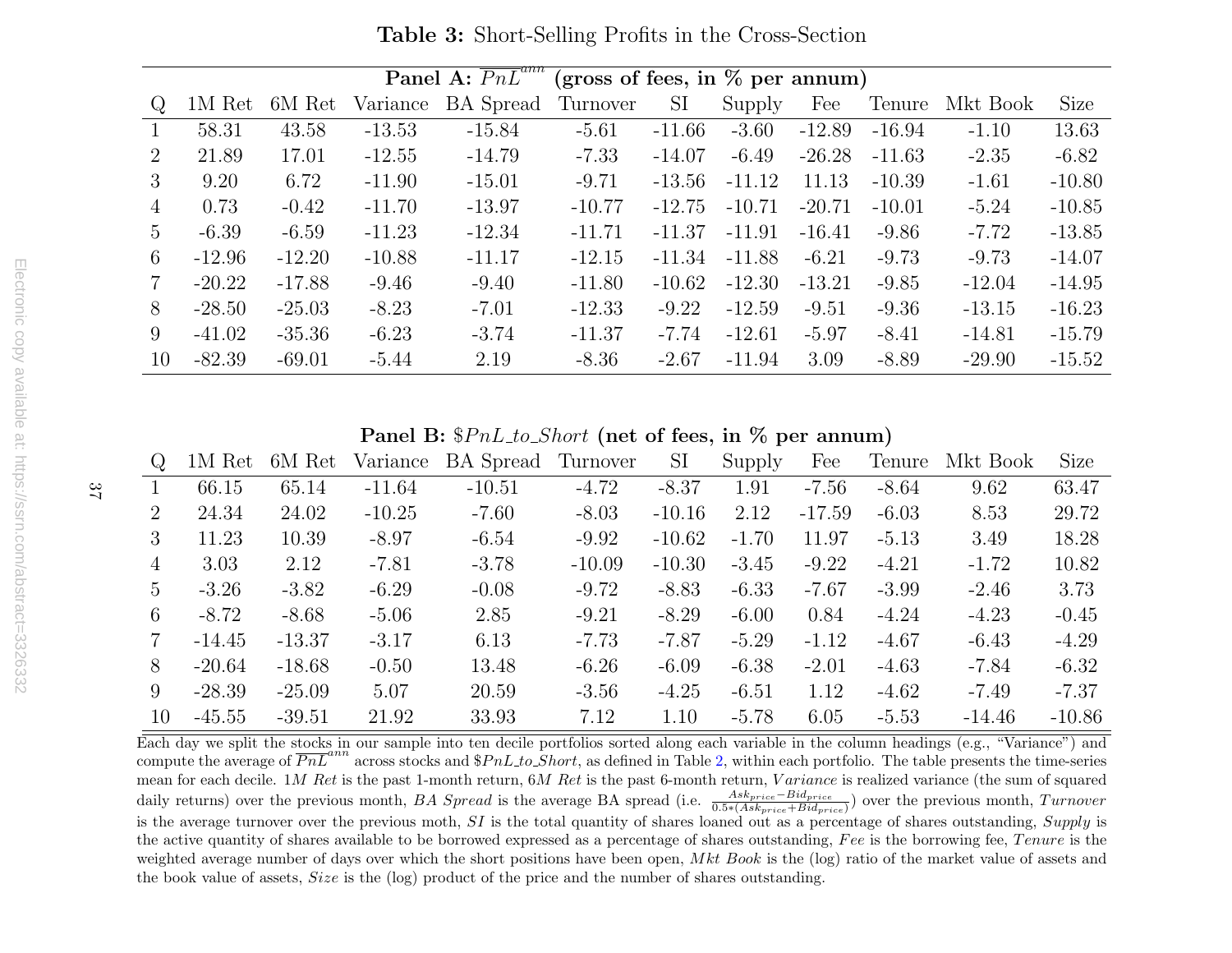<span id="page-40-0"></span>

|                 | $\overline{1}$ | (2)          |
|-----------------|----------------|--------------|
| PnL             | $0.0094***$    |              |
|                 | (3.981)        |              |
|                 |                |              |
| Loss            |                | $-0.0127***$ |
|                 |                | $(-5.316)$   |
| Gain            |                | 0.0021       |
|                 |                | (0.594)      |
|                 |                |              |
| $ret(-1,-5)$    | 0.0023         | 0.0005       |
|                 | (1.015)        | (0.227)      |
| $ret(-6,-21)$   | $-0.0049***$   | $-0.0058***$ |
|                 | $(-2.998)$     | $(-3.497)$   |
| $ret(-22,-63)$  | $-0.0114***$   | $-0.0117***$ |
|                 | $(-10.575)$    | $(-10.784)$  |
| $ret(-64,-126)$ | $-0.0079***$   | $-0.0080***$ |
|                 | $(-10.272)$    | $(-10.376)$  |
|                 |                |              |
| Other Controls  | <b>YES</b>     | <b>YES</b>   |
| Firm FE         | <b>YES</b>     | <b>YES</b>   |
| Time FE         | <b>YES</b>     | <b>YES</b>   |
| R-Square        | 0.76           | 0.77         |
| $\rm N$         | 4,078,471      | 4,078,471    |
|                 |                |              |

Table 4: Short-Selling Reaction to Losses and Gains

This Table reports coefficient estimates and associated t-statistics (in parentheses) of the following fixed-effects (FE) panel regressions:

$$
SI_{i,t+1} = \beta \times PnL_{i,t} + \gamma'x_{i,t} + \alpha_i + \tau_t + \epsilon_{i,t+1}, \quad (Column\ 1)
$$

and

$$
SI_{i,t+1} = \beta_1 \times Loss_{i,t} + \beta_2 \times Gain_{i,t} + \gamma' x_{i,t} + \alpha_i + \tau_t + \epsilon_{i,t+1} \quad (Column 2)
$$

where  $SI$  is the total quantity of shares loaned out as a percentage of shares outstanding;  $PnL$  is the weighted average cumulated return of the shares on loan defined in Eq. [\(1\)](#page-12-0), Loss is defined as  $-min(0, PnL)$ , Gain is defined as  $max(0, PnL)$ , and  $a_i$  and  $\tau_t$  denote stock and time fixed-effects, respectively. The set of controls  $(x)$  include the stock returns cumulated over the previous five days, the previous month excluding the first five days, the previous three months excluding the first month and the previous six months excluding the first three months, Variance is realized variance,  $BA$  Spread is the average BA spread and  $Turnover$  is the average turnover, all three measures computed over the previous moth, Supply is the active quantity of shares available to be borrowed expressed as a percentage of shares outstanding, Fee is the borrowing fee, Tenure is the  $(\log)$ weighted average number of days over which the short positions have been open,  $Mkt$  Book is the (log) ratio of market value to book value of assets, Size is the (log) product of the price and the number of shares outstanding, Profitability is the ratio of operating income before depreciation and total assets, Leverage is the ratio of total debt and the market value of assets. t-statistics are based on double-clustered standard errors. Coefficients marked with \*\*\*, \*\*, and \* are significant at the  $1\%$ ,  $5\%$ , and  $10\%$  level.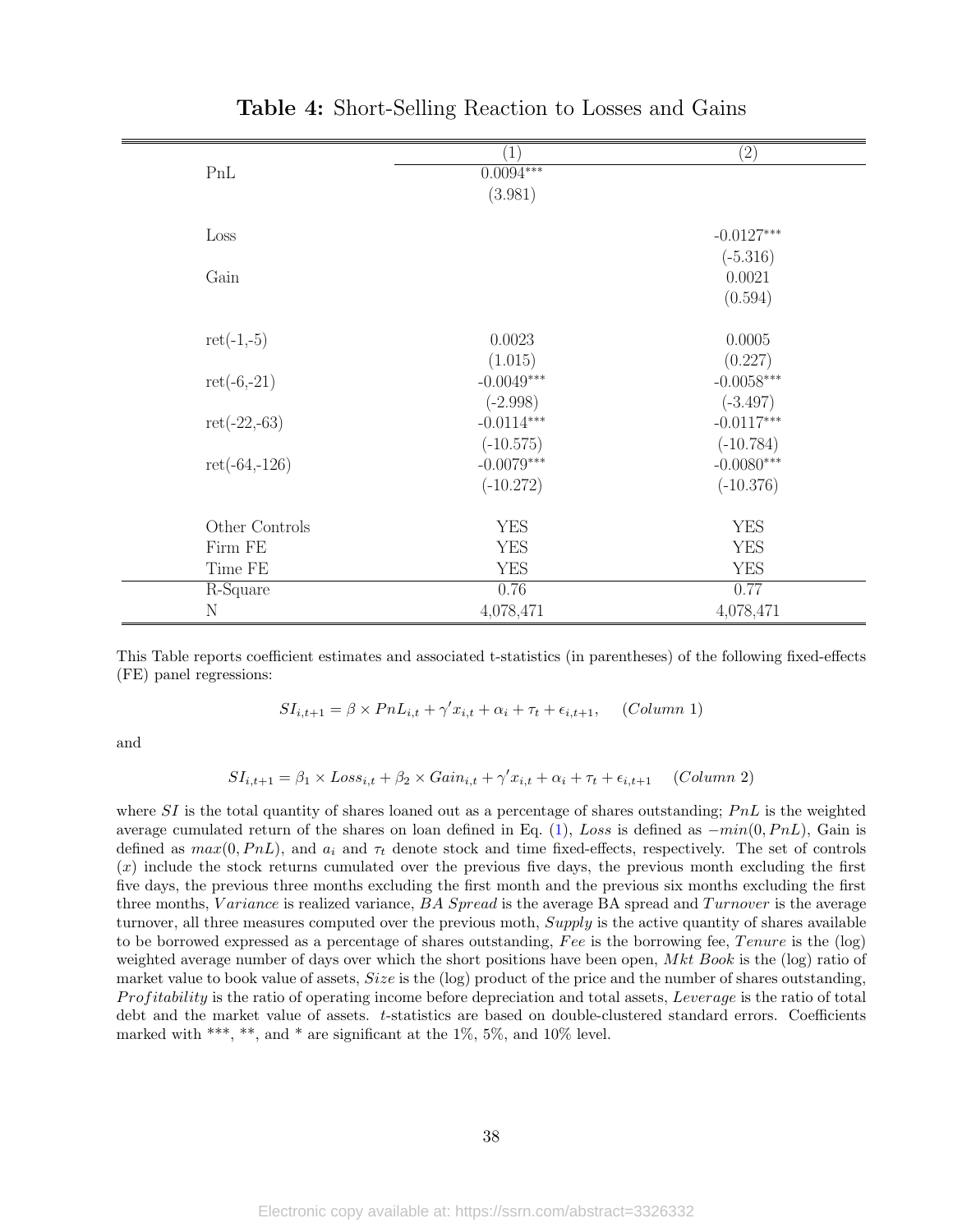<span id="page-41-0"></span>

|                              | (1)           | (2)           | (3)           | (4)           |
|------------------------------|---------------|---------------|---------------|---------------|
|                              | $\tau = 50\%$ | $\tau = 30\%$ | $\tau = 20\%$ | $\tau = 10\%$ |
|                              |               |               |               |               |
| $Loss_{i,t}^{[\tau,\infty)}$ | $-0.0153***$  | $-0.0167***$  | $-0.0146***$  | $-0.0127***$  |
|                              | $(-5.664)$    | $(-6.562)$    | $(-5.768)$    | $(-5.081)$    |
| $Loss_{i}^{[0,\tau)}$        | $-0.0119***$  | $-0.0067**$   | $-0.0021$     | $-0.0006$     |
|                              | $(-4.431)$    | $(-2.316)$    | $(-0.709)$    | $(-0.190)$    |
| $Gain_{i,t}^{(0,\tau]}$      | 0.0022        | 0.0020        | 0.0027        | $-0.0024$     |
|                              | (0.614)       | (0.572)       | (0.746)       | $(-0.585)$    |
| $Gain_{i,t}^{(\tau,100]}$    | 0.0013        | 0.0029        | 0.0031        | 0.0030        |
|                              | (0.243)       | (0.685)       | (0.808)       | (0.827)       |
| Controls                     | <b>YES</b>    | <b>YES</b>    | <b>YES</b>    | <b>YES</b>    |
| Firm FE                      | <b>YES</b>    | <b>YES</b>    | <b>YES</b>    | <b>YES</b>    |
| Time FE                      | <b>YES</b>    | <b>YES</b>    | <b>YES</b>    | <b>YES</b>    |
| R-Square                     | 0.74          | 0.74          | 0.74          | 0.74          |
| N                            | 4,078,469     | 4,078,469     | 4,078,469     | 4,078,469     |

Table 5: Short-Selling Reaction to Large versus Small Losses and Gains

This table reports coefficient estimates and associated t-statistics (in parentheses) of the following fixed-effects (FE) panel regression:

$$
SI_{i,t+1} = \lambda_1 Loss_{i,t}^{[\tau,\infty)} + \lambda_2 Loss_{i,t}^{[0,\tau)} + \gamma_1 Gain_{i,t}^{(0,\tau)} + \gamma_2 Gain_{i,t}^{(\tau,100)} + \beta' x_{i,t} + \alpha_i + \tau_t + \epsilon_{i,t+1},
$$

for the four values of  $\tau$ : 50%,30%,20%,10% reported in columns (1) to (4) respectively. SI is the total quantity of shares loaned out as a percentage of shares outstanding;  $Loss_{i,t}^{[\tau,\infty)}$  is equal to  $-PnL_{i,t}$  if  $PnL_{i,t} \leq -\tau$  and zero otherwise;  $Loss_{i,t}^{[0,\tau)}$  is equal to  $-PnL_{i,t}$  if  $-\tau < PnL_{i,t} \leq 0$  and zero otherwise;  $Gain_{i,t}^{(0,\tau)}$  is equal to  $PnL_{i,t}$ if  $\tau \geq P n L_{i,t} > 0$  and zero otherwise;  $Gain_{i,t}^{(\tau,100]}$  is equal to  $P n L_{i,t}$  if  $P n L_{i,t} > \tau$  and zero otherwise;  $a_i$  and  $\tau_t$ denote stock and time fixed-effects respectively. The set of controls  $(x)$  include the stock returns cumulated over the previous five days, the previous month excluding the first five days, the previous three months excluding the first month and the previous six months excluding the first three months, *Variance* is realized variance, BA Spread is the average BA spread and Turnover is the average turnover, all three measures computed over the previous moth, Supply is the active quantity of shares available to be borrowed expressed as a percentage of shares outstanding, Fee is the borrowing fee, Tenure is the (log) weighted average number of days over which the short positions have been open, Mkt Book is the (log) ratio of market value to book value of assets,  $Size$ is the  $(log)$  product of the price and the number of shares outstanding, *Profitability* is the ratio of operating income before depreciation and total assets, Leverage is the ratio of total debt and the market value of assets. t-statistics are based on double-clustered standard errors. Coefficients marked with \*\*\*, \*\*, and \* are significant at the  $1\%$ ,  $5\%$ , and  $10\%$  level.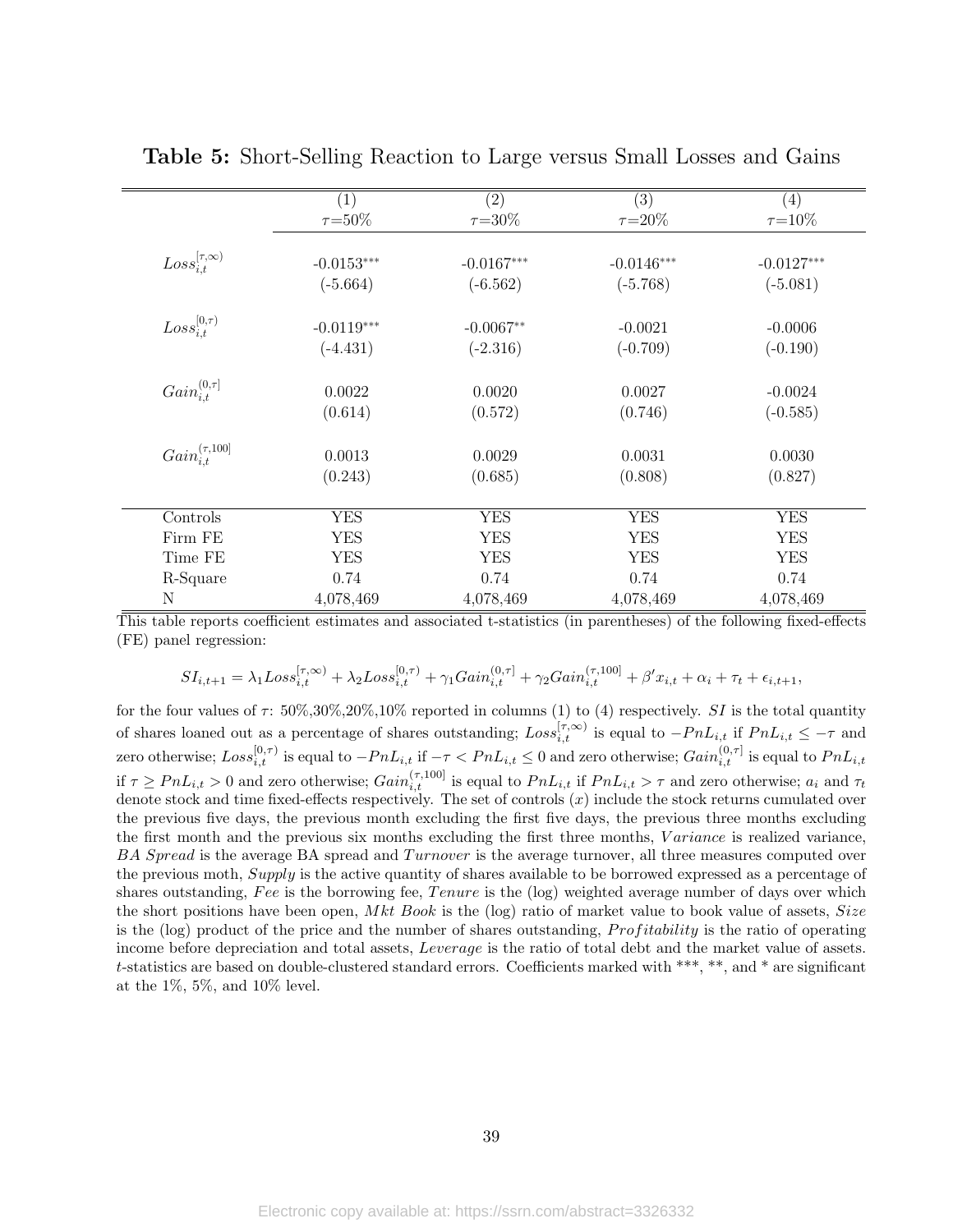<span id="page-42-0"></span>

|          |                   | Variance          |                   | <b>BA</b> Spread  |
|----------|-------------------|-------------------|-------------------|-------------------|
|          | Low               | High              | Low               | High              |
|          | $\left( 1\right)$ | $\left( 2\right)$ | $\left( 3\right)$ | $\left( 4\right)$ |
| Loss     | $-0.0097***$      | $-0.0163***$      | $-0.0057$         | $-0.0157***$      |
|          | $(-2.744)$        | $(-6.114)$        | $(-1.399)$        | $(-5.951)$        |
| Gain     | $-0.0008$         | $-0.0014$         | $-0.0077$         | $0.0104***$       |
|          | $(-0.159)$        | $(-0.361)$        | $(-1.341)$        | (2.641)           |
| Controls | <b>YES</b>        | <b>YES</b>        | <b>YES</b>        | <b>YES</b>        |
| Firm FE  | <b>YES</b>        | <b>YES</b>        | <b>YES</b>        | <b>YES</b>        |
| Time FE  | <b>YES</b>        | <b>YES</b>        | <b>YES</b>        | <b>YES</b>        |
| R-Square | 0.70              | 0.75              | 0.76              | 0.78              |
| N        | 1,890,539         | 2,187,886         | 2,133,180         | 1,945,259         |

|  |  |  |  | <b>Table 6:</b> Short-Selling Reaction and Margin Requirements |
|--|--|--|--|----------------------------------------------------------------|
|--|--|--|--|----------------------------------------------------------------|

This Table reports coefficient estimates and associated t-statistics (in parentheses) of the following fixed-effects (FE) panel regressions:

 $SI_{i,t+1} = \beta_1 \times Loss_{i,t} + \beta_2 \times Gain_{i,t} + \gamma' x_{i,t} + \alpha_i + \tau_t + \epsilon_{i,t+1}$ 

where SI is the total quantity of shares loaned out as a percentage of shares outstanding; Loss is defined as  $-min(0, PhL)$ , Gain is defined as  $max(0, PhL)$ , and  $a_i$  and  $\tau_t$  denote stock and time fixed-effects respectively. We split our sample of stocks in two based on their values of either Variance or BA Spread ("Low" and "High" columns). The set of controls  $(x)$  include the stock returns cumulated over the previous five days, the previous month excluding the first five days, the previous three months excluding the first month and the previous six months excluding the first three months, *Variance* is realized variance, *BA Spread* is the average BA spread and Turnover is the average turnover, all three measures computed over the previous moth, Supply is the active quantity of shares available to be borrowed expressed as a percentage of shares outstanding, Fee is the borrowing fee, Tenure is the (log) weighted average number of days over which the short positions have been open, Mkt Book is the (log) ratio of market value to book value of assets, Size is the (log) product of the price and the number of shares outstanding, *Profitability* is the ratio of operating income before depreciation and total assets, Leverage is the ratio of total debt and the market value of assets. t-statistics are based on double-clustered standard errors. Coefficients marked with \*\*\*, \*\*, and \* are significant at the 1%, 5%, and 10% level.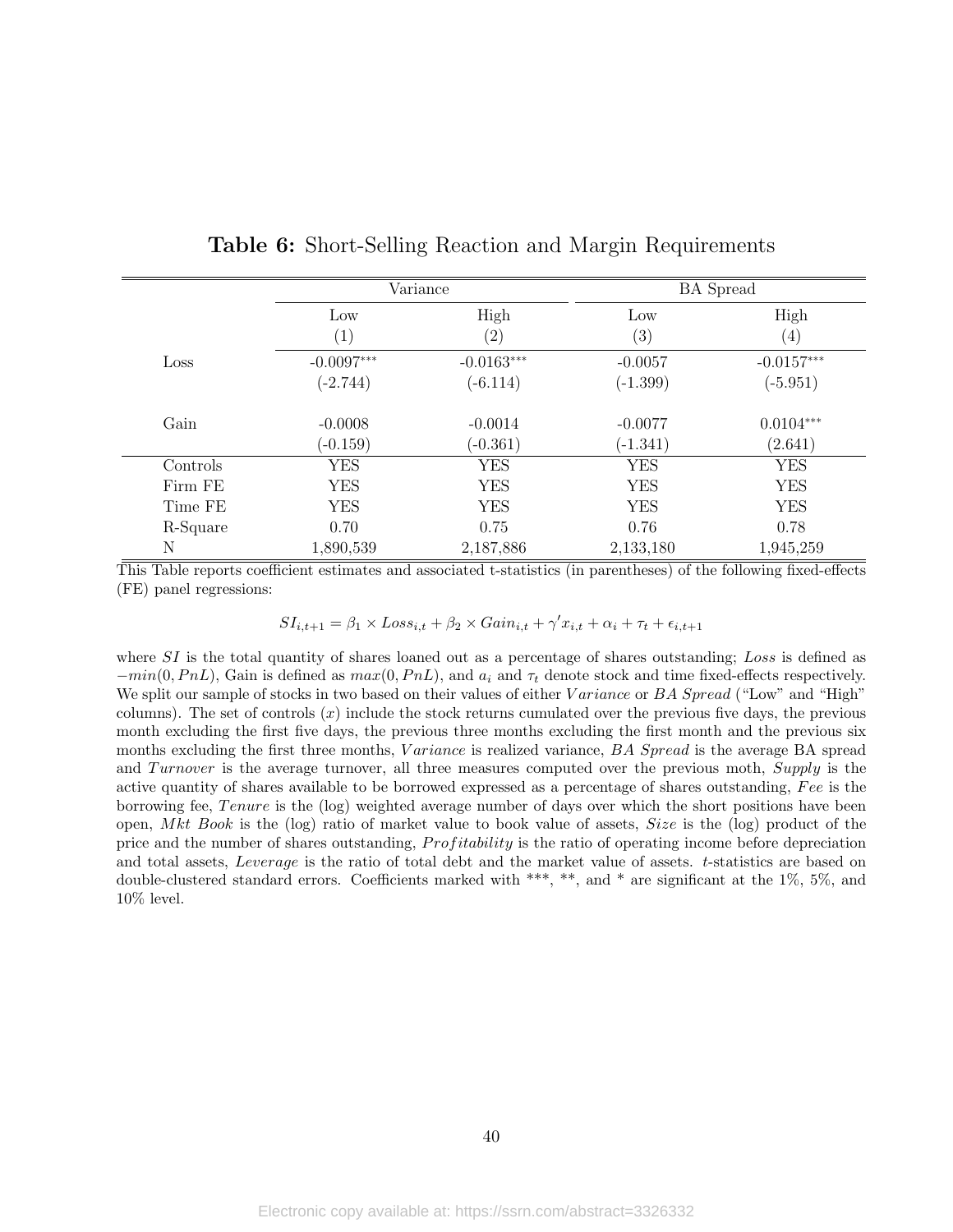<span id="page-43-0"></span>

|                 | Short-Weighted |              | Value-Weighted |              |
|-----------------|----------------|--------------|----------------|--------------|
|                 | (1)            | (2)          | (3)            | (4)          |
| $Loss_{port}$   | $-0.0545***$   | $-0.0511***$ | $-0.0256**$    | $-0.0211*$   |
|                 | $(-6.414)$     | $(-6.100)$   | $(-1.984)$     | $(-1.660)$   |
| $Gain_{port}$   | $-0.0010$      | 0.0025       | $0.0283*$      | $0.0331**$   |
|                 | $(-0.086)$     | (0.209)      | (1.839)        | (2.118)      |
| Loss            |                | $-0.0143***$ |                | $-0.0158***$ |
|                 |                | $(-5.537)$   |                | $(-6.067)$   |
| Gain            |                | 0.0016       |                | 0.0020       |
|                 |                | (0.421)      |                | (0.546)      |
| $ret(-1,-5)$    | $-0.0018$      | $0.0053*$    | $-0.0035*$     | 0.0044       |
|                 | $(-0.948)$     | (1.818)      | $(-1.859)$     | (1.505)      |
| $ret(-6,-21)$   | $-0.0076***$   | $-0.0029$    | $-0.0093***$   | $-0.0039*$   |
|                 | $(-5.352)$     | $(-1.459)$   | $(-6.390)$     | $(-1.943)$   |
| $ret(-22,-63)$  | $-0.0133***$   | $-0.0108***$ | $-0.0141***$   | $-0.0112***$ |
|                 | $(-12.037)$    | $(-8.814)$   | $(-12.584)$    | $(-9.137)$   |
| $ret(-64,-126)$ | $-0.0089***$   | $-0.0078***$ | $-0.0095***$   | $-0.0082***$ |
|                 | $(-10.364)$    | $(-9.287)$   | $(-10.842)$    | $(-9.659)$   |
| Other Controls  | <b>YES</b>     | <b>YES</b>   | <b>YES</b>     | <b>YES</b>   |
| Firm FE         | <b>YES</b>     | <b>YES</b>   | <b>YES</b>     | <b>YES</b>   |
| R-Square        | 0.73           | 0.73         | 0.73           | 0.73         |
| N               | 4080137        | 4078469      | 4080137        | 4078469      |

Table 7: Short-Selling Reaction to Aggregate Losses and Gains

This Table reports coefficient estimates and associated t-statistics (in parentheses) of the following fixed-effects (FE) panel regression:

 $SI_{i,t+1} = \beta_1 \times Loss_{i,t} + \beta_2 \times Gain_{i,t} + \delta_1 \times Loss_{port,t} + \delta_2 \times Gain_{port,t} + \gamma' x_{i,t} + \alpha_i + \epsilon_{i,t+1}$ 

where SI is the total quantity of shares loaned out as a percentage of shares outstanding;  $PnL$  is the weighted average cumulated return of the shares on loan defined in Eq. [\(1\)](#page-12-0); Loss is defined as  $-min(0, PnL)$ ; Gain is defined as  $max(0, PnL)$ ; and  $a_i$  denote a stock fixed-effect. The set of controls  $(x)$  includes the stock returns cumulated over the previous five days, the previous month excluding the first five days, the previous three months excluding the first month, and the previous six months excluding the first three months; the realized variance (Variance), the average BA spread ( $BA$  Spread), and the average turnover (Turnover), all three measures computed over the previous moth; the active quantity of shares available to be borrowed expressed as a percentage of shares outstanding  $(Supply)$ ; the borrowing fee (Fee); the (log) weighted average number of days over which the short positions have been open  $(Tenure)$ ; the (log) ratio of market value to book value of assets (*Mkt Book*); the (log) product of the price and the number of shares outstanding (*Size*), the ratio of operating income before depreciation and total assets  $(Profitability)$ ; and the ratio of total debt and the market value of assets (Leverage). t-statistics are based on double-clustered standard errors. Coefficients marked with \*\*\*, \*\*, and \* are significant at the  $1\%$ ,  $5\%$ , and  $10\%$  level.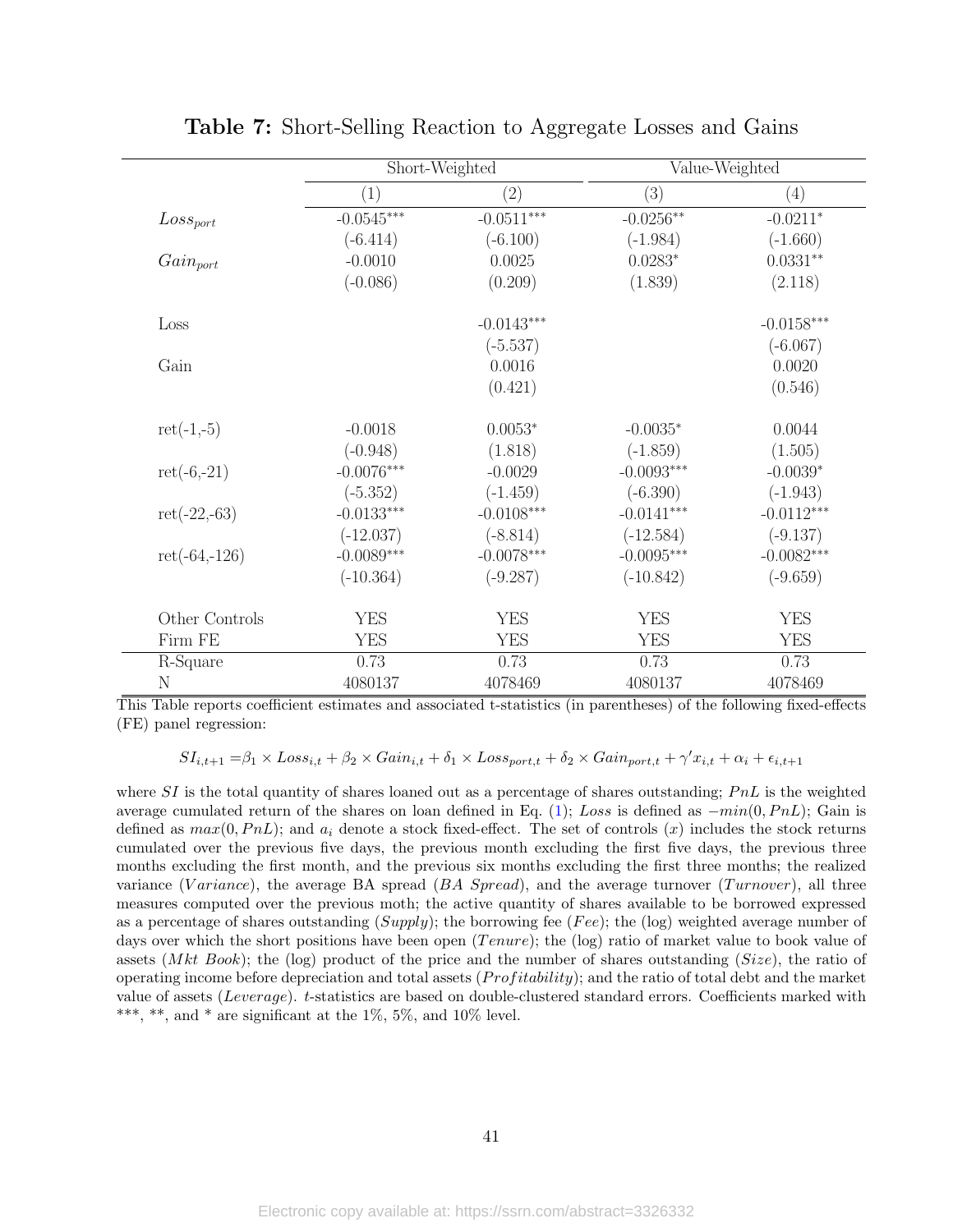<span id="page-44-0"></span>

|                                 | <b>Abnormal Returns</b> |                        |                          |                        |  |
|---------------------------------|-------------------------|------------------------|--------------------------|------------------------|--|
|                                 | 21 days                 | 42 days                | 63 days                  | $126$ days             |  |
| Short Interest                  | $-0.035***$             | $-0.068***$            | $-0.120***$              | $-0.226***$            |  |
|                                 | $(-2.782)$              | $(-2.917)$             | $(-3.710)$               | $(-3.743)$             |  |
| Fraction Running Gains<br>(FRG) | $-0.002$<br>$(-1.136)$  | $-0.003$<br>$(-1.399)$ | $-0.007**$<br>$(-2.073)$ | $-0.008$<br>$(-1.275)$ |  |
| Short Interest $\times$ FRG     | $-0.037**$              | $-0.078**$             | $-0.087*$                | $-0.130$               |  |
|                                 | $(-2.196)$              | $(-2.514)$             | $(-1.842)$               | $(-1.307)$             |  |
| Controls                        | <b>YES</b>              | <b>YES</b>             | <b>YES</b>               | <b>YES</b>             |  |
| avg. R-square                   | 0.037                   | 0.038                  | 0.037                    | 0.036                  |  |

# Table 8: Gain-Making Short Selling and Abnormal Returns

This table reports Fama and MacBeth (1973) regression results. We estimate daily regressions of the form

$$
ar_{i,t+h} = \alpha + \beta SI_{i,t} + \gamma FRG_{i,t} + \delta \Big( SI_{i,t} \times FRG_{i,t} \Big) + \theta' x_{i,t} + \epsilon_{i,t+h},
$$

where  $ar_{i,t+h}$  is the factor-adjusted (abnormal) future return of stock i cumulated over  $h = 21, 42, 63$  or 126 days,  $SI_{i,t}$  is the short interest in stock i at time t,  $FRG_{i,t}$  is the fraction of short positions in stock i running gains at time t, and x is a vector of control variables. Abnormal returns are alphas from the Fama-French-Carhart four-factor model, and are calculated as the difference between the raw and the model-implied returns for the corresponding period. Model-implied returns are equal to the risk-free rate plus the sum of the products of the estimated betas from the previous quarter and the current value of the factors. Our set of controls includes: (i) the stock returns cumulated over the previous five days, the previous month excluding the first five days, the previous three months excluding the first month and the previous six months excluding the first three months; (ii) the average bid-ask spread over the previous month; (iii) the average turnover over the previous month; (iv) the average volatility over the previous month; (v) the (log) market equity; and (vi) the (log) market-to-book ratio. We report the time-series mean of the parameter estimates with t-statistics based on adjusted standard error using Newey and West (1987) methodology to correct for autocorrelation, with a number of lags equal to the length of the holding period. Coefficients marked with \*\*\*, \*\*, and \* are significant at the  $1\%$ ,  $5\%$ , and 10% level.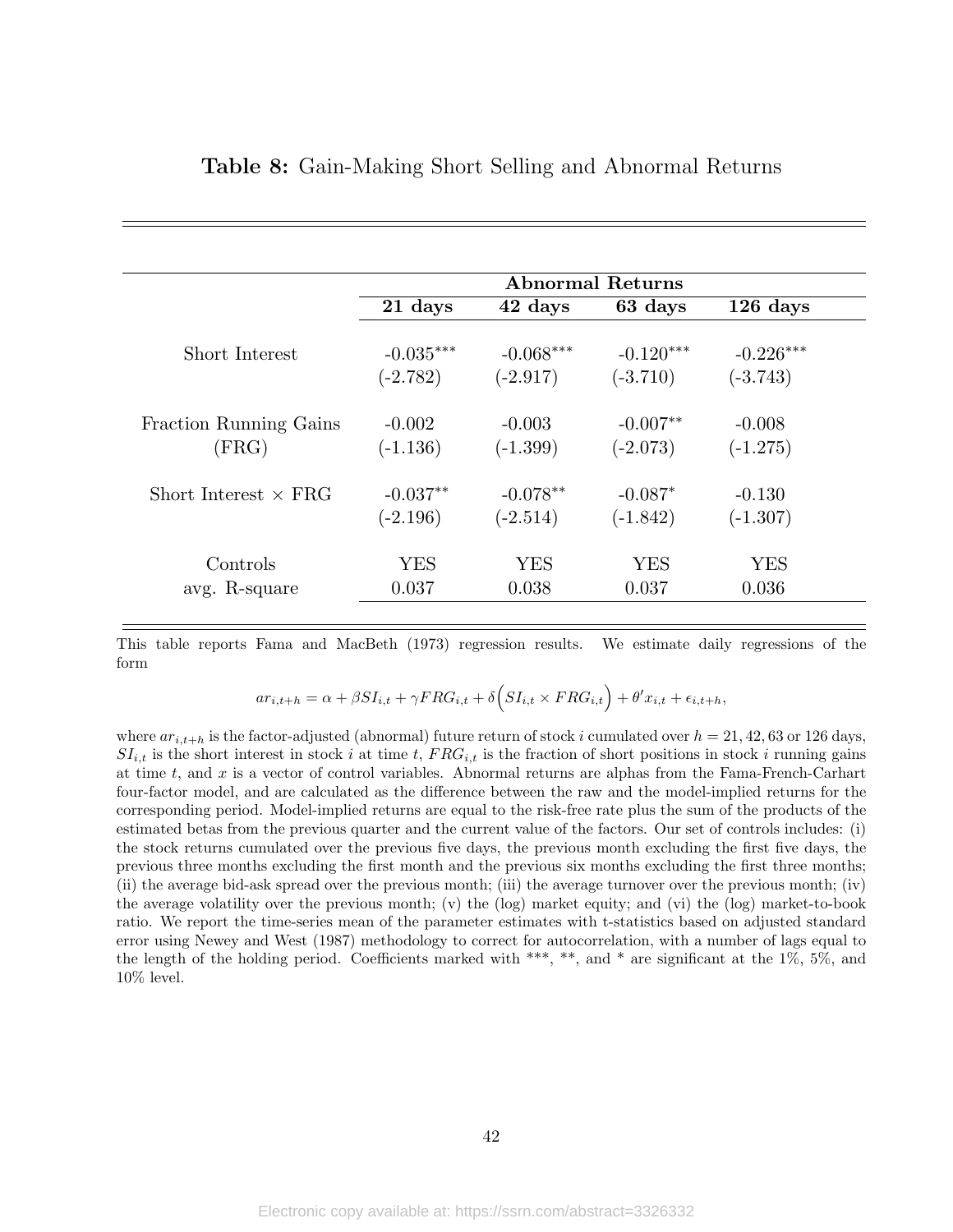<span id="page-45-0"></span>

| FRG<br>SI <sup></sup> | $FRG = 0$ | Q1         | Q2         | Q <sub>3</sub>   | Q <sub>4</sub> | $Q4 - FRG = 0$ |
|-----------------------|-----------|------------|------------|------------------|----------------|----------------|
|                       |           |            |            | Panel A: 21 days |                |                |
| Q1                    | $-0.87$   | 0.29       | $-0.69$    | 0.38             | 0.27           | 1.02           |
|                       | $(-0.64)$ | (0.40)     | $(-1.08)$  | (0.38)           | (0.19)         | (0.70)         |
| Q2                    | $-2.40*$  | $-1.03$    | $-0.00$    | $-0.51$          | 0.12           | 2.50           |
|                       | $(-1.79)$ | $(-1.20)$  | $(-0.00)$  | $(-0.54)$        | (0.07)         | (1.60)         |
| Q <sub>3</sub>        | $-2.22*$  | $-0.29$    | $-3.06***$ | $-2.36*$         | $-0.47$        | 1.93           |
|                       | $(-1.67)$ | $(-0.34)$  | $(-3.04)$  | $(-1.89)$        | $(-0.29)$      | (1.20)         |
| Q <sub>4</sub>        | $-0.63$   | $-1.45$    | $-0.84$    | $-2.66***$       | $-5.24***$     | $-4.78***$     |
|                       | $(-0.41)$ | $(-1.48)$  | $(-0.88)$  | $(-2.00)$        | $(-2.90)$      | $(-2.69)$      |
| Q5                    | $-1.70$   | $-4.35***$ | $-3.49***$ | $-4.95***$       | $-6.13***$     | $-4.61**$      |
|                       | $(-0.78)$ | $(-3.87)$  | $(-3.24)$  | $(-3.65)$        | $(-3.09)$      | $(-2.30)$      |
|                       |           |            |            | Panel B: 42 days |                |                |
| Q1                    | 0.36      | 0.70       | $-0.12$    | $-0.13$          | $-0.37$        | $-0.58$        |
|                       | (0.33)    | (1.15)     | $(-0.17)$  | $(-0.17)$        | $(-0.29)$      | $(-0.49)$      |
| Q2                    | $-1.98$   | $-0.11$    | 0.39       | 0.38             | $-1.97$        | $-0.07$        |
|                       | $(-1.63)$ | $(-0.13)$  | (0.55)     | (0.45)           | $(-1.43)$      | $(-0.06)$      |
| Q <sub>3</sub>        | $-0.53$   | 0.02       | $-2.92***$ | $-3.05***$       | $-2.62*$       | $-2.02$        |
|                       | $(-0.47)$ | (0.02)     | $(-3.45)$  | $(-2.87)$        | $(-1.71)$      | $(-1.62)$      |
| $Q_4$                 | 1.08      | 0.22       | $-1.44*$   | $-3.40**$        | $-4.74***$     | $-5.78***$     |
|                       | (0.79)    | (0.25)     | $(-1.91)$  | $(-2.45)$        | $(-2.70)$      | $(-4.29)$      |
| Q <sub>5</sub>        | $-0.37$   | $-4.47***$ | $-4.09***$ | $-4.77***$       | $-6.60***$     | $-6.08***$     |
|                       | $(-0.15)$ | $(-4.77)$  | $(-4.31)$  | $(-3.79)$        | $(-3.66)$      | $(-3.23)$      |
|                       |           |            |            | Panel C: 63 days |                |                |
| Q1                    | 0.32      | 0.93       | 0.31       | $-0.58$          | $-0.44$        | $-0.60$        |
|                       | (0.34)    | (1.26)     | (0.46)     | $(-0.89)$        | $(-0.39)$      | $(-0.58)$      |
| Q2                    | $-0.56$   | $-0.37$    | $-0.05$    | 0.37             | $-2.09$        | $-1.52$        |
|                       | $(-0.48)$ | $(-0.46)$  | $(-0.08)$  | (0.41)           | $(-1.43)$      | $(-1.39)$      |
| Q <sub>3</sub>        | $-0.09$   | $-0.66$    | $-3.17***$ | $-3.11***$       | $-2.70*$       | $-2.59**$      |
|                       | $(-0.08)$ | $(-0.88)$  | $(-3.87)$  | $(-3.00)$        | $(-1.72)$      | $(-2.29)$      |
| Q <sub>4</sub>        | 1.32      | 0.14       | $-1.56***$ | $-3.60***$       | $-4.71**$      | $-6.02***$     |
|                       | (1.06)    | (0.16)     | $(-2.09)$  | $(-2.72)$        | $(-2.50)$      | $(-4.78)$      |
| Q5                    | 0.20      | $-4.20***$ | $-4.19***$ | $-5.44***$       | $-7.93***$     | $-8.42***$     |
|                       | (0.10)    | $(-3.79)$  | $(-4.28)$  | $(-5.06)$        | $(-4.54)$      | $(-5.40)$      |

Table 9: Portfolio Abnormal Returns: 4-Factor Model

This table presents (annualized) Fama-French-Carhart four-factor alphas (in percent). We examine valueweighted portfolios formed daily by first sorting into quintiles using the level of short interest  $(SI)$  and then sorting into five sub-groups using the fraction of shares on loan running gains  $(FRG)$ . The first of these subgroups contains all stocks with no short seller making gains, for which  $FRG = 0$ . The remaining stocks are allocated into 4 equally-sized bins from low to high FRG. Portfolios are rebalanced daily, and are held for a K-day holding period (K=21, 42, and 63 days). The last column in each panel ( $Q4-\text{FRG}=0$ ) shows returns to a long-short portfolio where firms with FRG in the top (bottom) bin are assigned to the long (short) portfolio. The reported alphas are the intercept from regressing portfolio returns in excess of the risk-free rate, on the excess market return (MKT), size (SMB), book-to-market (HML), and momentum (MOM) factors. t-statistics are based on adjusted standard error using Newey and West (1987) methodology to correct for autocorrelation, with a number of lags equal to the length of the holding period. Coefficients marked with \*\*\*, \*\*, and \* are significant at the 1%, 5%, and 10% level.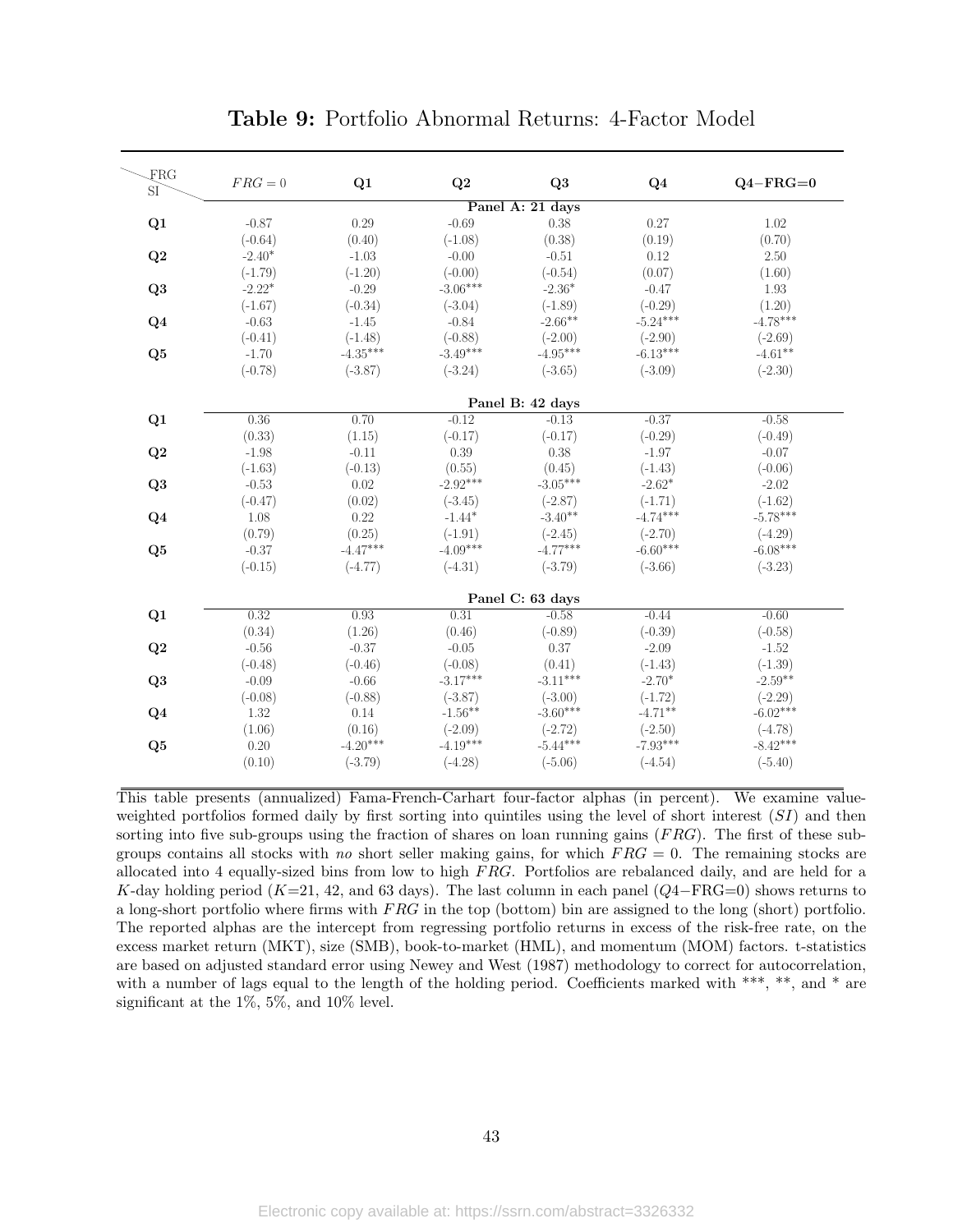# Internet Appendix to

# Short of capital: Stock Market Implications of Short Sellers' Losses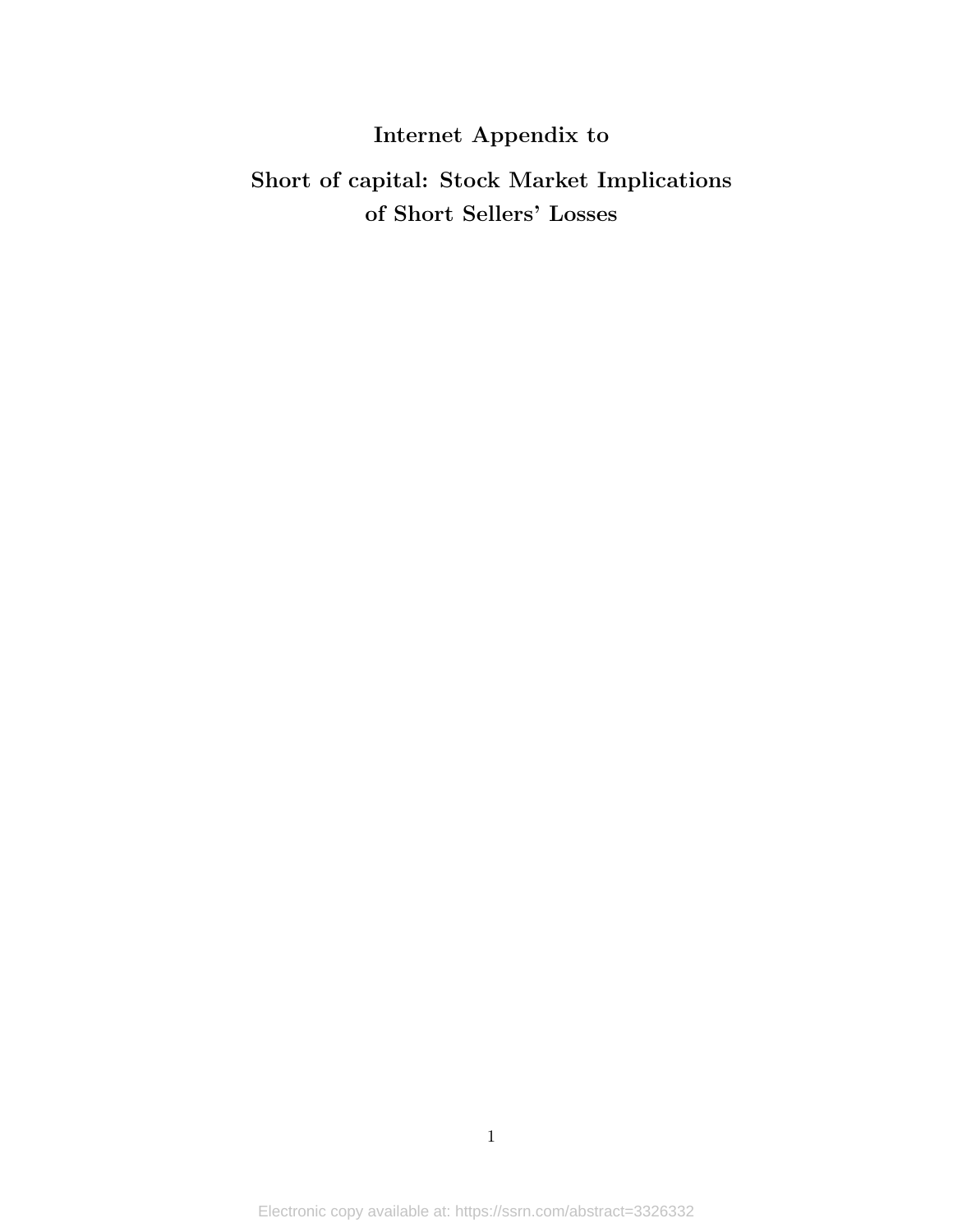# Appendix A Short Sellers' Profits and Stock characteristics

In this Appendix, we present multivariate regression results on the relation between the profits of short sellers and a range of variables. The set of variables we consider include, but is not limited to, the variables examined in Section [4.2.](#page-16-0) More precisely, we include the stock's cumulated returns  $ret(-t_1, -t_2)$  over the previous  $t = t_2 - t_1 + 1$  days, with t equal to five days, one month (excluding the first five days), three months (excluding the first month), and six months (excluding the first three months). Our proxies for the level of uncertainty and asymmetric information are the stock's realized variance (Variance, the sum of squared daily returns), the average turnover (Turnover), and the average bid-ask spread (BA Spread) over the previous month. We include stock shares on loan as a measure of borrowing demand (Short Interest), the number of lendable shares available as a measure of supply  $(Supply)$ , borrowing fees  $(Fee)$  as a measure of short-selling costs, and the weighted average duration of the short positions (*Tenure*) as a measure of the average number of days over which the positions exist. We consider a set of firm characteristics that are either associated with the cross-section of stock returns or that proxy for a firm's fundamental value, including the ratio of the market value of assets to the book value of asset (*Market to Book*), market capitalization (*Size*), firm profitability  $(Profitability)$  and firm leverage (Leverage). Lastly, we capture market-wide conditions by including the following proxies for aggregate funding availability and the business cycle (see [Richardson et al.,](#page-32-10) [2017\)](#page-32-10): the TED spread (the difference between the 3-month LIBOR rate and the 3-month Treasury rate), the VIX index (the CBOE Volatility Index constructed from the implied volatility on options on the S&P 500) and the Yield spread (the difference between the 10-year Treasury rate and the 3-month T-bill rate). Table A1 presents regressions of contemporaneous  $PnL$  on the different sets of variables identified above. The specifications differ depending on whether they exclude firm fixed effects (first specification) or not (second specification), while both include time fixed effects.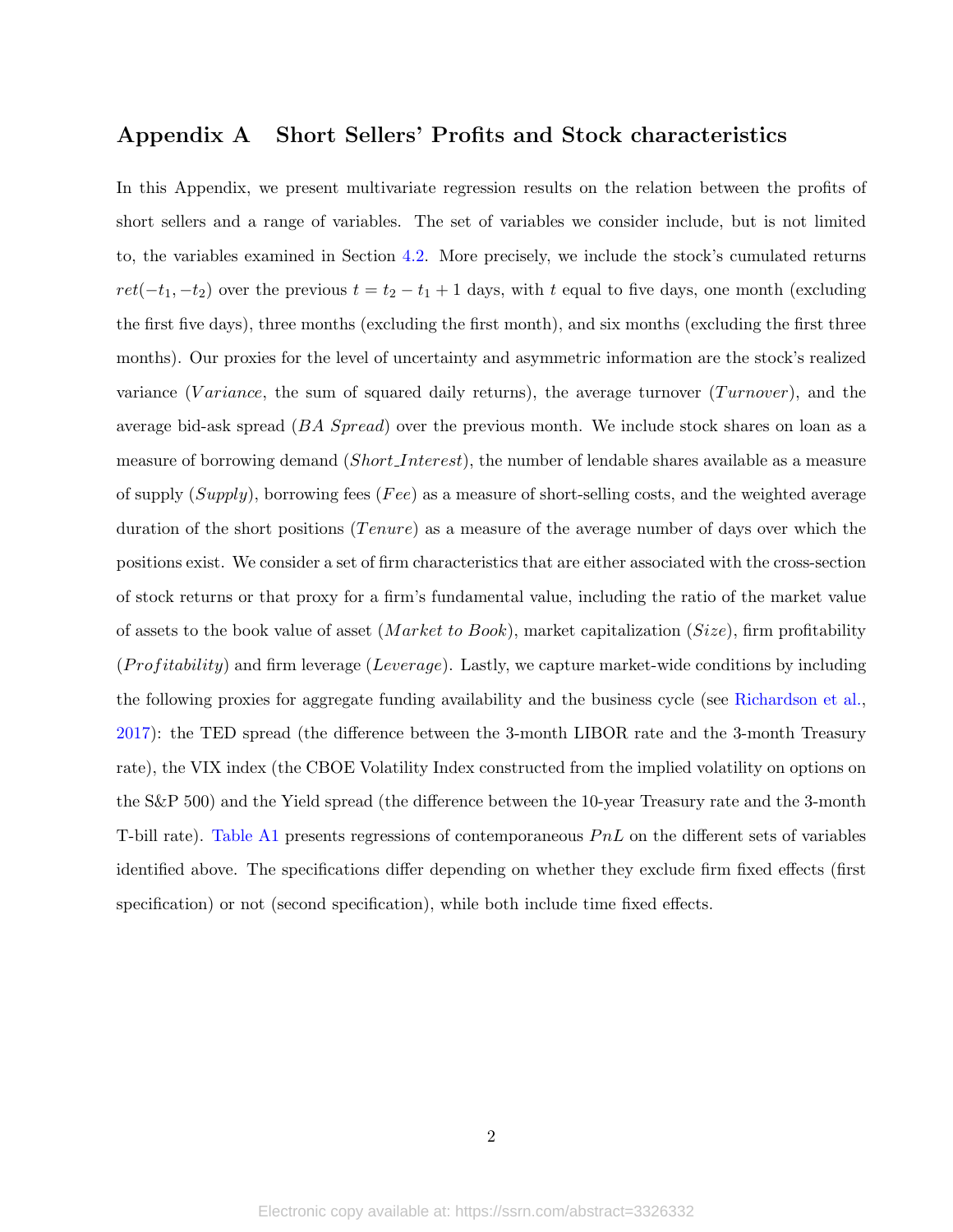|                           | (1)         | (2)             |
|---------------------------|-------------|-----------------|
| $Ret(-1,-5)$              | $-0.863***$ | $-0.833***$     |
|                           | $(-138.94)$ | $(-133.05)$     |
| $Ret(-6,-21)$             | $-0.571***$ | $-0.543***$     |
|                           | $(-138.52)$ | $(-130.51)$     |
| $Ret(-22,-63)$            | $-0.294***$ | $-0.273***$     |
|                           | $(-82.23)$  | $(-79.29)$      |
| $Ret(-64,-126)$           | $-0.125***$ | $-0.107***$     |
|                           | $(-44.29)$  | $(-42.22)$      |
| $\text{Variance}(-1,-21)$ | $0.030*$    | $-0.013$        |
|                           | (1.77)      | $(-0.82)$       |
| BA spread $(-1,-21)$      | $1.654***$  | $-0.391$        |
|                           | (3.88)      | $(-0.82)$       |
| $Turnover(-1,-21)$        | $0.272***$  | 0.044           |
|                           | (3.84)      | (0.50)          |
| Short Interest            | $0.061***$  | $0.063***$      |
|                           | (4.38)      | (3.92)          |
| Supply                    | $-0.025***$ | 0.008           |
|                           | $(-4.91)$   | (0.75)          |
| Fee                       | $0.130***$  | $0.093***$      |
|                           | (7.33)      | (4.43)          |
| Tenure                    | $-0.017***$ | $-0.017***$     |
|                           | $(-12.07)$  | $(-13.83)$      |
| Market to Book            | $-0.014***$ | $-0.046***$     |
|                           | $(-9.62)$   | $(-12.66)$      |
| Size                      | $-0.001***$ | $-0.018***$     |
|                           | $(-3.93)$   | $(-9.91)$       |
| Profitability             | $-0.111***$ | $-0.041**$      |
|                           | $(-9.69)$   | $(-2.54)$       |
| Leverage                  | $-0.007**$  | $-0.036***$     |
|                           | $(-2.25)$   | $(-5.25)$       |
| <b>TED</b>                | 0.007       | 0.006           |
|                           | (0.32)      | (0.30)          |
| <b>VIX</b>                | $0.004***$  | $0.004***$      |
|                           | (8.24)      | (8.33)          |
| Yield Spread              | 0.000       | 0.000           |
|                           | (0.02)      |                 |
| $R-Square$                | 0.654       | (0.04)<br>0.708 |
| $\rm N$                   | 3,971,901   | 3,971,830       |
| Firm FE                   | NO          | <b>YES</b>      |
| Time FE                   | <b>YES</b>  | <b>YES</b>      |
|                           |             |                 |

**Table A1:** Variation of  $PnL$  in the Cross-Section

This Table reports coefficient estimates and associated t-statistics (in parentheses) of panel regressions. The dependent variable is  $PnL$ , the weighted average cumulated return of the shares on loan. The set of regressors include the stock returns cumulated over the previous five days, the previous month excluding the first five days, the previous three months excluding the first month, and the previous six months excluding the first three months, Variance is realized variance, BA Spread is the average BA spread and Turnover is the average turnover, all three measures computed over the previous month, Short Interest is the total quantity of shares loaned out as a percentage of shares outstanding, Supply is the active quantity of shares available to be borrowed expressed as a percentage of shares outstanding,  $Free$ is the borrowing fee, Tenure is the (log) weighted average number of days over which the short positions have been open, Mkt Book is the (log) ratio of market value to book value of assets, Size is the (log) product of the price and the number of shares outstanding, *Profitability* is the ratio of operating income before depreciation and total assets, Leverage is the ratio of total debt and the market value of assets. TED is the TED spread,  $VIX$  is the VIX index, and YieldSpread is the difference between the 10-Year and 3-Month treasury constant maturity yields. t-statistics are based on double-clustered standard errors. Coefficients marked with \*\*\*, \*\*, and \* are significant at the 1%, 5%, and 10% level.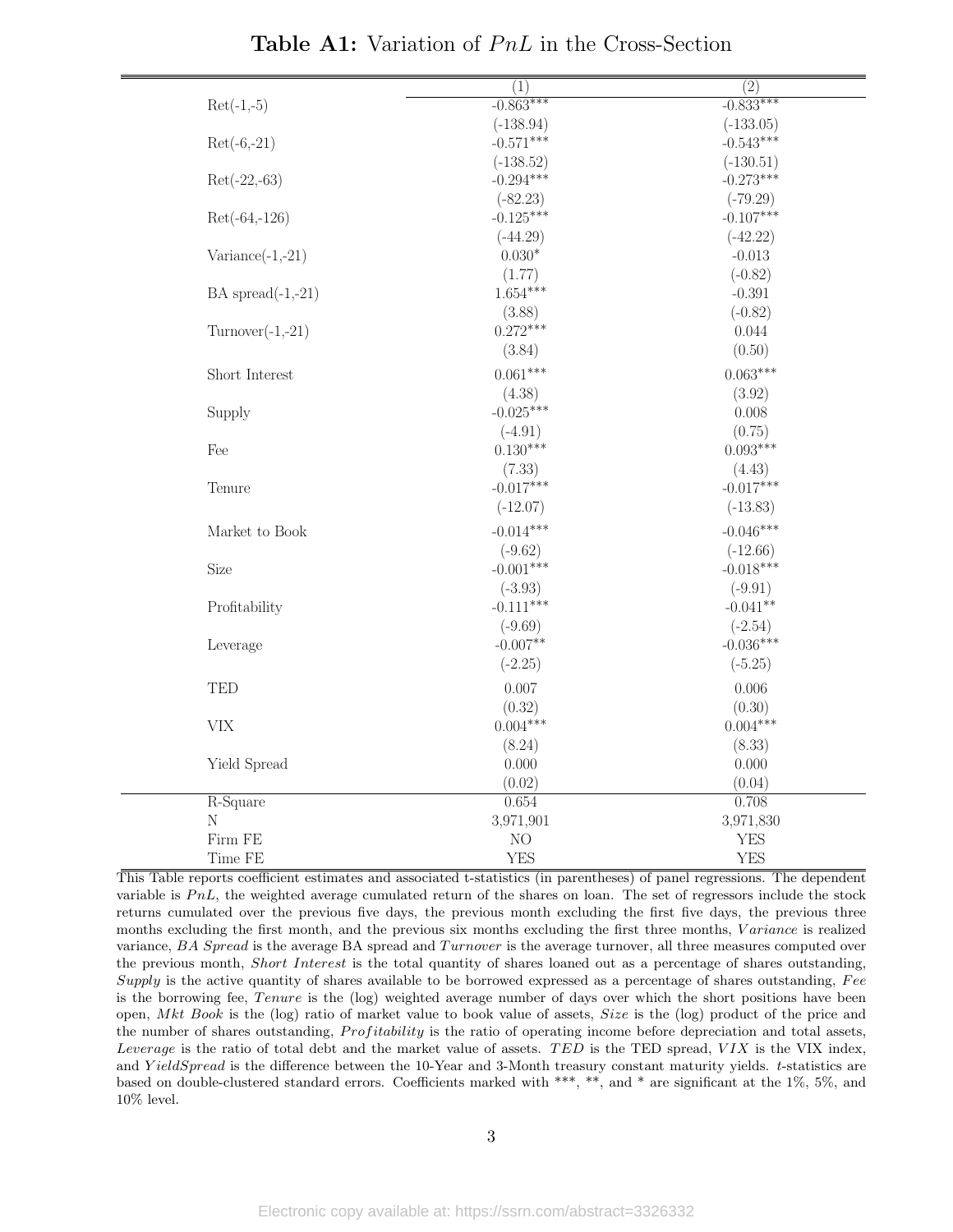# Appendix B Margin Requirements and Stocks Characteristics

We use proprietary information on the special maintenance margins that a large stockbroker requires for a subset of the stocks in our sample on December 5, 2014. These requirements range from 45% to 100%. We run a cross-sectional regression of the margin requirement for shorting a stock  $(Margin)$ , on the stock's realized variance (Variance) and average bid-ask spread  $(BA$  Spread), both computed over the previous month:

$$
Margin_i = \alpha + \beta \times Variance_i + \gamma \times BA \; Spread_i + \delta' x_i + \epsilon_i,
$$

where  $x_i$  is a vector of firm characteristics that include the stock returns cumulated over the previous months, stock turnover, the (log) ratio of market to book value of assets, the (log) market capitalization, short interest and borrowing fee.

Regression estimates, presented in Table [A.2,](#page-50-0) confirm positive relation conjectured by prior studies between margin requirements and recent stock volatility and illiquidity. Across specifications, both  $\beta$ and  $\gamma$  are positive and highly statistically significant, with the corresponding effects being economically meaningful. Without controls, a one-standard deviation increase in the stock's recent variance and bid-ask spreads are associated with 22% and 31% standard-deviation increases, respectively, in margin requirements.[20](#page-2-0) With controls, the effects remain statistically and economically significant, with the impact of variance slightly exceeding that of illiquidity. Table [A.2](#page-50-0) also confirms the intuition that margin requirements are higher among stocks of firms with a higher market-to-book ratio, lower market capitalization and higher borrowing fees.

<sup>&</sup>lt;sup>20</sup>The standard deviation in margin requirements equals  $20\%$  in our sample.